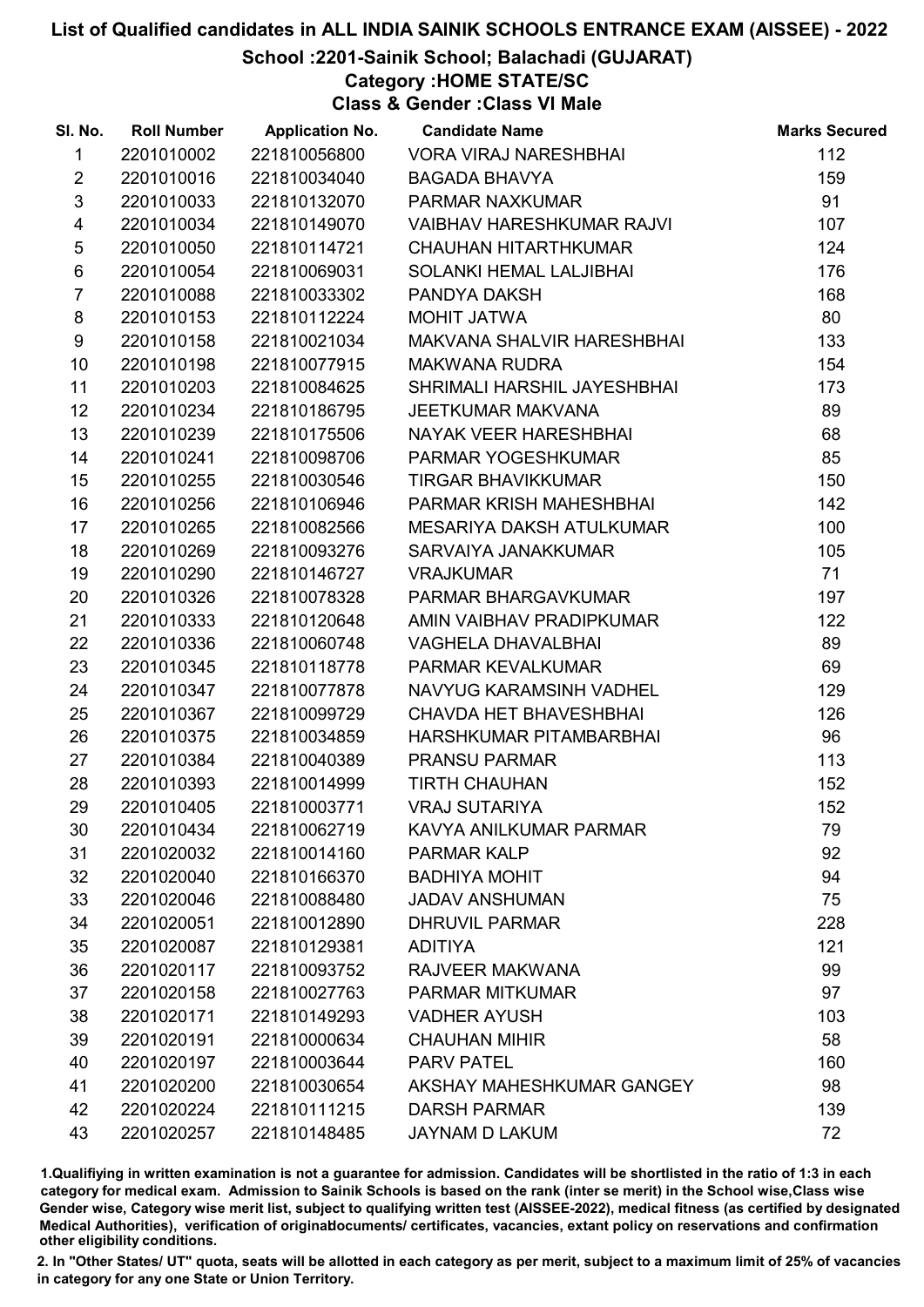# School :2201-Sainik School; Balachadi (GUJARAT)

# Category :HOME STATE/SC

Class & Gender :Class VI Male

| SI. No. | <b>Roll Number</b> | <b>Application No.</b> | <b>Candidate Name</b>              | <b>Marks Secured</b> |
|---------|--------------------|------------------------|------------------------------------|----------------------|
| 44      | 2201020287         | 221810002466           | JANI MAYUR KAMLESHKUMAR            | 140                  |
| 45      | 2201020301         | 221810038296           | PARMAR DEVVRAT MANOJKUMAR          | 101                  |
| 46      | 2201020347         | 221810081108           | <b>MAKWANA MITANSHU</b>            | 161                  |
| 47      | 2201020365         | 221810005838           | JADAV SHIVAM AMBALAL               | 183                  |
| 48      | 2201020410         | 221810059739           | <b>HETAKSH SOLANKI</b>             | 147                  |
| 49      | 2202010001         | 221810035100           | CHANDPA NUTAN HARSUKHBHAI          | 103                  |
| 50      | 2202010002         | 221810085100           | <b>BAGADA HARSH</b>                | 212                  |
| 51      | 2202010003         | 221810091200           | <b>BAMBHANIYA NIRAL</b>            | 84                   |
| 52      | 2202010046         | 221810062840           | RATHOD KARTAVYA                    | 177                  |
| 53      | 2202010065         | 221810090770           | MAKAVANA KASHYAPKUMAR              | 105                  |
| 54      | 2202010076         | 221810013680           | RATHOD DARSHAN LAKHUBHAI           | 63                   |
| 55      | 2202010082         | 221810091490           | BAMANIYA ABHAY GIRISHBHAI          | 135                  |
| 56      | 2202010086         | 221810185890           | <b>CHAVDA HIREN KANABHAI</b>       | 202                  |
| 57      | 2202010093         | 221810192411           | <b>VADHEL ARAV GOPALBHAI</b>       | 154                  |
| 58      | 2202010094         | 221810150511           | <b>SUSHANTBHAI SUMARA</b>          | 101                  |
| 59      | 2202010097         | 221810117611           | SOSA RONAK DINESHBHAI              | 97                   |
| 60      | 2202010098         | 221810057611           | <b>CHANDRAPAL VISHAL</b>           | 112                  |
| 61      | 2202010137         | 221810032661           | <b>SOSA OM AJITBHAI</b>            | 118                  |
| 62      | 2202010142         | 221810035771           | <b>PARMAR SUHAS</b>                | 121                  |
| 63      | 2202010154         | 221810007191           | CHAVADA ANURAG BHAVESHBHAI         | 198                  |
| 64      | 2202010172         | 221810036212           | SAURABHBHAI RAMSINGBHAI            | 123                  |
| 65      | 2202010182         | 221810103422           | <b>CHAVDA VYOM</b>                 | 130                  |
| 66      | 2202010196         | 221810128142           | <b>SAMARTH BAGDA</b>               | 70                   |
| 67      | 2202010202         | 221810024942           | PATAL HARSH UKABHAI                | 230                  |
| 68      | 2202010241         | 221810049092           | ZEPAL AKSHAY BHARATBHAI            | 66                   |
| 69      | 2202010263         | 221810136513           | VADHEL DHAVAL BHAGVANBHAI          | 142                  |
| 70      | 2202010281         | 221810117153           | <b>SOSA AYUSH PRAVINBHAI</b>       | 106                  |
| 71      | 2202010348         | 221810085214           | DIVYANG VASANTKUMAR LAKUM          | 173                  |
| 72      | 2202010357         | 221810102124           | <b>MAYATRA RONAK ASHOKBHAI</b>     | 92                   |
| 73      | 2202010375         | 221810073934           | <b>VAZA MAHIN JAGDISHBHAI</b>      | 103                  |
| 74      | 2202010412         | 221810036864           | RATHOD ARYA HARESHBHAI             | 98                   |
| 75      | 2202010433         | 221810135394           | <b>MAYATRA KRUNAL MAHESHBHAI</b>   | 93                   |
| 76      | 2202010436         | 221810012794           | <b>SAMYAK MAKWANA</b>              | 116                  |
| 77      | 2202010461         | 221810032915           | <b>SOSA NIRMIT NARESHBHAI</b>      | 128                  |
| 78      | 2202010495         | 221810090655           | CHAUHAN YASHRAJ VASRAMBHAI         | 149                  |
| 79      | 2202010510         | 221810148285           | VAIBHAV KALUBHAI JOGADIYA          | 158                  |
| 80      | 2202010532         | 221810074406           | <b>MAKVANA OM DINESHBHAI</b>       | 137                  |
| 81      | 2202010538         | 221810036606           | <b>PARMAR SAURAV SHIRISHBHAI</b>   | 97                   |
| 82      | 2202010548         | 221810021716           | <b>DABHI NAITIK ATULBHAI</b>       | 209                  |
| 83      | 2202020005         | 221810041926           | <b>VAGHELA DISHANT</b>             | 173                  |
| 84      | 2202020006         | 221810133926           | VANVI HIMANSHU ASHOKBHAI           | 115                  |
| 85      | 2202020017         | 221810057846           | <b>VADHEL KRISHBHAI KISHORBHAI</b> | 151                  |
| 86      | 2202020043         | 221810088186           | SHINGRAKHIYA JENIL MALDEBHAI       | 101                  |

1.Qualifiying in written examination is not a guarantee for admission. Candidates will be shortlisted in the ratio of 1:3 in each category for medical exam. Admission to Sainik Schools is based on the rank (inter se merit) in the School wise,Class wise Gender wise, Category wise merit list, subject to qualifying written test (AISSEE-2022), medical fitness (as certified by designated Medical Authorities), verification of originablocuments/ certificates, vacancies, extant policy on reservations and confirmation other eligibility conditions.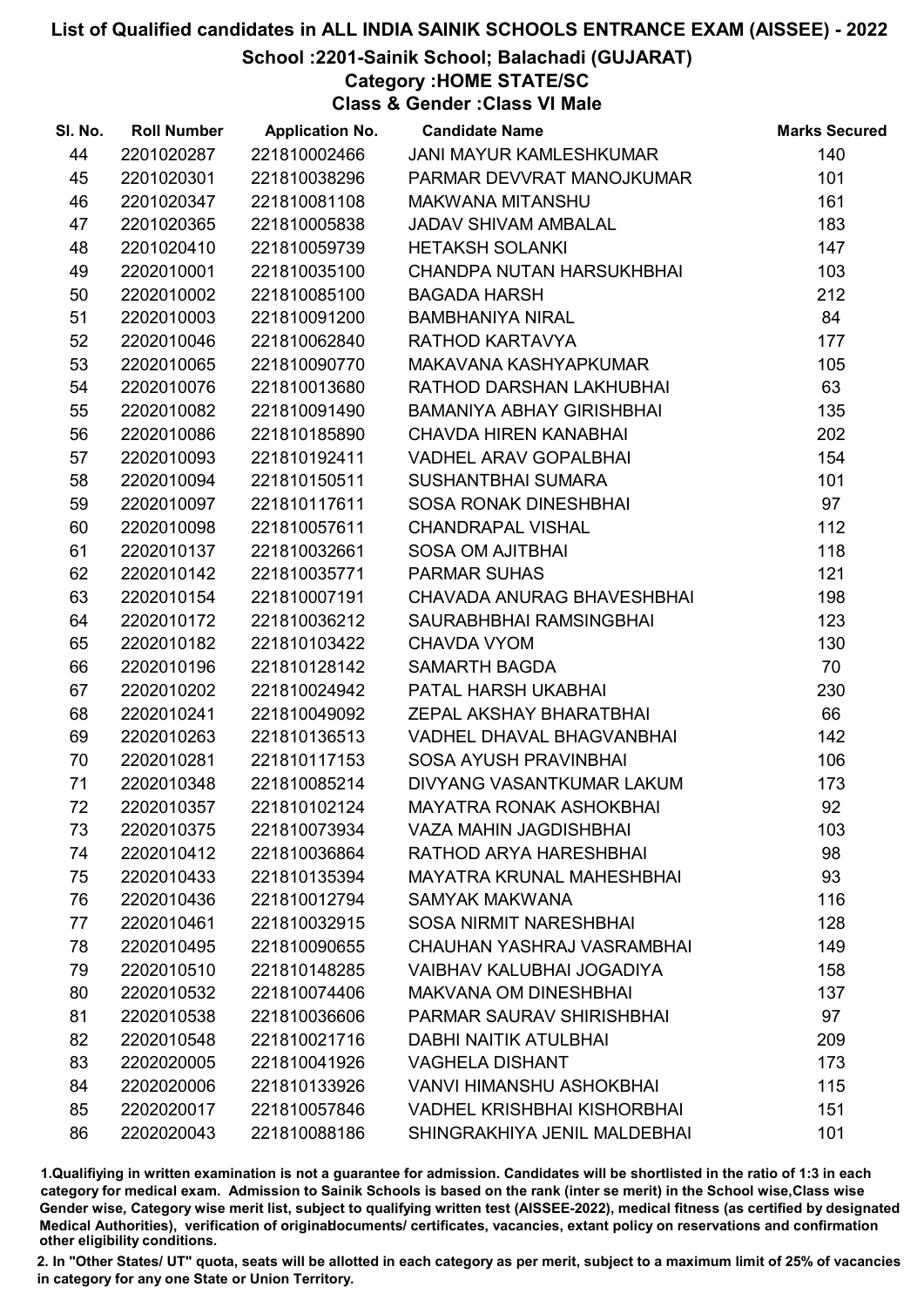#### School :2201-Sainik School; Balachadi (GUJARAT)

# Category :HOME STATE/SC

Class & Gender :Class VI Male

| SI. No. | <b>Roll Number</b> | <b>Application No.</b> | <b>Candidate Name</b>               |            | <b>Marks Secured</b> |
|---------|--------------------|------------------------|-------------------------------------|------------|----------------------|
| 87      | 2202020057         | 221810013896           | VAGHELA PRINCE BABULAL              |            | 85                   |
| 88      | 2202020073         | 221810048617           | VAGHELA PAVANBHAI SATISHBHAI        |            | 125                  |
| 89      | 2202020083         | 221810068527           | <b>JOSHI NIKUNJKUMAR</b>            |            | 82                   |
| 90      | 2202020118         | 221810079867           | MAKADIYA JIYAN VINODBHAI            |            | 118                  |
| 91      | 2202020130         | 221810075497           | VANZA SAGAR LAKHDHIRBHAI            |            | 116                  |
| 92      | 2202020146         | 221810118118           | <b>CHAVDA ARYAN</b>                 |            | 108                  |
| 93      | 2202020191         | 221810057978           | <b>SHREEMALI RUSHIL</b>             |            | 92                   |
| 94      | 2202020206         | 221810104109           | VAGHERA RAJVEER KETANBHAI           |            | 117                  |
| 95      | 2202020210         | 221810085409           | <b>KHUSHAL</b>                      |            | 130                  |
| 96      | 2202020215         | 221810057809           | RATHOD DHEY                         |            | 139                  |
| 97      | 2202020218         | 221810055219           | KUNJ VINUBHAI RATHOD                |            | 79                   |
| 98      | 2202020273         | 221810038979           | <b>VAGHELA ISHANT</b>               |            | 198                  |
| 99      | 2202020325         | 221810144411           | LAXITKUMAR LAXMANBHAI               |            | 110                  |
| 100     | 2202020331         | 221810148031           | PUNEET JAYESHBHAI VAGHORA           |            | 107                  |
| 101     | 2202020355         | 221810020081           | PANCHAL TEJAS HARESHBHAI            |            | 177                  |
| 102     | 2202020403         | 221810021882           | <b>SANJEEV</b>                      | <b>WOS</b> | 61                   |
| 103     | 2202020432         | 221810017553           | SOHAM RAMESHBHAI RATHOD             |            | 173                  |
| 104     | 2202020461         | 221810193614           | HIRANI PURV DEEPAKBHAI              |            | 82                   |
| 105     | 2202020494         | 221810023115           | AYUSH HARIBHAI RATHOD               |            | 122                  |
| 106     | 2202020545         | 221810112886           | <b>DEVANSH SOLANKI</b>              |            | 95                   |
| 107     | 2202020565         | 221810053847           | <b>MODHERA RAJVEER</b>              |            | 104                  |
| 108     | 2202020570         | 221810114467           | <b>DEVARSH SOLANKI</b>              |            | 118                  |
| 109     | 2202020572         | 221810048177           | VADODARA SMIT NAVINCHANDRA          |            | 170                  |
| 110     | 2202020581         | 221810129508           | KATHAD HEMANSHU SANJAYBHAI          |            | 155                  |
| 111     | 2202020606         | 221810018068           | <b>JAIMIN RANA</b>                  |            | 128                  |
| 112     | 2202020665         | 221810084659           | ZEEL VINODBHAI CHUIYA               |            | 85                   |
| 113     | 2203010006         | 221810076330           | <b>BAGDA BHAVY</b>                  |            | 109                  |
| 114     | 2203010074         | 221810068464           | <b>SURATI KAVISH</b>                |            | 71                   |
| 115     | 2203010143         | 221810013908           | <b>VAGHELA NAITIK PARSHOTAMBHAI</b> |            | 92                   |
| 116     | 2203010152         | 221810056658           | PATAR ARYAN PRAKASHBHAI             |            | 123                  |
| 117     | 2203010265         | 221810037955           | <b>VAIBHAV</b>                      |            | 60                   |
| 118     | 2203010314         | 221810001478           | YUG BALVANTBHAI VADIYA              |            | 103                  |
| 119     | 2203010318         | 221810022298           | AARAV BHARATBHAI ROHIT              |            | 121                  |
| 120     | 2203010339         | 221810068572           | <b>VEERBHADRA</b>                   |            | 81                   |
| 121     | 3904040261         | 221810043213           | <b>SATYAM PARMAR</b>                |            | 149                  |

1.Qualifiying in written examination is not a guarantee for admission. Candidates will be shortlisted in the ratio of 1:3 in each category for medical exam. Admission to Sainik Schools is based on the rank (inter se merit) in the School wise,Class wise Gender wise, Category wise merit list, subject to qualifying written test (AISSEE-2022), medical fitness (as certified by designated Medical Authorities), verification of originablocuments/ certificates, vacancies, extant policy on reservations and confirmation other eligibility conditions.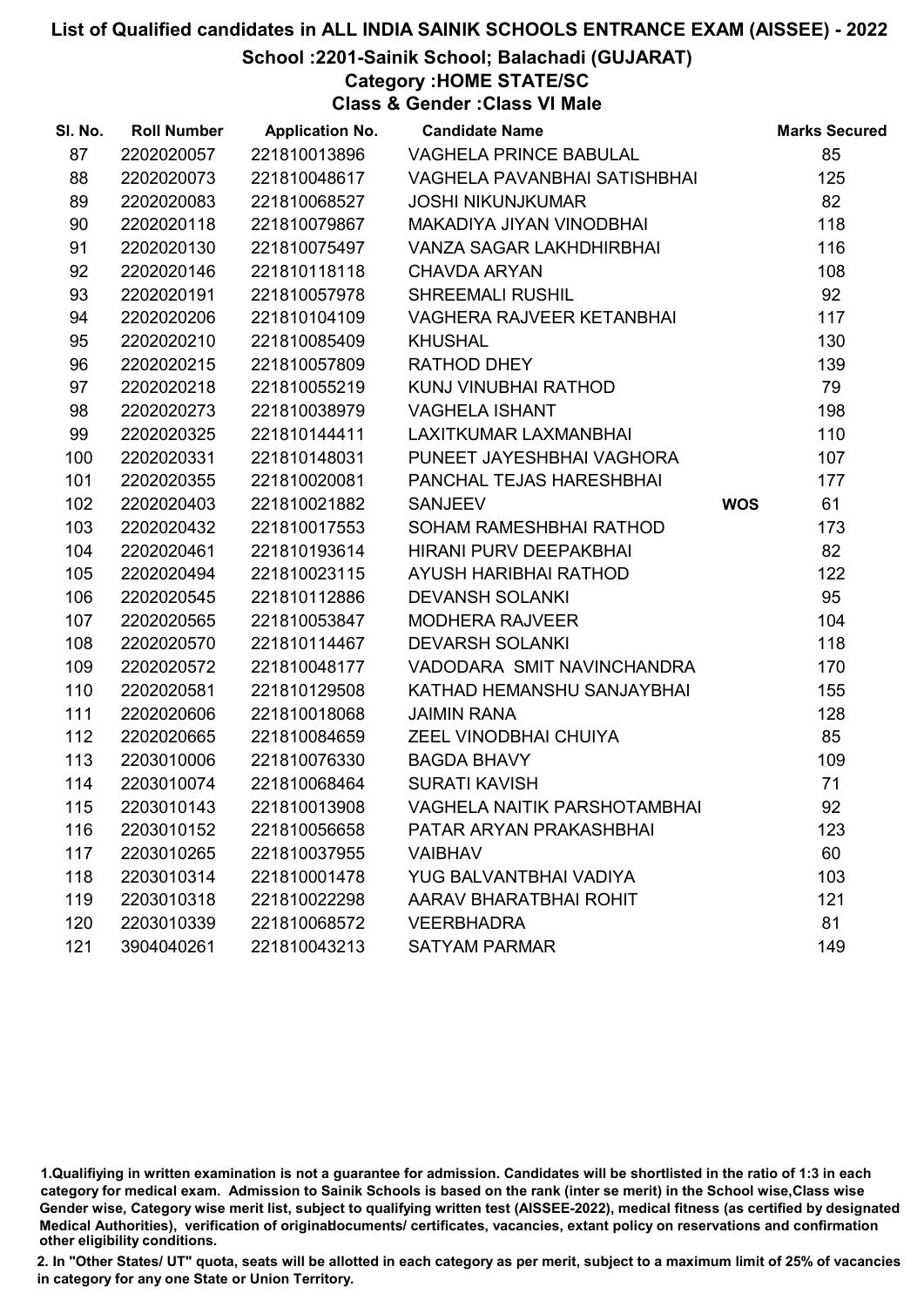# School :2201-Sainik School; Balachadi (GUJARAT)

Category :HOME STATE/ST

Class & Gender :Class VI Male

| SI. No. | <b>Roll Number</b> | <b>Application No.</b> | <b>Candidate Name</b>              |           | <b>Marks Secured</b> |
|---------|--------------------|------------------------|------------------------------------|-----------|----------------------|
| 122     | 2201010015         | 221810140040           | TAVIYAD TEJKUMAR PRATAPSINH        |           | 134                  |
| 123     | 2201010017         | 221810141240           | <b>DAMOR NIRAVKUMAR</b>            |           | 121                  |
| 124     | 2201010075         | 221810068371           | <b>RAJKUMAR</b>                    |           | 80                   |
| 125     | 2201010078         | 221810080971           | KRISH LALABHAI SELOT               |           | 112                  |
| 126     | 2201010080         | 221810020581           | <b>BAMANIYA PRINCEKUMAR</b>        |           | 134                  |
| 127     | 2201010122         | 221810152813           | PATELIYA MAYANKKUMAR               |           | 81                   |
| 128     | 2201010130         | 221810006733           | KHANT DIPKUMAR MAHESHBHAI          |           | 87                   |
| 129     | 2201010173         | 221810034654           | <b>MALIVAD HARSHKUMAR</b>          |           | 155                  |
| 130     | 2201010177         | 221810072864           | <b>GAMAR SHIHORBHAI RAKESHBHAI</b> |           | 93                   |
| 131     | 2201010181         | 221810046474           | <b>KHARADI VISHAL MANILAL</b>      | CG        | 94                   |
| 132     | 2201010222         | 221810185655           | <b>SELOT KUSH LALABHAI</b>         |           | 161                  |
| 133     | 2201010229         | 221810057385           | TAVIYAD RUDRASINH JAYKUMAR         |           | 63                   |
| 134     | 2201010273         | 221810113086           | <b>DAMOR LAKSHITKUMAR</b>          |           | 98                   |
| 135     | 2201010275         | 221810140386           | PATELIYA UTKARSHKUMAR              |           | 80                   |
| 136     | 2201010276         | 221810118096           | NAYKA MILANKUMAR                   |           | 92                   |
| 137     | 2201010278         | 221810090696           | YUVRAJSINH CHARANSINH PADOR        |           | 133                  |
| 138     | 2201010286         | 221810065127           | YAKSH NARESHBHAI KAIASVA           | <b>AR</b> | 90                   |
| 139     | 2201010321         | 221810038218           | <b>DABHI CHIRHANKUMAR</b>          |           | 107                  |
| 140     | 2201010343         | 221810091568           | DODIYAR ADITYAKUMAR                |           | 103                  |
| 141     | 2201010361         | 221810101909           | RATHVA SNEHALKUMAR                 |           | 77                   |
| 142     | 2201010379         | 221810071179           | <b>SOLANKI VISHVAS</b>             |           | 64                   |
| 143     | 2201010432         | 221810134778           | RATHWA HARDIKKUMAR                 |           | 87                   |
| 144     | 2201020205         | 221810007264           | KATARIA JAYDEV NITESH              |           | 137                  |
| 145     | 2201020208         | 221810085274           | HARSHNIL SUMITKUMAR MEDHE          |           | 126                  |
| 146     | 2201020231         | 221810152135           | SHORYA GAURAVBHAI CHAUHAN          |           | 81                   |
| 147     | 2201020364         | 221810060738           | <b>DAMOR RAGHAV</b>                |           | 86                   |
| 148     | 2201020419         | 221810142959           | KRISHIV SAURABH BHABHOR            |           | 183                  |
| 149     | 2202010039         | 221810048240           | <b>GARCHAR PRATIK PETHABHAI</b>    |           | 235                  |
| 150     | 2202010055         | 221810071160           | KODIYATAR SAMARTH                  |           | 160                  |
| 151     | 2202010104         | 221810057321           | <b>TADVI ANUPBHAI</b>              |           | 107                  |
| 152     | 2202010107         | 221810042721           | <b>MAHIDA DEV ATULKUMAR</b>        |           | 127                  |
| 153     | 2202010273         | 221810042923           | CHAUDHARI DHYEY SUNILBHAI          |           | 175                  |
| 154     | 2202010284         | 221810037353           | SAVDHARIYA MITESH NATHABHAI        |           | 99                   |
| 155     | 2202010362         | 221810143624           | <b>DODIYAR JAIMINKUMAR</b>         |           | 88                   |
| 156     | 2202010365         | 221810142924           | <b>ZAPADA KRISHKUMAR</b>           |           | 127                  |
| 157     | 2202010372         | 221810002634           | KARAMATA MEGHAVIKUMAR              |           | 228                  |
| 158     | 2202010400         | 221810083954           | <b>RAVAT KRISHNA</b>               |           | 141                  |
| 159     | 2202010440         | 221810038105           | <b>GALACHAR AKASH KARSHANBHAI</b>  |           | 87                   |
| 160     | 2202010528         | 221810184995           | HUN KANABHAI PARBATBHAI            |           | 88                   |
| 161     | 2202020117         | 221810042767           | KHANT SNEHKUMAR ISHVARBHAI         |           | 210                  |
| 162     | 2202020152         | 221810192228           | <b>JETHAVA VIJAY MANSUKHBHAI</b>   |           | 82                   |
| 163     | 2202020196         | 221810084388           | <b>RAVAT TANMAY</b>                |           | 125                  |
| 164     | 2202020253         | 221810046859           | KATARA DIGVIJAYSINH                |           | 136                  |

1.Qualifiying in written examination is not a guarantee for admission. Candidates will be shortlisted in the ratio of 1:3 in each category for medical exam. Admission to Sainik Schools is based on the rank (inter se merit) in the School wise,Class wise Gender wise, Category wise merit list, subject to qualifying written test (AISSEE-2022), medical fitness (as certified by designated Medical Authorities), verification of originablocuments/ certificates, vacancies, extant policy on reservations and confirmation other eligibility conditions.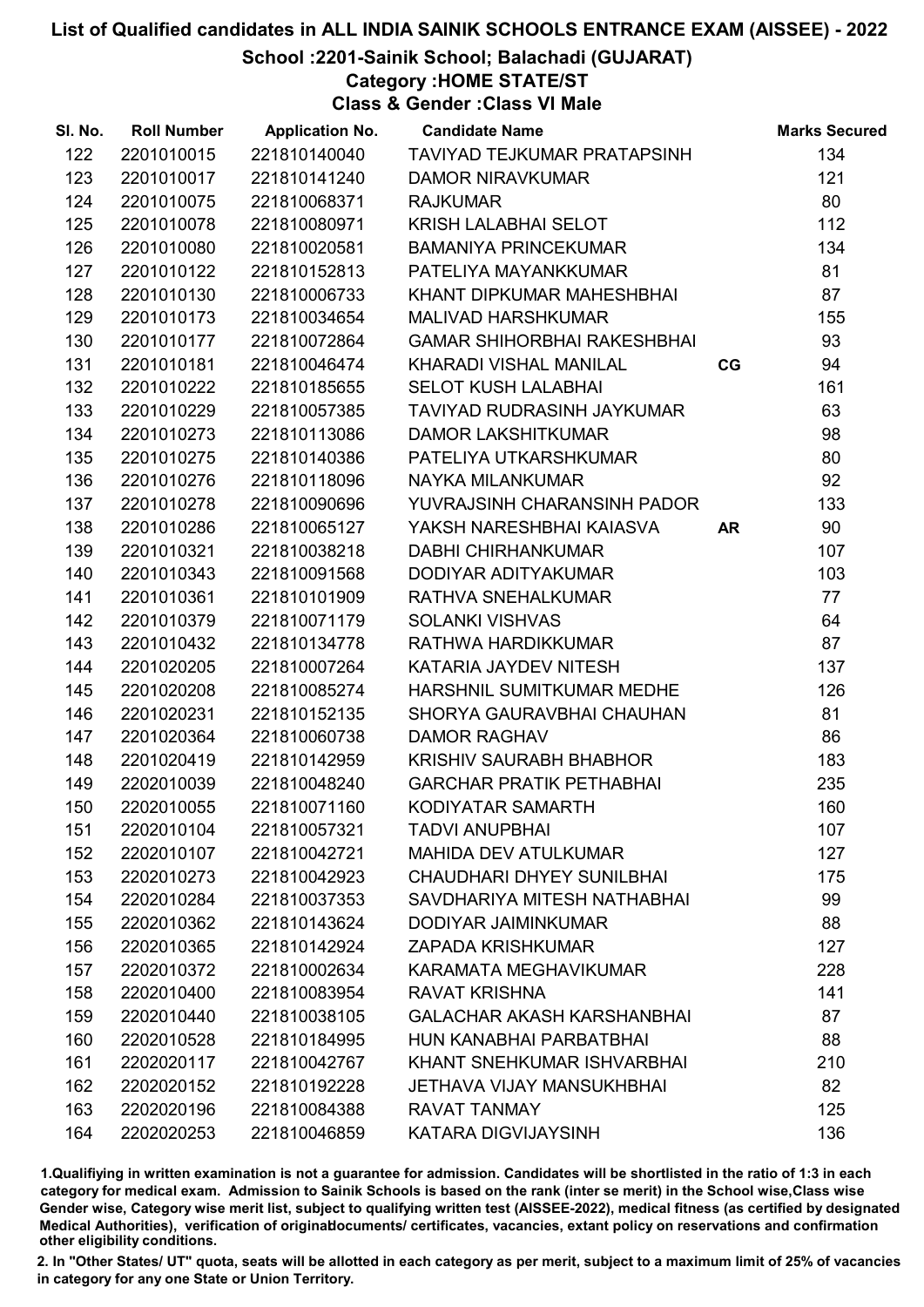#### School :2201-Sainik School; Balachadi (GUJARAT)

# Category :HOME STATE/ST

Class & Gender :Class VI Male

| SI. No. | <b>Roll Number</b> | <b>Application No.</b> | <b>Candidate Name</b>       | <b>Marks Secured</b> |
|---------|--------------------|------------------------|-----------------------------|----------------------|
| 165     | 2202020288         | 221810002310           | <b>GALACHAR ARAMAN</b>      | 87                   |
| 166     | 2202020546         | 221810010986           | REHAN M SIDI                | 140                  |
| 167     | 2203010009         | 221810072640           | MAHKAL ZEEL MANILAL         | 100                  |
| 168     | 2203010027         | 221810179371           | SHREYANSH DHARMESHBHAI      | 95                   |
| 169     | 2203010108         | 221810064826           | OMKUMAR MUKESHBHAI GAVIT    | 103                  |
| 170     | 2203010120         | 221810178296           | <b>JENILKUMAR</b>           | 88                   |
| 171     | 2203010122         | 221810157596           | RATHWA NACHIKET NANDUBHAI   | 88                   |
| 172     | 2203010168         | 221810060699           | CHAUDHARI URVESHKUMAR       | 168                  |
| 173     | 2203010223         | 221810191933           | MATURKAR JENIL KISHORBHAI   | 89                   |
| 174     | 2203010273         | 221810061316           | FENILKUMAR YOGESHBHAI GAMIT | 82                   |
| 175     | 2203010305         | 221810150018           | VYOM HASMUKHBHAI VASAVA     | 106                  |
| 176     | 2203010326         | 221810142249           | DIVYANGKUMAR ASHVINBHAI     | 107                  |
| 177     | 2203010331         | 221810146369           | VASAVA BADALKUMAR ANILBHAI  | 76                   |
| 178     | 2203010335         | 221810040399           | OM JIGNESHBHAI CHAUDHARI    | 112                  |
| 179     | 2203010338         | 221810047232           | CHAURYA DHRUVILBHAI         | 127                  |

1.Qualifiying in written examination is not a guarantee for admission. Candidates will be shortlisted in the ratio of 1:3 in each category for medical exam. Admission to Sainik Schools is based on the rank (inter se merit) in the School wise,Class wise Gender wise, Category wise merit list, subject to qualifying written test (AISSEE-2022), medical fitness (as certified by designated Medical Authorities), verification of originablocuments/ certificates, vacancies, extant policy on reservations and confirmation other eligibility conditions.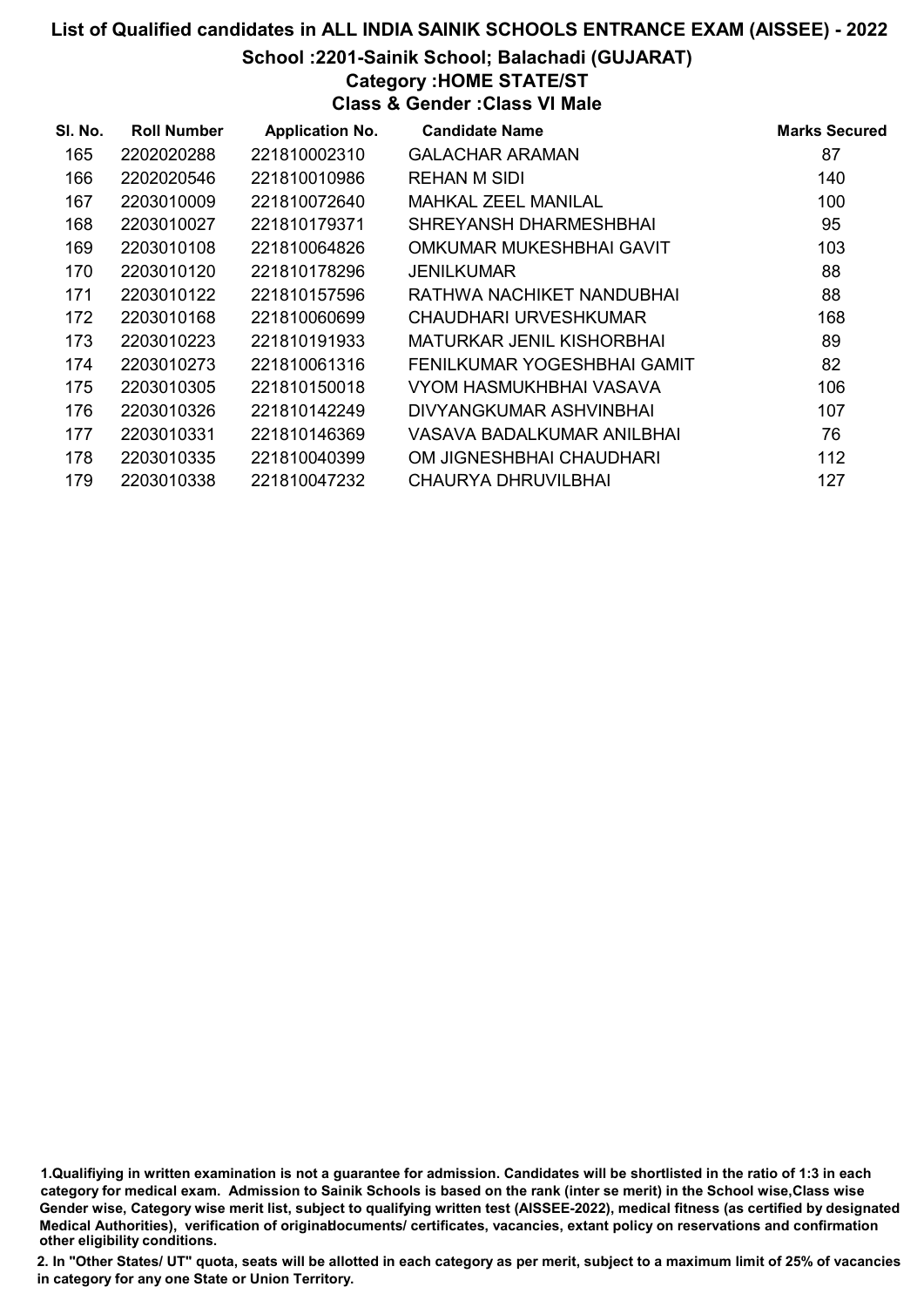# School :2201-Sainik School; Balachadi (GUJARAT)

# Category :HOME STATE/OBC

Class & Gender :Class VI Male

| SI. No. | <b>Roll Number</b> | <b>Application No.</b> | <b>Candidate Name</b>             | <b>Marks Secured</b> |
|---------|--------------------|------------------------|-----------------------------------|----------------------|
| 180     | 2001050673         | 221810040945           | KAUSHIK KUMAR PADHARIYA           | 186                  |
| 181     | 2201010032         | 221810054860           | <b>GOHIL RUT</b>                  | 172                  |
| 182     | 2201010052         | 221810097721           | KANISHK SETUKUMAR GOSWAMI         | 182                  |
| 183     | 2201010055         | 221810170131           | <b>KRUSHNA NAI</b>                | 218                  |
| 184     | 2201010069         | 221810075651           | ABHIJIT JAGDISHBHAI BHARGA        | 157                  |
| 185     | 2201010091         | 221810158712           | ZALA HET SURENDRASINH             | 125                  |
| 186     | 2201010107         | 221810104562           | PRAJAPATI SNEH SUNILKUMAR         | 170                  |
| 187     | 2201010113         | 221810044482           | VANDAN PRAKASHBHAI DODIYA         | 237                  |
| 188     | 2201010126         | 221810046333           | SANKALIYA JAY HASMUKHBHAI         | 203                  |
| 189     | 2201010133         | 221810025843           | <b>ANSH</b>                       | 209                  |
| 190     | 2201010142         | 221810010673           | <b>SMIT</b>                       | 187                  |
| 191     | 2201010144         | 221810009773           | <b>AMITBHAI</b>                   | 225                  |
| 192     | 2201010156         | 221810083724           | SISARA DARSHAN NARSHIBHAI         | 178                  |
| 193     | 2201010171         | 221810140354           | <b>GAMAR NAXITBHAI SURESHBHAI</b> | 161                  |
| 194     | 2201010188         | 221810036294           | JADAV KISHANBHAI MUKESHBHAI       | 161                  |
| 195     | 2201010201         | 221810070525           | RANGPARA AMITBHAI                 | 163                  |
| 196     | 2201010206         | 221810185235           | <b>CHAUHAN NAYAN</b>              | 150                  |
| 197     | 2201010213         | 221810067345           | HIREN BHALABHAI SANANI            | 224                  |
| 198     | 2201010236         | 221810147106           | <b>TIRTHKUMAR</b>                 | 164                  |
| 199     | 2201010279         | 221810070896           | ZAMPADIYA AJAYBHAI                | 132                  |
| 200     | 2201010289         | 221810070627           | <b>INDRAKUMAR ANIYALIYA</b>       | 152                  |
| 201     | 2201010297         | 221810056447           | <b>MEMAKIYA YASH</b>              | 176                  |
| 202     | 2201010327         | 221810039428           | KARM MEHULKUMAR NAYI              | 144                  |
| 203     | 2201010335         | 221810110748           | <b>JAMBUCHA GAUTAMBHAI</b>        | 171                  |
| 204     | 2201010344         | 221810063778           | SOLANKI HARSH KAMLESHKUMAR        | 191                  |
| 205     | 2201010350         | 221810023388           | <b>HEM MUKESHBHAI GOHEL</b>       | 232                  |
| 206     | 2201010352         | 221810032688           | CHAVADA BHAVYARAJ SAMATBHAI       | 178                  |
| 207     | 2201010363         | 221810054219           | <b>RONAK RAHULKUMAR</b>           | 179                  |
| 208     | 2201010370         | 221810070159           | <b>DHARIYAPARMAR KARTIK</b>       | 152                  |
| 209     | 2201010392         | 221810098399           | <b>PRATIK</b>                     | 195                  |
| 210     | 2201020008         | 221810000800           | <b>VALAND RUDRA HARSHADKUMAR</b>  | 181                  |
| 211     | 2201020017         | 221810004820           | <b>DEVANSH CHAUDHARY</b>          | 138                  |
| 212     | 2201020023         | 221810075740           | <b>ARYAN</b>                      | 123                  |
| 213     | 2201020028         | 221810056550           | <b>HITANSHU MOHAN PATIL</b>       | 167                  |
| 214     | 2201020075         | 221810062541           | <b>CHAVDA JEET</b>                | 182                  |
| 215     | 2201020079         | 221810047361           | <b>VAIDYA DIVYA HITESH</b>        | 132                  |
| 216     | 2201020110         | 221810051222           | NELI MITHUNRAJ BALKRISHNA         | 250                  |
| 217     | 2201020129         | 221810104192           | <b>DHRUV</b>                      | 145                  |
| 218     | 2201020134         | 221810044103           | <b>ADITYA SINGH</b>               | 229                  |
| 219     | 2201020136         | 221810005703           | <b>VEER</b>                       | 182                  |
| 220     | 2201020142         | 221810002623           | PRADEV MAYURBHAI MAKWANA          | 189                  |
| 221     | 2201020157         | 221810052563           | <b>ROZEN PARMAR</b>               | 141                  |
| 222     | 2201020179         | 221810051804           | <b>HITARTH GAJJAR</b>             | 142                  |

1.Qualifiying in written examination is not a guarantee for admission. Candidates will be shortlisted in the ratio of 1:3 in each category for medical exam. Admission to Sainik Schools is based on the rank (inter se merit) in the School wise,Class wise Gender wise, Category wise merit list, subject to qualifying written test (AISSEE-2022), medical fitness (as certified by designated Medical Authorities), verification of originablocuments/ certificates, vacancies, extant policy on reservations and confirmation other eligibility conditions.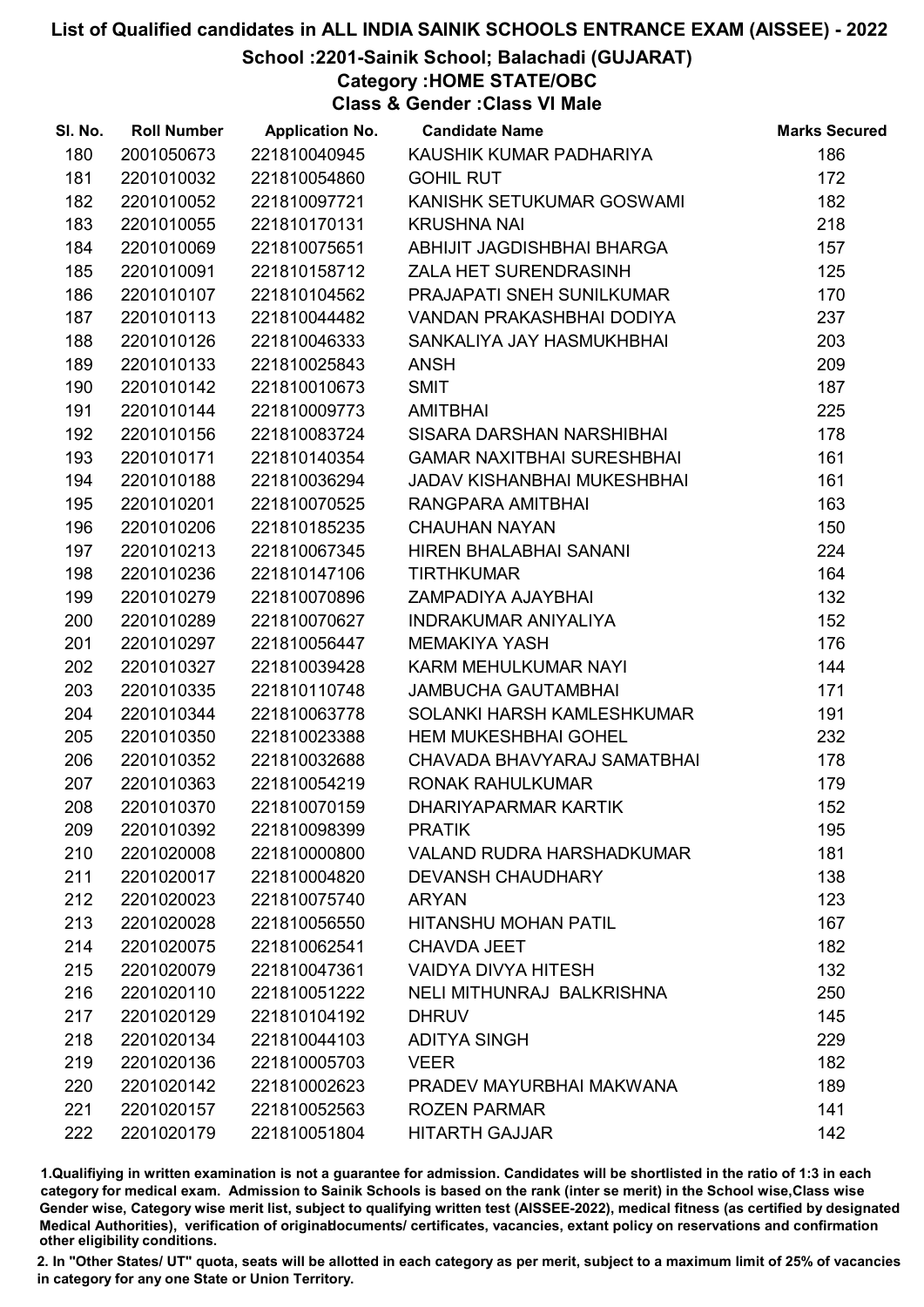# School :2201-Sainik School; Balachadi (GUJARAT)

Category :HOME STATE/OBC

Class & Gender :Class VI Male

| SI. No. | <b>Roll Number</b> | <b>Application No.</b> | <b>Candidate Name</b>             | <b>Marks Secured</b> |
|---------|--------------------|------------------------|-----------------------------------|----------------------|
| 223     | 2201020218         | 221810024694           | <b>CHAUHAN NAITIK</b>             | 211                  |
| 224     | 2201020229         | 221810046625           | KARTIK SAURABHBHAI DHORIA         | 160                  |
| 225     | 2201020242         | 221810006165           | <b>CHAUHAN NAITIKSINH</b>         | 202                  |
| 226     | 2201020252         | 221810006875           | ANANT PRAVINBHAI KATRIYA          | 166                  |
| 227     | 2201020275         | 221810073046           | <b>DIPESH RANJAN</b>              | 155                  |
| 228     | 2201020314         | 221810046917           | <b>GALPHADE BHAVYA DHARMESH</b>   | 159                  |
| 229     | 2201020315         | 221810023427           | SHAURYAKUMAR LIMBACHIYA           | 178                  |
| 230     | 2201020359         | 221810117528           | <b>PRIYANSH</b>                   | 222                  |
| 231     | 2201020402         | 221810033019           | DEV PRASHANT DAMANI               | 172                  |
| 232     | 2201020418         | 221810110659           | KAHAR KRISHNA RANBIR KUMAR        | 148                  |
| 233     | 2202010005         | 221810023200           | <b>MALAKIYA SUJAL</b>             | 123                  |
| 234     | 2202010008         | 221810074400           | <b>JAYESH HIRA JADAV</b>          | 141                  |
| 235     | 2202010010         | 221810091800           | <b>GOJIYA HEMANSU</b>             | 193                  |
| 236     | 2202010011         | 221810044800           | <b>VIPUL BODAR</b>                | 147                  |
| 237     | 2202010013         | 221810048010           | <b>JAYKUMAR GOVINDBHAI</b>        | 230                  |
| 238     | 2202010015         | 221810124310           | <b>VISHAL SONAGARA</b>            | 216                  |
| 239     | 2202010020         | 221810010120           | <b>BHAMBHANA RIDHAM</b>           | 215                  |
| 240     | 2202010022         | 221810042320           | CHUDASAMA JAYDEV                  | 131                  |
| 241     | 2202010026         | 221810102720           | <b>JIGAR</b>                      | 145                  |
| 242     | 2202010028         | 221810040920           | DARSHAN HIRENBHAI KANARA          | 185                  |
| 243     | 2202010035         | 221810021830           | <b>HARDIK</b>                     | 200                  |
| 244     | 2202010038         | 221810042140           | SONAGARA MANIT MUKESHBHAI         | 134                  |
| 245     | 2202010041         | 221810035440           | <b>JAMBUKIYA YASH HARESHBHAI</b>  | 233                  |
| 246     | 2202010044         | 221810050540           | HADIYA JAYMIT                     | 144                  |
| 247     | 2202010048         | 221810057940           | PARMAR RAM DIPAKBHAI              | 223                  |
| 248     | 2202010060         | 221810004760           | <b>DAKSH P TANK</b>               | 174                  |
| 249     | 2202010069         | 221810102180           | DABHI SAVANBHAI JAYSUKHBHAI       | 129                  |
| 250     | 2202010070         | 221810124180           | MOHITKUMAR KANZARIYA              | 170                  |
| 251     | 2202010073         | 221810027380           | DAVDA HARSHIL RAJESHBHAI          | 143                  |
| 252     | 2202010084         | 221810155590           | RAM RAJDEEP DEVASIBHAI            | 135                  |
| 253     | 2202010087         | 221810106001           | <b>DABHI VIVEK ASHVINBHAI</b>     | 206                  |
| 254     | 2202010089         | 221810102011           | KARANGIYA RUDRA RAJESHBHAI        | 207                  |
| 255     | 2202010102         | 221810081221           | <b>DER VRAJ RAMSHIBHAI</b>        | 175                  |
| 256     | 2202010111         | 221810107031           | <b>BALAI VEERKUMAR DHIRUBHAI</b>  | 121                  |
| 257     | 2202010112         | 221810072131           | <b>BERA PRADIP DESHURBHAI</b>     | 177                  |
| 258     | 2202010113         | 221810055631           | <b>GOHEL JAYDEV RANCHHOHDBHAI</b> | 134                  |
| 259     | 2202010126         | 221810061841           | DHRUV BHAVSING DABHI              | 178                  |
| 260     | 2202010128         | 221810125451           | <b>NAGESH BHATIYA</b>             | 194                  |
| 261     | 2202010133         | 221810031161           | <b>GORANIYA SOHAMBHAI</b>         | 137                  |
| 262     | 2202010140         | 221810018471           | <b>CHAUHAN DHRUMIL</b>            | 239                  |
| 263     | 2202010147         | 221810052081           | KAVA JENIL BHAVESHBHAI            | 149                  |
| 264     | 2202010149         | 221810057381           | DANGAR PRIYEN BHARATBHAI          | 213                  |
| 265     | 2202010157         | 221810035491           | <b>VANK SUJAL BHARATKUMAR</b>     | 159                  |

1.Qualifiying in written examination is not a guarantee for admission. Candidates will be shortlisted in the ratio of 1:3 in each category for medical exam. Admission to Sainik Schools is based on the rank (inter se merit) in the School wise,Class wise Gender wise, Category wise merit list, subject to qualifying written test (AISSEE-2022), medical fitness (as certified by designated Medical Authorities), verification of originablocuments/ certificates, vacancies, extant policy on reservations and confirmation other eligibility conditions.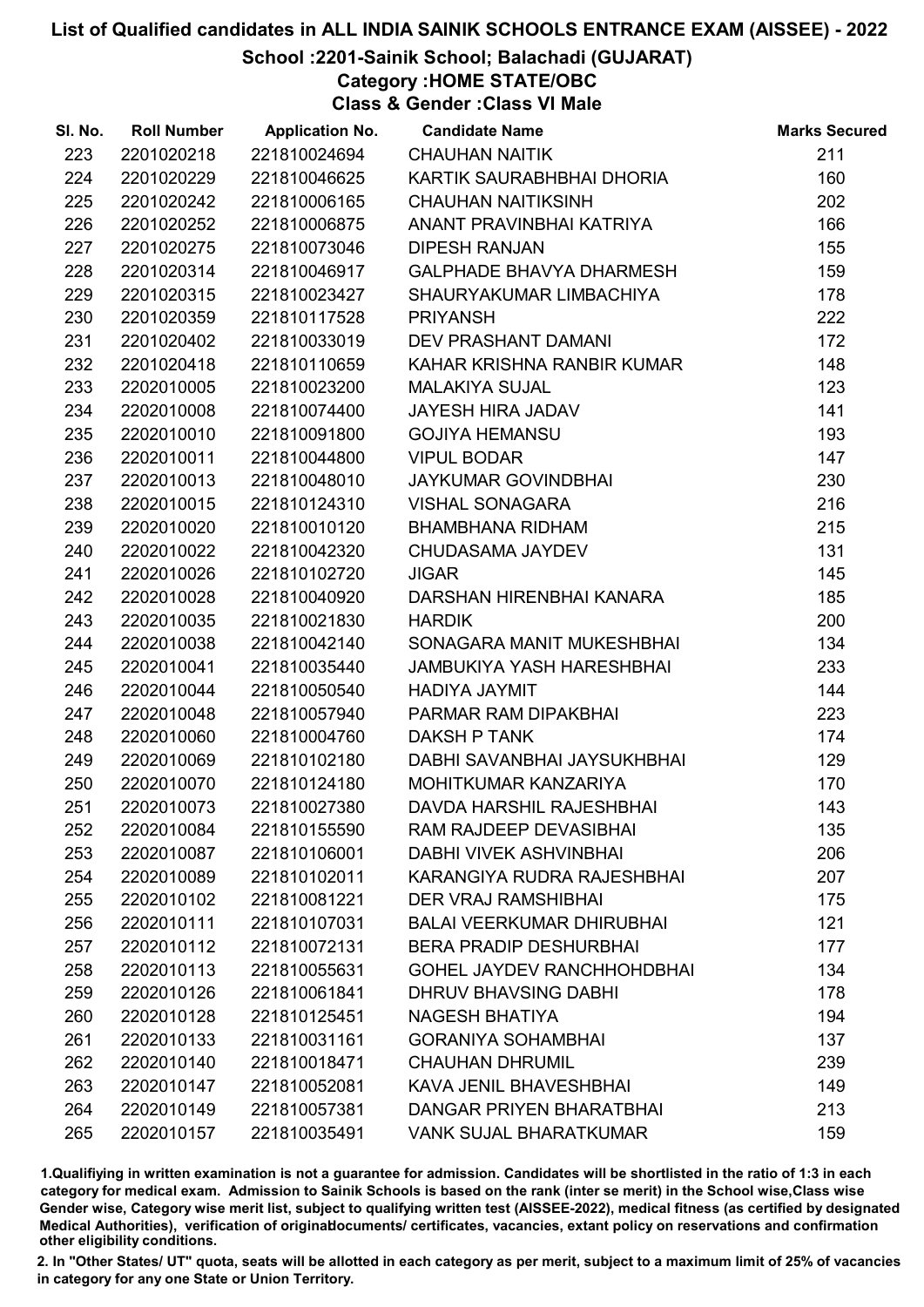School :2201-Sainik School; Balachadi (GUJARAT)

Category :HOME STATE/OBC

Class & Gender :Class VI Male

| SI. No. | <b>Roll Number</b> | <b>Application No.</b> | <b>Candidate Name</b>              | <b>Marks Secured</b> |
|---------|--------------------|------------------------|------------------------------------|----------------------|
| 266     | 2202010161         | 221810098002           | DHAIRYA PIYUSHBHAI SARVAIYA        | 125                  |
| 267     | 2202010171         | 221810037012           | RONIT LALJIBHAI HADANI             | 121                  |
| 268     | 2202010173         | 221810159312           | KAVYAN VINODBHAI LAKHNOTRA         | 146                  |
| 269     | 2202010176         | 221810032812           | CHHAIYA HETANSH ARVINDBHAI         | 142                  |
| 270     | 2202010178         | 221810020022           | HARSHADBHAI BAHADURBHAI            | 130                  |
| 271     | 2202010190         | 221810022432           | <b>MAKWANA DARSHKUMAR</b>          | 206                  |
| 272     | 2202010204         | 221810051052           | KAWA NAIMISH ANILBHAI              | 175                  |
| 273     | 2202010205         | 221810083052           | BHATTI HARMIT ARVINDBHAI           | 169                  |
| 274     | 2202010208         | 221810091252           | KUGASHIYA KRIPAL SURESHBHAI        | 129                  |
| 275     | 2202010210         | 221810091352           | PATHAR VIRAJ BHARATBHAI            | 180                  |
| 276     | 2202010212         | 221810060652           | SHIYAL NIKET NAKABHAI              | 213                  |
| 277     | 2202010215         | 221810125952           | KACHHOT HIT KAMLESHBHAI            | 145                  |
| 278     | 2202010218         | 221810053862           | KANZARIYA VISHAL ASHISHBHAI        | 216                  |
| 279     | 2202010221         | 221810112172           | <b>VIPUL</b>                       | 210                  |
| 280     | 2202010223         | 221810023372           | CHAROLA ADITYA BIPINBHAI           | 208                  |
| 281     | 2202010229         | 221810031772           | <b>DIVYESH</b>                     | 176                  |
| 282     | 2202010230         | 221810049872           | DHAVAL BHURABHAI BAMBHAVA          | 197                  |
| 283     | 2202010233         | 221810028972           | SONAGARA KHUSHAL                   | 146                  |
| 284     | 2202010237         | 221810144482           | DERVALIYA KARTIK VALJIBHAI         | 220                  |
| 285     | 2202010243         | 221810030592           | PARMAR RAJ RAHULBHAI               | 187                  |
| 286     | 2202010245         | 221810058592           | BALDANIYA AVIRAT KAMLESHBHAI       | 179                  |
| 287     | 2202010250         | 221810104303           | <b>GAUTAM GOHEL</b>                | 148                  |
| 288     | 2202010251         | 221810114403           | RAHUL DABHI                        | 138                  |
| 289     | 2202010256         | 221810121013           | KARM HAMIRBHAI SOLANKI             | 199                  |
| 290     | 2202010257         | 221810041013           | PARTH SOLANKI                      | 133                  |
| 291     | 2202010277         | 221810048533           | KANGAD KRUNAL VIRENDRABHAI         | 188                  |
| 292     | 2202010279         | 221810147733           | <b>JATIN KANZARIYA</b>             | 140                  |
| 293     | 2202010293         | 221810131063           | DHORIYA VIVEK VIRJIBHAI            | 202                  |
| 294     | 2202010294         | 221810018263           | PANCHAL JAIVAL RAJESHKUMAR         | 242                  |
| 295     | 2202010308         | 221810031673           | ZAPADIYA SATYAJIT PREMJIBHAI       | 193                  |
| 296     | 2202010311         | 221810102873           | UTTAMBHAI RANABHAI VALA            | 247                  |
| 297     | 2202010313         | 221810005083           | <b>GHODAKIYA DHAIRYAKUMAR</b>      | 208                  |
| 298     | 2202010315         | 221810004283           | <b>AHIR HIREN</b>                  | 190                  |
| 299     | 2202010318         | 221810028683           | <b>JALONDHARA PARTH</b>            | 212                  |
| 300     | 2202010328         | 221810028593           | <b>BHADARKA MAITRIK PIYUSHBHAI</b> | 129                  |
| 301     | 2202010336         | 221810035104           | KACHA ANIKET MANISHBHAI            | 191                  |
| 302     | 2202010339         | 221810020404           | <b>BASIYA RUDRARAJ CHANDRASINH</b> | 201                  |
| 303     | 2202010344         | 221810011014           | KHACHAR AKSHARAJBHAI               | 219                  |
| 304     | 2202010353         | 221810012714           | <b>JINJALA JAY</b>                 | 134                  |
| 305     | 2202010354         | 221810124714           | <b>JATIN SONAGARA</b>              | 216                  |
| 306     | 2202010364         | 221810137824           | <b>BORICHA PRASHANT RAMESHBHAI</b> | 204                  |
| 307     | 2202010371         | 221810155534           | <b>PARTH PARMAR</b>                | 123                  |
| 308     | 2202010383         | 221810020644           | <b>JAGRUT LAVDIYA</b>              | 179                  |

1.Qualifiying in written examination is not a guarantee for admission. Candidates will be shortlisted in the ratio of 1:3 in each category for medical exam. Admission to Sainik Schools is based on the rank (inter se merit) in the School wise,Class wise Gender wise, Category wise merit list, subject to qualifying written test (AISSEE-2022), medical fitness (as certified by designated Medical Authorities), verification of originablocuments/ certificates, vacancies, extant policy on reservations and confirmation other eligibility conditions.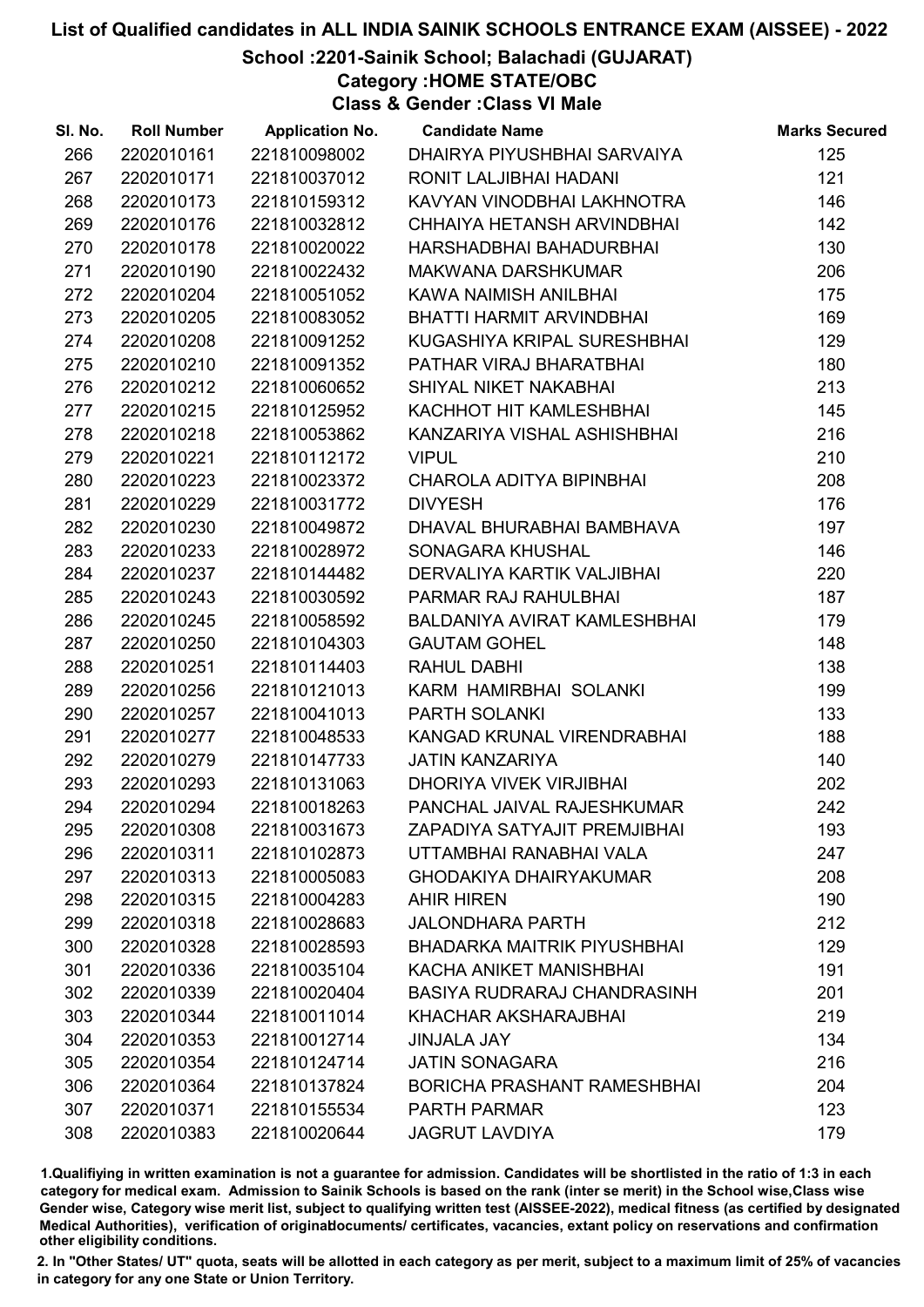School :2201-Sainik School; Balachadi (GUJARAT)

Category :HOME STATE/OBC

Class & Gender :Class VI Male

| SI. No. | <b>Roll Number</b> | <b>Application No.</b> | <b>Candidate Name</b>            | <b>Marks Secured</b> |
|---------|--------------------|------------------------|----------------------------------|----------------------|
| 309     | 2202010385         | 221810054844           | VITHALANANDI KASHYAP             | 160                  |
| 310     | 2202010386         | 221810097944           | <b>DABHI DHRUV VINUBHAI</b>      | 181                  |
| 311     | 2202010408         | 221810022664           | DABHI ISHANT PRAVINBHAI          | 163                  |
| 312     | 2202010411         | 221810149764           | LANFAKA SANTOSHBHAI VAJABHAI     | 140                  |
| 313     | 2202010418         | 221810099174           | HUMBAL YUVRAJ JAYDEVBHAI         | 189                  |
| 314     | 2202010420         | 221810016874           | <b>KHAGAD RANMAL</b>             | 196                  |
| 315     | 2202010424         | 221810017184           | PIPROTAR ANSH DHARMENDRA         | 152                  |
| 316     | 2202010425         | 221810110284           | ZINZALA SANIDHYA NARESHBHAI      | 122                  |
| 317     | 2202010427         | 221810013284           | RAJAN DHARVIYA                   | 176                  |
| 318     | 2202010428         | 221810123384           | <b>KAUSHIK NAKUM</b>             | 149                  |
| 319     | 2202010430         | 221810181984           | <b>MANTRA</b>                    | 208                  |
| 320     | 2202010431         | 221810020194           | <b>BARALIYA TILAK VIKRAMBHAI</b> | 169                  |
| 321     | 2202010457         | 221810088515           | KEYUR PRAVINBHAI JILARIYA        | 170                  |
| 322     | 2202010460         | 221810110915           | PIPROTAR SHUBHAM DINESHBHAI      | 139                  |
| 323     | 2202010464         | 221810036425           | KANDORIYA VAIBHAV JODHABHAI      | 175                  |
| 324     | 2202010465         | 221810014625           | JATAPARA NAITIK MUKESHBHAI       | 186                  |
| 325     | 2202010467         | 221810062725           | SAKARIYA HIREN SAGRAMBHAI        | 144                  |
| 326     | 2202010478         | 221810020045           | <b>BARALIYA TIRTH VIKRAMBHAI</b> | 135                  |
| 327     | 2202010508         | 221810037085           | RAVALIYA PIYUKUMAR               | 183                  |
| 328     | 2202010526         | 221810026695           | <b>VALA MIHIR DILIPBHAI</b>      | 211                  |
| 329     | 2202010537         | 221810013606           | KANJARIYA SAGAR GIRDHARBHAI      | 147                  |
| 330     | 2202010541         | 221810018906           | <b>VALA SIDHDHARAJ NAJUBHAI</b>  | 207                  |
| 331     | 2202010545         | 221810111416           | <b>JIGAR</b>                     | 140                  |
| 332     | 2202010552         | 221810122026           | KAPDI RUSHIKESH VAIBHAV          | 135                  |
| 333     | 2202020046         | 221810078786           | <b>SUJAL</b>                     | 141                  |
| 334     | 2202020047         | 221810056886           | CHHELANA KRUNAL SARMANBHAI       | 134                  |
| 335     | 2202020053         | 221810057596           | KOVADIYA AYUSH AMIT              | 171                  |
| 336     | 2202020055         | 221810019796           | <b>VANDRA YUG VISHALBHAI</b>     | 233                  |
| 337     | 2202020064         | 221810136507           | MAKWANA JAY MANOJBHAI            | 148                  |
| 338     | 2202020068         | 221810138117           | <b>DARSHIT BHATIYA</b>           | 124                  |
| 339     | 2202020071         | 221810057517           | <b>KRUNAL BHAGATBHAI</b>         | 222                  |
| 340     | 2202020098         | 221810143847           | <b>SAHILBHAI BARAIYA</b>         | 121                  |
| 341     | 2202020111         | 221810049067           | <b>BARAI OM NAGABHAI</b>         | 165                  |
| 342     | 2202020114         | 221810024367           | <b>VISHNUSWAMI NISARG</b>        | 188                  |
| 343     | 2202020116         | 221810075667           | <b>TANK DEEP</b>                 | 252                  |
| 344     | 2202020119         | 221810033177           | <b>OMKUMAR MUKESHKUMAR</b>       | 206                  |
| 345     | 2202020129         | 221810029297           | KHAMBHALA DAKSH PRATAPBHAI       | 180                  |
| 346     | 2202020136         | 221810164108           | <b>HARDIK</b>                    | 135                  |
| 347     | 2202020137         | 221810094308           | HANDA SUMITBHAI HANSRAJBHAI      | 165                  |
| 348     | 2202020138         | 221810036308           | ZAPADIYA JATIN JIVARAJBHAI       | 161                  |
| 349     | 2202020141         | 221810032708           | DHRANA SHYAM BIPINBHAI           | 145                  |
| 350     | 2202020149         | 221810076518           | SIDDHARAJ MOBH                   | 130                  |
| 351     | 2202020151         | 221810130228           | <b>DABHI MIT ANILBHAI</b>        | 175                  |

1.Qualifiying in written examination is not a guarantee for admission. Candidates will be shortlisted in the ratio of 1:3 in each category for medical exam. Admission to Sainik Schools is based on the rank (inter se merit) in the School wise,Class wise Gender wise, Category wise merit list, subject to qualifying written test (AISSEE-2022), medical fitness (as certified by designated Medical Authorities), verification of originablocuments/ certificates, vacancies, extant policy on reservations and confirmation other eligibility conditions.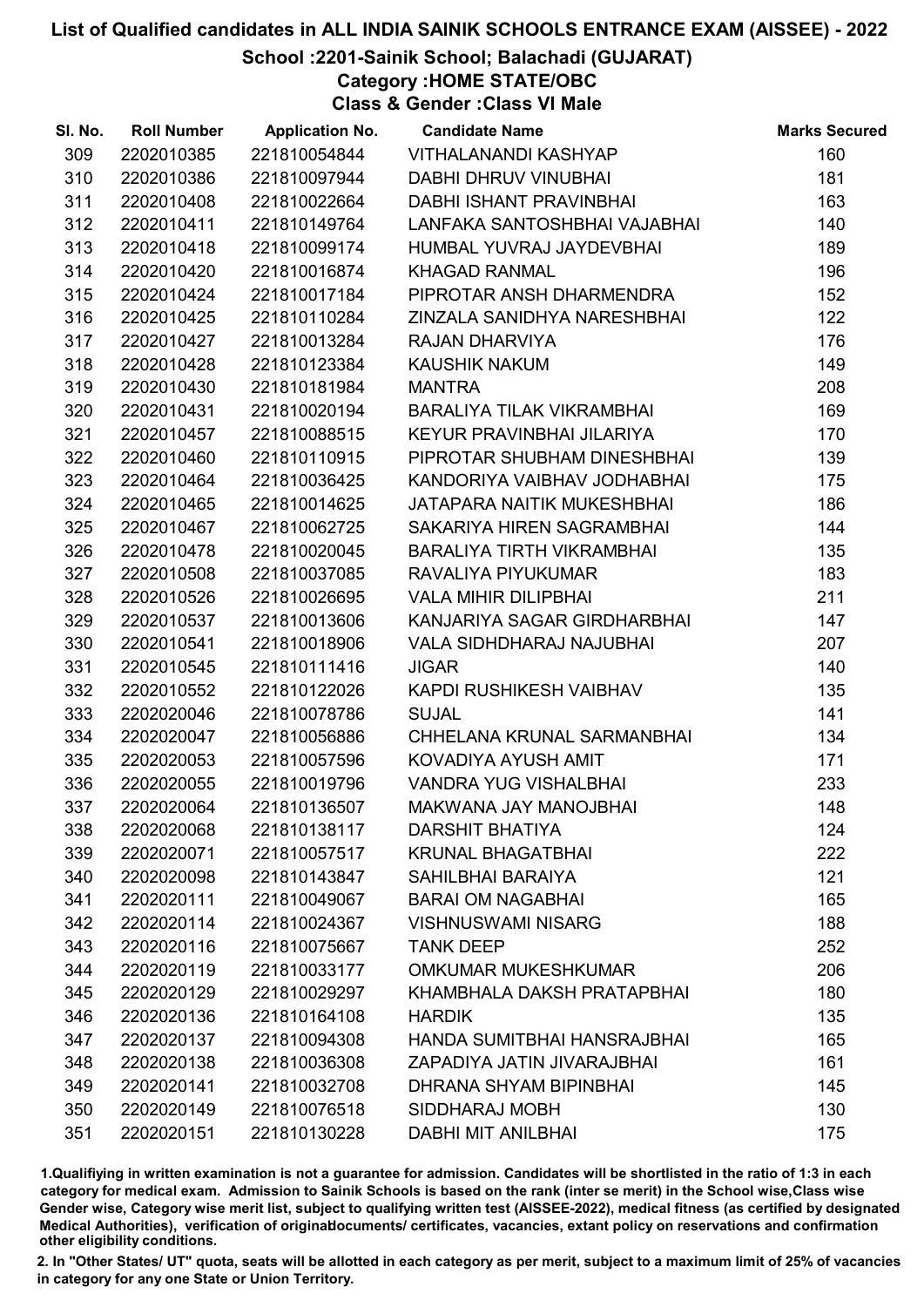# School :2201-Sainik School; Balachadi (GUJARAT)

# Category :HOME STATE/OBC

Class & Gender :Class VI Male

| SI. No. | <b>Roll Number</b> | <b>Application No.</b> | <b>Candidate Name</b>               | <b>Marks Secured</b> |
|---------|--------------------|------------------------|-------------------------------------|----------------------|
| 352     | 2202020154         | 221810136928           | <b>HIMANSHUBHAI</b>                 | 180                  |
| 353     | 2202020166         | 221810128148           | <b>AYUSH AMBALIYA</b>               | 152                  |
| 354     | 2202020174         | 221810148058           | <b>JIGNESH BAVALIYA</b>             | 141                  |
| 355     | 2202020176         | 221810109558           | <b>DODIYA NISHANT</b>               | 200                  |
| 356     | 2202020179         | 221810046168           | MER AKASH LALJIBHAI                 | 145                  |
| 357     | 2202020181         | 221810052368           | <b>BAVALIYA HARSH RAJESHBHAI</b>    | 173                  |
| 358     | 2202020184         | 221810150568           | ANKITBHAI BARAIYA                   | 142                  |
| 359     | 2202020189         | 221810184278           | DABHI BRIJESH RUKHADBHAI            | 132                  |
| 360     | 2202020192         | 221810187978           | NATHANI DHAIRYA                     | 132                  |
| 361     | 2202020194         | 221810138188           | TATAMIYA PARTH BHAVESHBHAI          | 127                  |
| 362     | 2202020195         | 221810014288           | HARSH RAMESHBHAI BAMBHANIYA         | 234                  |
| 363     | 2202020202         | 221810021598           | KALSARIYA JENISH                    | 235                  |
| 364     | 2202020208         | 221810077209           | NIMAVAT SHYAM BHARGAVBHAI           | 237                  |
| 365     | 2202020221         | 221810020619           | CHUDASAMA PRATYAKSH                 | 267                  |
| 366     | 2202020227         | 221810127229           | <b>MIYATRA DHARMAYU</b>             | 174                  |
| 367     | 2202020229         | 221810113629           | <b>HARASIL DABHI</b>                | 176                  |
| 368     | 2202020240         | 221810057249           | DANGAR DHRUVIL PRABHATBHAI          | 132                  |
| 369     | 2202020248         | 221810174359           | <b>HET GOHIL</b>                    | 154                  |
| 370     | 2202020249         | 221810084459           | <b>BHUVA SMIT VIJAYBHAI</b>         | 190                  |
| 371     | 2202020256         | 221810047959           | YADAV JAY VISHNUBHAI                | 150                  |
| 372     | 2202020274         | 221810010489           | SANCHANIYA SAMARTH                  | 193                  |
| 373     | 2202020275         | 221810040489           | <b>RAJ</b>                          | 172                  |
| 374     | 2202020302         | 221810003750           | <b>VRISHINPURI JIGNESHPURI</b>      | 140                  |
| 375     | 2202020349         | 221810143371           | <b>VYAS NAMAN VIJAYKUMAR</b>        | 135                  |
| 376     | 2202020359         | 221810048981           | <b>BHOLA DHRUPAL BHAGVANBHAI</b>    | 187                  |
| 377     | 2202020366         | 221810106202           | <b>CHANDERA ABHIGNA</b>             | 192                  |
| 378     | 2202020384         | 221810038532           | <b>CHAUHAN KASHYAP</b>              | 123                  |
| 379     | 2202020418         | 221810005823           | PARMAR VRAJ KAPILBHAI               | 139                  |
| 380     | 2202020422         | 221810090633           | <b>SHREY KHANDAR</b>                | 134                  |
| 381     | 2202020449         | 221810025493           | <b>KANZARIYA PRINCE</b>             | 189                  |
| 382     | 2202020453         | 221810055304           | RATADIYA PARTH DEVANGBHAI           | 132                  |
| 383     | 2202020469         | 221810150834           | CHANDRAVADIYA SMIT                  | 135                  |
| 384     | 2202020489         | 221810087205           | <b>BORICHA DHARMARAJ</b>            | 121                  |
| 385     | 2202020493         | 221810041115           | NISHIT SANDIPBHAI NAKUM             | 132                  |
| 386     | 2202020505         | 221810013255           | AVADIYA TAKSH SANJAYBHAI            | 138                  |
| 387     | 2202020526         | 221810015326           | <b>JAGATIYA KRUTAGNA GIRISHBHAI</b> | 173                  |
| 388     | 2202020532         | 221810068936           | KANAJARIYA UMANG HITESHBHAI         | 135                  |
| 389     | 2202020536         | 221810011256           | KANJIYA PRIYANSH AMITBHAI           | 140                  |
| 390     | 2202020549         | 221810090107           | <b>SAMARTH BHEDA</b>                | 225                  |
| 391     | 2202020571         | 221810178867           | <b>HARSHIT CHAUHAN</b>              | 171                  |
| 392     | 2202020607         | 221810019168           | DHOLAKIYA KASHYAP                   | 142                  |
| 393     | 2202020624         | 221810070298           | <b>AARAV</b>                        | 195                  |
| 394     | 2203010015         | 221810054270           | <b>PARMAR SMIT</b>                  | 124                  |

1.Qualifiying in written examination is not a guarantee for admission. Candidates will be shortlisted in the ratio of 1:3 in each category for medical exam. Admission to Sainik Schools is based on the rank (inter se merit) in the School wise,Class wise Gender wise, Category wise merit list, subject to qualifying written test (AISSEE-2022), medical fitness (as certified by designated Medical Authorities), verification of originablocuments/ certificates, vacancies, extant policy on reservations and confirmation other eligibility conditions.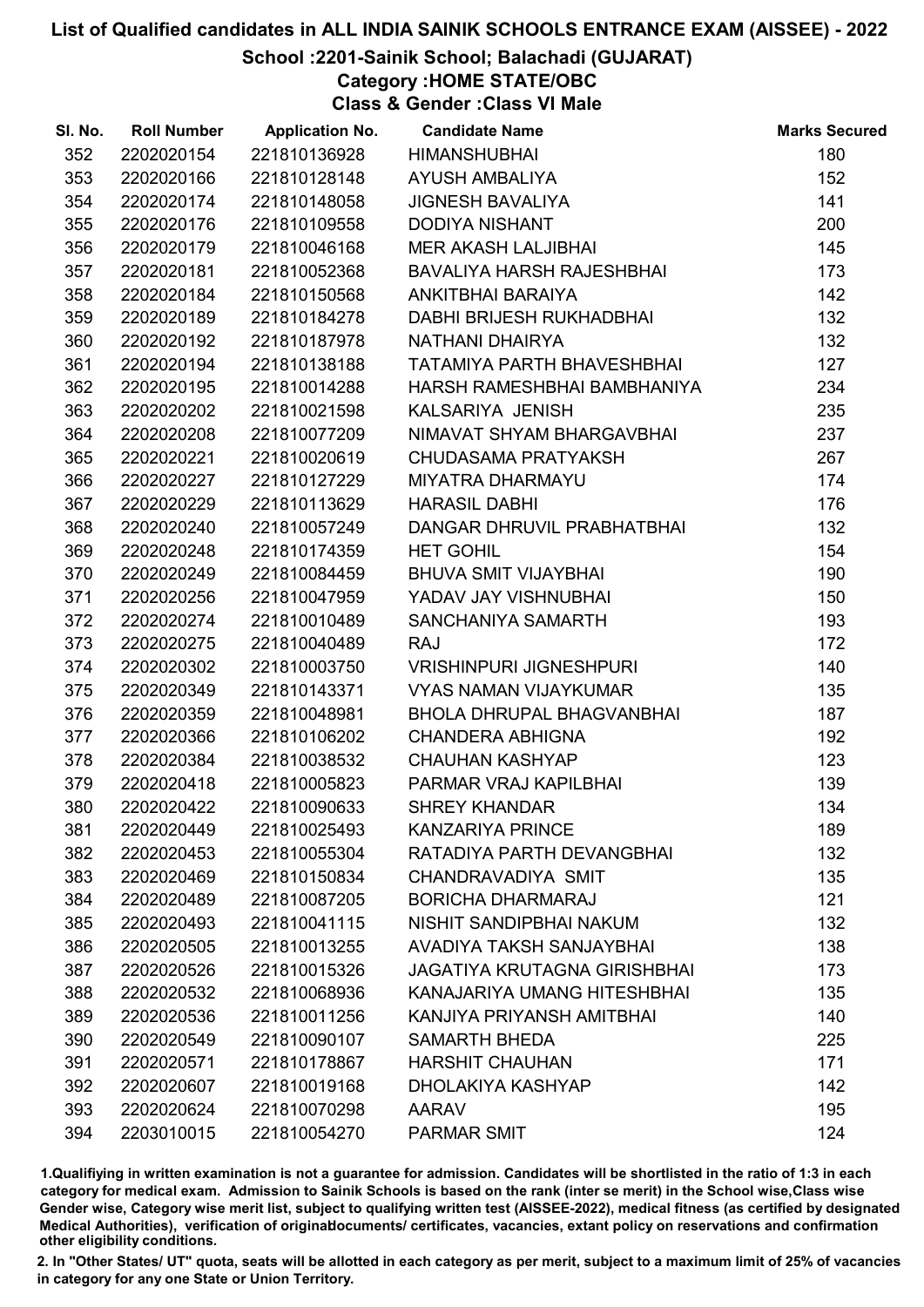#### School :2201-Sainik School; Balachadi (GUJARAT)

Category :HOME STATE/OBC

Class & Gender :Class VI Male

| SI. No. | <b>Roll Number</b> | <b>Application No.</b> | <b>Candidate Name</b>         | <b>Marks Secured</b> |
|---------|--------------------|------------------------|-------------------------------|----------------------|
| 395     | 2203010021         | 221810146331           | KATARIYA MANAV ASHOKBHAI      | 134                  |
| 396     | 2203010028         | 221810062781           | KATARIYA HARSH DINESHBHAI     | 239                  |
| 397     | 2203010029         | 221810030991           | <b>VALA DHYEY HASMUKHBHAI</b> | 218                  |
| 398     | 2203010031         | 221810086612           | <b>BHUKAN VRAJ</b>            | 126                  |
| 399     | 2203010046         | 221810076892           | RATHOD MANTHAN                | 122                  |
| 400     | 2203010048         | 221810096303           | BALADANIYA ANIRUDHABHAI       | 182                  |
| 401     | 2203010050         | 221810003013           | <b>NAGOTHA NAITIK</b>         | 159                  |
| 402     | 2203010055         | 221810035543           | <b>SHAMITBHAI</b>             | 166                  |
| 403     | 2203010061         | 221810010793           | RIDHAM YOGESHBHAI KATRIYA     | 229                  |
| 404     | 2203010089         | 221810068255           | PRAJAPATI NITTAV              | 149                  |
| 405     | 2203010093         | 221810066665           | <b>HARESH BIJALBHAI VALA</b>  | 186                  |
| 406     | 2203010097         | 221810030685           | VALA KARTAVY RUTUDHVAJBHAI    | 160                  |
| 407     | 2203010102         | 221810061406           | VAJA ABHINAV VARJANGBHAI      | 165                  |
| 408     | 2203010107         | 221810020826           | <b>HADIYA SHUBHAM</b>         | 225                  |
| 409     | 2203010115         | 221810022756           | KALSARIYA VIREN PANKAJBHAI    | 161                  |
| 410     | 2203010125         | 221810054607           | KALSARIYA MADHAV              | 208                  |
| 411     | 2203010131         | 221810078257           | DHAVAL BHIMABHAI VAJA         | 199                  |
| 412     | 2203010135         | 221810021767           | CHUDASAMA VASU JAGDISHBHAI    | 219                  |
| 413     | 2203010138         | 221810010787           | JAIVIN PRAKASHBHAI NAKUM      | 215                  |
| 414     | 2203010139         | 221810063097           | KALSARIYA RUDRA KIRANBHAI     | 206                  |
| 415     | 2203010145         | 221810061118           | <b>DHORALIYA JENIL</b>        | 152                  |
| 416     | 2203010154         | 221810114078           | <b>DEVARSH KATARIYA</b>       | 153                  |
| 417     | 2203010156         | 221810010788           | YAGNIT RAJUBHAI KAVAD         | 237                  |
| 418     | 2203010160         | 221810012129           | HADIYA HETKUMAR MATHURBHAI    | 205                  |
| 419     | 2203010199         | 221810004661           | <b>DISHANT HADIYA</b>         | 163                  |
| 420     | 2203010217         | 221810011113           | ARYAN NITESHBHAI MOR          | 171                  |
| 421     | 2203010271         | 221810030795           | <b>BURHANUDDIN PARMAR</b>     | 195                  |
| 422     | 2203010312         | 221810149258           | URPIT MAHESHBHAI BALDANIYA    | 234                  |
| 423     | 3906010310         | 221810175926           | <b>RAGHAV</b>                 | 121                  |
|         |                    |                        |                               |                      |

<sup>1.</sup>Qualifiying in written examination is not a guarantee for admission. Candidates will be shortlisted in the ratio of 1:3 in each category for medical exam. Admission to Sainik Schools is based on the rank (inter se merit) in the School wise,Class wise Gender wise, Category wise merit list, subject to qualifying written test (AISSEE-2022), medical fitness (as certified by designated Medical Authorities), verification of originablocuments/ certificates, vacancies, extant policy on reservations and confirmation other eligibility conditions.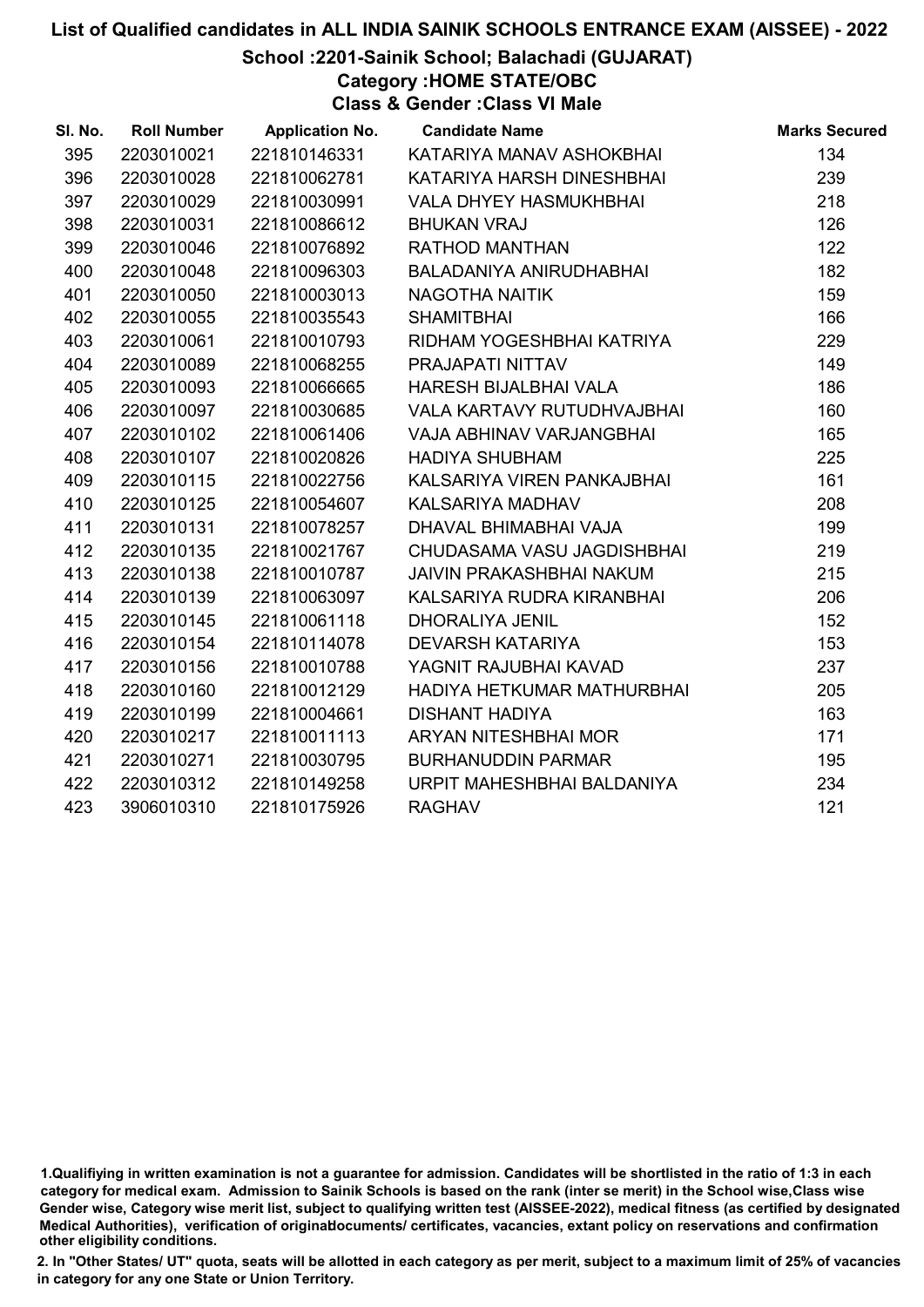# School :2201-Sainik School; Balachadi (GUJARAT)

# Category :HOME STATE/DEF

Class & Gender :Class VI Male

| SI. No. | <b>Roll Number</b> | <b>Application No.</b> | <b>Candidate Name</b>           |           | <b>Marks Secured</b> |
|---------|--------------------|------------------------|---------------------------------|-----------|----------------------|
| 424     | 2201010261         | 221810019756           | MAKWANA SAGAR                   |           | 174                  |
| 425     | 2201010308         | 221810039977           | VANJARA JANAKKUMAR              |           | 153                  |
| 426     | 2201010322         | 221810013818           | <b>SHLOK</b>                    |           | 215                  |
| 427     | 2201020054         | 221810035501           | YASH RAGINKUMAR GOHEL           |           | 192                  |
| 428     | 2201020085         | 221810022081           | <b>ROHIN GHOSH</b>              |           | 187                  |
| 429     | 2201020127         | 221810032582           | <b>BHAVYA BODAR VIPULKUMAR</b>  |           | 223                  |
| 430     | 2201020196         | 221810123344           | <b>SHIV ASHISH</b>              |           | 186                  |
| 431     | 2201020215         | 221810085584           | <b>PATEL YUG</b>                |           | 129                  |
| 432     | 2201020272         | 221810013826           | <b>RAVI KISHAN</b>              |           | 251                  |
| 433     | 2201020284         | 221810179156           | ARUNODAYA VANDEN                |           | 197                  |
| 434     | 2201020294         | 221810154586           | SHREYES KUMAR TIWARI            |           | 123                  |
| 435     | 2201020376         | 221810013758           | <b>ADITYA PATEL</b>             |           | 130                  |
| 436     | 2202010032         | 221810070330           | SOLANKI SUJAL SURESHBHAI        |           | 240                  |
| 437     | 2202010201         | 221810098742           | <b>MANAS LASHKARI</b>           |           | 150                  |
| 438     | 2202010414         | 221810047964           | <b>BHALODIYA DARSH</b>          | <b>AR</b> | 181                  |
| 439     | 2202020030         | 221810035266           | BARAIYA DEEPCHANDRA             |           | 216                  |
| 440     | 2202020051         | 221810078196           | CHAVDA BHAVIN RAJABHAI          |           | 137                  |
| 441     | 2202020147         | 221810076318           | <b>BHENSDADIYA DINAL</b>        |           | 226                  |
| 442     | 2202020232         | 221810055039           | KUMBHANI PARTHKUMAR             |           | 153                  |
| 443     | 2202020295         | 221810017930           | <b>DIVY</b>                     |           | 133                  |
| 444     | 2202020334         | 221810036831           | <b>CHAUHAN DHANANJAY</b>        |           | 149                  |
| 445     | 2202020398         | 221810040272           | DABHI HARSHKUMAR RAMBHAI        |           | 131                  |
| 446     | 2202020411         | 221810033513           | <b>JADEJA MAYURRAJSINH</b>      |           | 141                  |
| 447     | 2202020413         | 221810140913           | <b>JADEJA BHAVINSINH</b>        |           | 137                  |
| 448     | 2202020431         | 221810089353           | <b>VISHVAJITKUMAR NAGJIBHAI</b> |           | 150                  |
| 449     | 2202020490         | 221810021405           | <b>ABHISHEK YADAV</b>           |           | 127                  |
| 450     | 2202020498         | 221810004835           | KARMVEER SINH JADEJA            |           | 184                  |
| 451     | 2202020499         | 221810029835           | <b>PARV KANANI</b>              |           | 153                  |
| 452     | 2202020568         | 221810007357           | VAGHELA DEVANSH HARDEVSINH      |           | 197                  |
| 453     | 2202020591         | 221810014528           | <b>HARSH KAMLESH BHALSOD</b>    |           | 205                  |
| 454     | 2203010285         | 221810097496           | <b>CHANDGADHIYA DHRUV</b>       |           | 191                  |
| 455     | 2203010343         | 221810070137           | <b>PRINCE</b>                   |           | 248                  |
| 456     | 2304030033         | 221810095310           | <b>JASHAN</b>                   |           | 143                  |
| 457     | 3904040521         | 221810015205           | <b>AJITESH</b>                  |           | 228                  |
| 458     | 3905040051         | 221810059850           | <b>ANSARI SHOYAB</b>            |           | 213                  |
| 459     | 4201060526         | 221810005848           | <b>SHYARA KRISH</b>             |           | 157                  |
| 460     | 4502020191         | 221810040651           | NITYARAJ SINH PARMAR            |           | 125                  |

1.Qualifiying in written examination is not a guarantee for admission. Candidates will be shortlisted in the ratio of 1:3 in each category for medical exam. Admission to Sainik Schools is based on the rank (inter se merit) in the School wise,Class wise Gender wise, Category wise merit list, subject to qualifying written test (AISSEE-2022), medical fitness (as certified by designated Medical Authorities), verification of originablocuments/ certificates, vacancies, extant policy on reservations and confirmation other eligibility conditions.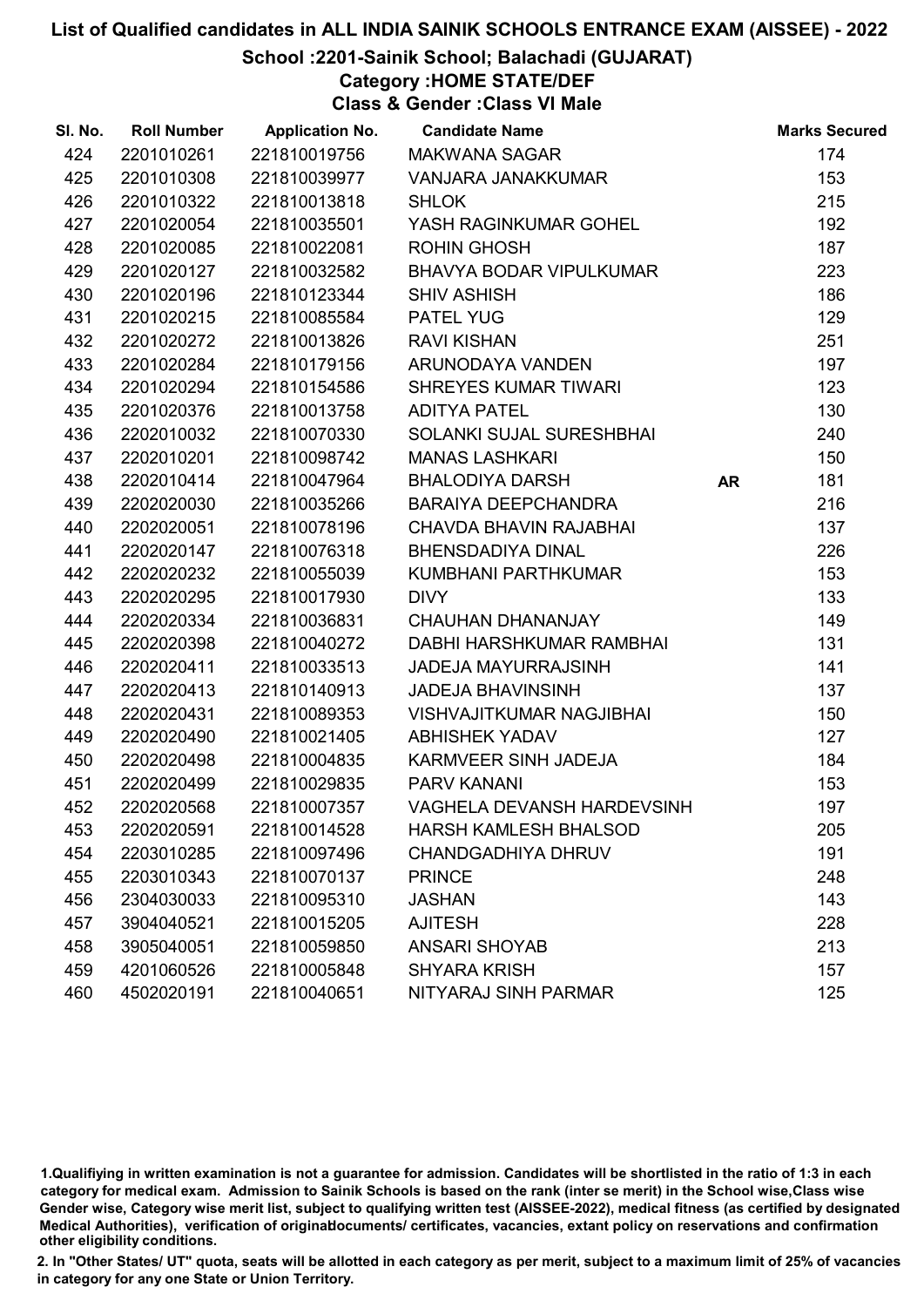# School :2201-Sainik School; Balachadi (GUJARAT)

Category :HOME STATE/GEN

Class & Gender :Class VI Male

| SI. No. | <b>Roll Number</b> | <b>Application No.</b> | <b>Candidate Name</b>            | <b>Marks Secured</b> |
|---------|--------------------|------------------------|----------------------------------|----------------------|
| 461     | 2001030201         | 221810015960           | PATEL GRANTH KIRAN BHAI          | 166                  |
| 462     | 2201010011         | 221810009430           | <b>JAYDUTT PANDYA</b>            | 179                  |
| 463     | 2201010025         | 221810099650           | CHAUDHARY RUDRA BHARATBHAI       | 125                  |
| 464     | 2201010027         | 221810043950           | PATEL YAKSH SHAILESHKUMAR        | 184                  |
| 465     | 2201010029         | 221810138360           | RATHVI HARSHKUMAR                | 137                  |
| 466     | 2201010030         | 221810092560           | PATEL MESHV PANKAJBHAI           | 154                  |
| 467     | 2201010031         | 221810039660           | PATEL PRANAV HITESHKUMAR         | 163                  |
| 468     | 2201010046         | 221810036111           | <b>JOSHI YUVARAJ</b>             | 196                  |
| 469     | 2201010048         | 221810123321           | <b>HASYA</b>                     | 212                  |
| 470     | 2201010049         | 221810092521           | PATEL PRATHAM                    | 131                  |
| 471     | 2201010056         | 221810017131           | ADITYASINH SANJAYSINH MAHIDA     | 176                  |
| 472     | 2201010058         | 221810042231           | <b>PATEL GIRISHBHAI</b>          | 219                  |
| 473     | 2201010061         | 221810018631           | BARAD KARTAVY DHIRUBHAI          | 142                  |
| 474     | 2201010062         | 221810080931           | PATEL KAVY PRIYANKKUMAR          | 198                  |
| 475     | 2201010066         | 221810039841           | PATEL ISHAN DEVENDRABHAI         | 123                  |
| 476     | 2201010070         | 221810130751           | PATEL VRAJ                       | 142                  |
| 477     | 2201010072         | 221810062951           | VANDIT GOPALBHAI SOLANKI         | 125                  |
| 478     | 2201010077         | 221810027671           | <b>MAAN JITENDRAKUMAR PATEL</b>  | 202                  |
| 479     | 2201010084         | 221810065391           | <b>BHESANIYA SMIT</b>            | 240                  |
| 480     | 2201010097         | 221810079332           | <b>NAITIK CHAUDHARI</b>          | 217                  |
| 481     | 2201010098         | 221810017432           | CHUDASAMA SAHASRAJSINH           | 255                  |
| 482     | 2201010101         | 221810151552           | PATEL MALVIN                     | 216                  |
| 483     | 2201010106         | 221810103462           | CHAUDHARI SURENDRAKUMAR          | 191                  |
| 484     | 2201010109         | 221810074862           | <b>ZANKAT KAVY DIPUBHAI</b>      | 137                  |
| 485     | 2201010111         | 221810034772           | KHIMANI VED SHAILESHBHAI         | 170                  |
| 486     | 2201010115         | 221810062882           | <b>MAHADEV MUKESHBHAI</b>        | 232                  |
| 487     | 2201010118         | 221810001503           | PATEL KUNJ                       | 169                  |
| 488     | 2201010125         | 221810037523           | <b>KASHYAP</b>                   | 237                  |
| 489     | 2201010132         | 221810098743           | <b>DRAVY</b>                     | 177                  |
| 490     | 2201010138         | 221810090263           | KALPRAJSINH SANJAYSINH           | 122                  |
| 491     | 2201010143         | 221810183773           | <b>PRANSHU</b>                   | 205                  |
| 492     | 2201010146         | 221810106283           | PATEL YUG JIGNESHKUMAR           | 199                  |
| 493     | 2201010157         | 221810036724           | PATEL AARY RAKESHKUMAR           | 201                  |
| 494     | 2201010169         | 221810023054           | PATEL KANAN DINESHKUMAR          | 164                  |
| 495     | 2201010175         | 221810122464           | PATEL SAUMYA AMITKUMAR           | 120                  |
| 496     | 2201010180         | 221810036474           | PATEL HETKUMAR MANUBHAI          | 158                  |
| 497     | 2201010182         | 221810045674           | <b>DABHI HARDEVSINH</b>          | 225                  |
| 498     | 2201010183         | 221810077774           | CHHABHAIYA DHVIT SUBHASHBHAI     | 161                  |
| 499     | 2201010185         | 221810056684           | SHYAMAL SANJAYKUMAR PATEL        | 129                  |
| 500     | 2201010195         | 221810054805           | <b>SNEH KIRANKUMAR PATEL</b>     | 156                  |
| 501     | 2201010202         | 221810147525           | <b>VANSH JITENDRAKUMAR PATEL</b> | 189                  |
| 502     | 2201010208         | 221810008335           | PATEL ADITYAKUMAR                | 147                  |
| 503     | 2201010210         | 221810086535           | <b>CHAUDHARI KRUNAL</b>          | 132                  |

1.Qualifiying in written examination is not a guarantee for admission. Candidates will be shortlisted in the ratio of 1:3 in each category for medical exam. Admission to Sainik Schools is based on the rank (inter se merit) in the School wise,Class wise Gender wise, Category wise merit list, subject to qualifying written test (AISSEE-2022), medical fitness (as certified by designated Medical Authorities), verification of originablocuments/ certificates, vacancies, extant policy on reservations and confirmation other eligibility conditions.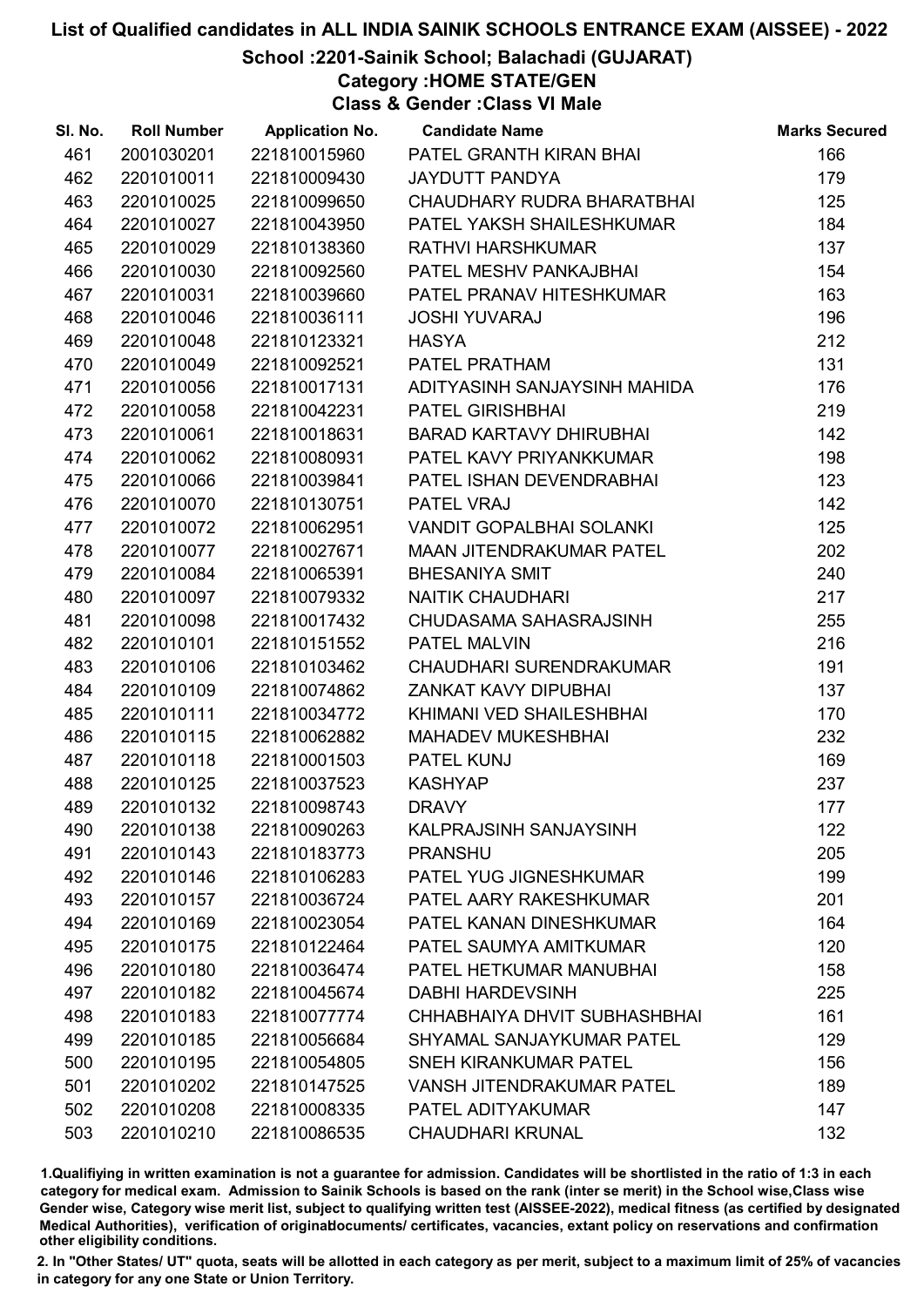School :2201-Sainik School; Balachadi (GUJARAT)

Category :HOME STATE/GEN

Class & Gender :Class VI Male

| SI. No. | <b>Roll Number</b> | <b>Application No.</b> | <b>Candidate Name</b>          | <b>Marks Secured</b> |
|---------|--------------------|------------------------|--------------------------------|----------------------|
| 504     | 2201010212         | 221810033835           | PATEL NIL RAMESHBHAI           | 141                  |
| 505     | 2201010214         | 221810066545           | <b>SPANDAN</b>                 | 177                  |
| 506     | 2201010215         | 221810037545           | PATEL PRAY RAKESHBHAI          | 208                  |
| 507     | 2201010223         | 221810017755           | PATEL DHARM BHAVESHKUMAR       | 239                  |
| 508     | 2201010232         | 221810034495           | PATEL DHYAN DIPAKKUMAR         | 239                  |
| 509     | 2201010243         | 221810017016           | PADHIYAR DIVYARAJSINH          | 120                  |
| 510     | 2201010244         | 221810035316           | PARV TRUSHARKUMAR PATEL        | 148                  |
| 511     | 2201010254         | 221810029246           | <b>DIVY PATEL</b>              | 218                  |
| 512     | 2201010264         | 221810082466           | MAKAVANA VANSHKUMAR            | 201                  |
| 513     | 2201010267         | 221810005966           | <b>DARSHKUMAR</b>              | 123                  |
| 514     | 2201010284         | 221810094617           | DAVE RAMYKUMAR PRAKASHBHAI     | 261                  |
| 515     | 2201010288         | 221810055527           | PARMAR DARSH VIRENKUMAR        | 130                  |
| 516     | 2201010296         | 221810130447           | PATEL YAKX                     | 144                  |
| 517     | 2201010310         | 221810047987           | PATEL HETVA SHAILESHKUMAR      | 175                  |
| 518     | 2201010313         | 221810070197           | PRINCE HITENDRAKUMAR PATEL     | 134                  |
| 519     | 2201010316         | 221810011697           | MAKWANA SANSKAR KALPESH        | 205                  |
| 520     | 2201010325         | 221810017328           | PATEL VED MANISHKUMAR          | 168                  |
| 521     | 2201010339         | 221810186458           | PATEL KUNJ                     | 165                  |
| 522     | 2201010341         | 221810128368           | SHLOK DEDANIYA                 | 216                  |
| 523     | 2201010357         | 221810046798           | PATEL DHRUV                    | 229                  |
| 524     | 2201010358         | 221810041998           | VADDORIYA AARY JAGDISHBHAI     | 195                  |
| 525     | 2201010365         | 221810038329           | PANDYA MITANSHU BHAVIKKUMAR    | 183                  |
| 526     | 2201010377         | 221810168169           | <b>BHATT KAVIT KALPESHBHAI</b> | 165                  |
| 527     | 2201010385         | 221810017389           | PATEL PARTH PINESHKUMAR        | 196                  |
| 528     | 2201010390         | 221810177099           | PATEL DAXKUMAR                 | 182                  |
| 529     | 2201010391         | 221810167199           | PATEL RUDRA RAKESHBHAI         | 140                  |
| 530     | 2201010425         | 221810137077           | VAGHELA DHRUVRAJSINH           | 133                  |
| 531     | 2201020005         | 221810002300           | <b>DHARMIK</b>                 | 163                  |
| 532     | 2201020011         | 221810096610           | AARAV MANDANI                  | 179                  |
| 533     | 2201020019         | 221810052430           | PATEL YUG ROHITBHAI            | 188                  |
| 534     | 2201020020         | 221810062430           | <b>SHAURYA PATEL</b>           | 224                  |
| 535     | 2201020024         | 221810097940           | <b>JASHAN SAURABH KEERI</b>    | 178                  |
| 536     | 2201020038         | 221810060270           | PATEL SUKRUT A                 | 186                  |
| 537     | 2201020058         | 221810189011           | PARMAR HETRAJSINH KIRANSINH    | 141                  |
| 538     | 2201020062         | 221810179121           | <b>KAVYA</b>                   | 159                  |
| 539     | 2201020064         | 221810031721           | SUKHADIA PRAYAG PRAJESH        | 126                  |
| 540     | 2201020072         | 221810000831           | <b>AYUSH TRIPATHI</b>          | 155                  |
| 541     | 2201020083         | 221810084271           | <b>GANDHI SHREY KAVANKUMAR</b> | 231                  |
| 542     | 2201020086         | 221810058281           | DEVANSH SANDEEP SHUKLA         | 194                  |
| 543     | 2201020088         | 221810041481           | PATEL YUG KAMLESHBHAI          | 195                  |
| 544     | 2201020089         | 221810055681           | SONI BHAVY BHAUMIKBHAI         | 152                  |
| 545     | 2201020091         | 221810005981           | <b>VEDANT</b>                  | 212                  |
| 546     | 2201020098         | 221810052202           | <b>KATHAN PATEL</b>            | 141                  |

1.Qualifiying in written examination is not a guarantee for admission. Candidates will be shortlisted in the ratio of 1:3 in each category for medical exam. Admission to Sainik Schools is based on the rank (inter se merit) in the School wise,Class wise Gender wise, Category wise merit list, subject to qualifying written test (AISSEE-2022), medical fitness (as certified by designated Medical Authorities), verification of originablocuments/ certificates, vacancies, extant policy on reservations and confirmation other eligibility conditions.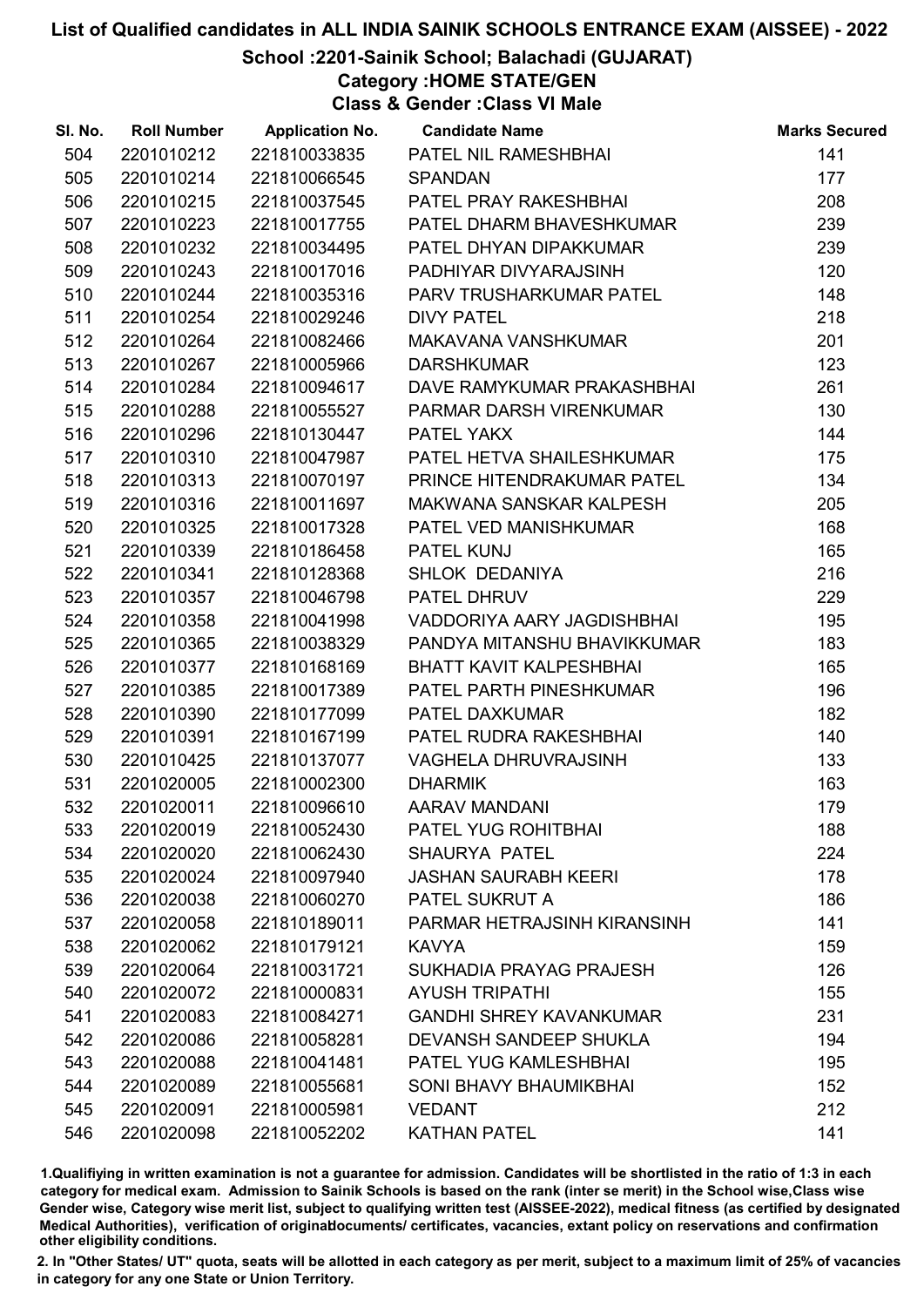## School :2201-Sainik School; Balachadi (GUJARAT)

Category :HOME STATE/GEN

Class & Gender :Class VI Male

| SI. No. | <b>Roll Number</b> | <b>Application No.</b> | <b>Candidate Name</b>             | <b>Marks Secured</b> |
|---------|--------------------|------------------------|-----------------------------------|----------------------|
| 547     | 2201020101         | 221810108302           | ADITYA DEEPAK SHARMA              | 153                  |
| 548     | 2201020105         | 221810007312           | <b>NIV VAGHASIA</b>               | 189                  |
| 549     | 2201020106         | 221810029312           | JAYANT VARMA PENUMETSA            | 190                  |
| 550     | 2201020111         | 221810060622           | PATEL PUSHYA KAMLESHKUMAR         | 143                  |
| 551     | 2201020112         | 221810192732           | NAMYA BHAVESH OSWAL               | 134                  |
| 552     | 2201020121         | 221810106472           | ARJUN MAYANK GUPTA                | 208                  |
| 553     | 2201020126         | 221810007482           | <b>HEMISH POPAT</b>               | 166                  |
| 554     | 2201020151         | 221810089753           | PRITPALSINGH KALSI                | 142                  |
| 555     | 2201020153         | 221810063063           | <b>DHYAN PATEL</b>                | 149                  |
| 556     | 2201020156         | 221810010563           | <b>AMOGH SOMANI</b>               | 193                  |
| 557     | 2201020161         | 221810054173           | <b>DHYAN MEHTA</b>                | 132                  |
| 558     | 2201020166         | 221810143283           | JYOT JAYESHKUMAR PATEL            | 162                  |
| 559     | 2201020169         | 221810017093           | PATEL AARAV DEVENDRAKUMAR         | 156                  |
| 560     | 2201020172         | 221810084693           | <b>DHYEY PATEL</b>                | 182                  |
| 561     | 2201020185         | 221810128814           | SUVAGIYA MEER JAGDISHBHAI         | 237                  |
| 562     | 2201020206         | 221810115564           | <b>MAHARSHIPURI</b>               | 214                  |
| 563     | 2201020214         | 221810077184           | <b>LADANI SAMARTH</b>             | 208                  |
| 564     | 2201020216         | 221810077684           | <b>VACHHANI KUSH JIGNESHKUMAR</b> | 219                  |
| 565     | 2201020219         | 221810077794           | <b>SAURABH PATEL</b>              | 151                  |
| 566     | 2201020234         | 221810175445           | ATHARVA SWARNKAR                  | 124                  |
| 567     | 2201020237         | 221810066155           | SHREYASH SAXENA                   | 191                  |
| 568     | 2201020248         | 221810149865           | <b>HET</b>                        | 176                  |
| 569     | 2201020251         | 221810158775           | AUM DHARMENDRAKUMAR PATEL         | 135                  |
| 570     | 2201020256         | 221810033385           | SAMARTHSINH NEHALSINH             | 164                  |
| 571     | 2201020259         | 221810083395           | <b>RANVEER</b>                    | 182                  |
| 572     | 2201020277         | 221810056646           | <b>SHAWN</b>                      | 194                  |
| 573     | 2201020281         | 221810152156           | <b>SARTHAK THAKAR</b>             | 224                  |
| 574     | 2201020282         | 221810113156           | <b>KRISHIV KUMAR</b>              | 152                  |
| 575     | 2201020285         | 221810084456           | PATEL SHIVAMKUMAR                 | 255                  |
| 576     | 2201020293         | 221810101486           | <b>HAVYA AMITKUMAR MISTRY</b>     | 214                  |
| 577     | 2201020305         | 221810001407           | <b>DHANANI SANSKAR</b>            | 241                  |
| 578     | 2201020323         | 221810002247           | DEV DINESHCHANDRA PATEL           | 201                  |
| 579     | 2201020326         | 221810032847           | <b>VARUN NILESHBHAI POOJARA</b>   | 179                  |
| 580     | 2201020333         | 221810062167           | <b>CHAUDHARI SHREY</b>            | 180                  |
| 581     | 2201020343         | 221810037897           | RUDRA RAJESH CHANDRAKAR           | 165                  |
| 582     | 2201020356         | 221810013028           | <b>VYOM PATEL</b>                 | 235                  |
| 583     | 2201020362         | 221810129928           | <b>SAMAR</b>                      | 149                  |
| 584     | 2201020368         | 221810111148           | <b>DEVESH KAVANKUMAR PATEL</b>    | 202                  |
| 585     | 2201020374         | 221810028058           | <b>CHAUDHARI DHRUMIN</b>          | 148                  |
| 586     | 2201020389         | 221810035288           | KARTIK BHAGWAN SINGH              | 223                  |
| 587     | 2201020394         | 221810094888           | <b>MANN ILEVAN THAKAR</b>         | 130                  |
| 588     | 2201020411         | 221810037939           | <b>DHRUVAM</b>                    | 160                  |
| 589     | 2201020414         | 221810053349           | <b>VIRAJSINH PARMAR</b>           | 120                  |

1.Qualifiying in written examination is not a guarantee for admission. Candidates will be shortlisted in the ratio of 1:3 in each category for medical exam. Admission to Sainik Schools is based on the rank (inter se merit) in the School wise,Class wise Gender wise, Category wise merit list, subject to qualifying written test (AISSEE-2022), medical fitness (as certified by designated Medical Authorities), verification of originablocuments/ certificates, vacancies, extant policy on reservations and confirmation other eligibility conditions.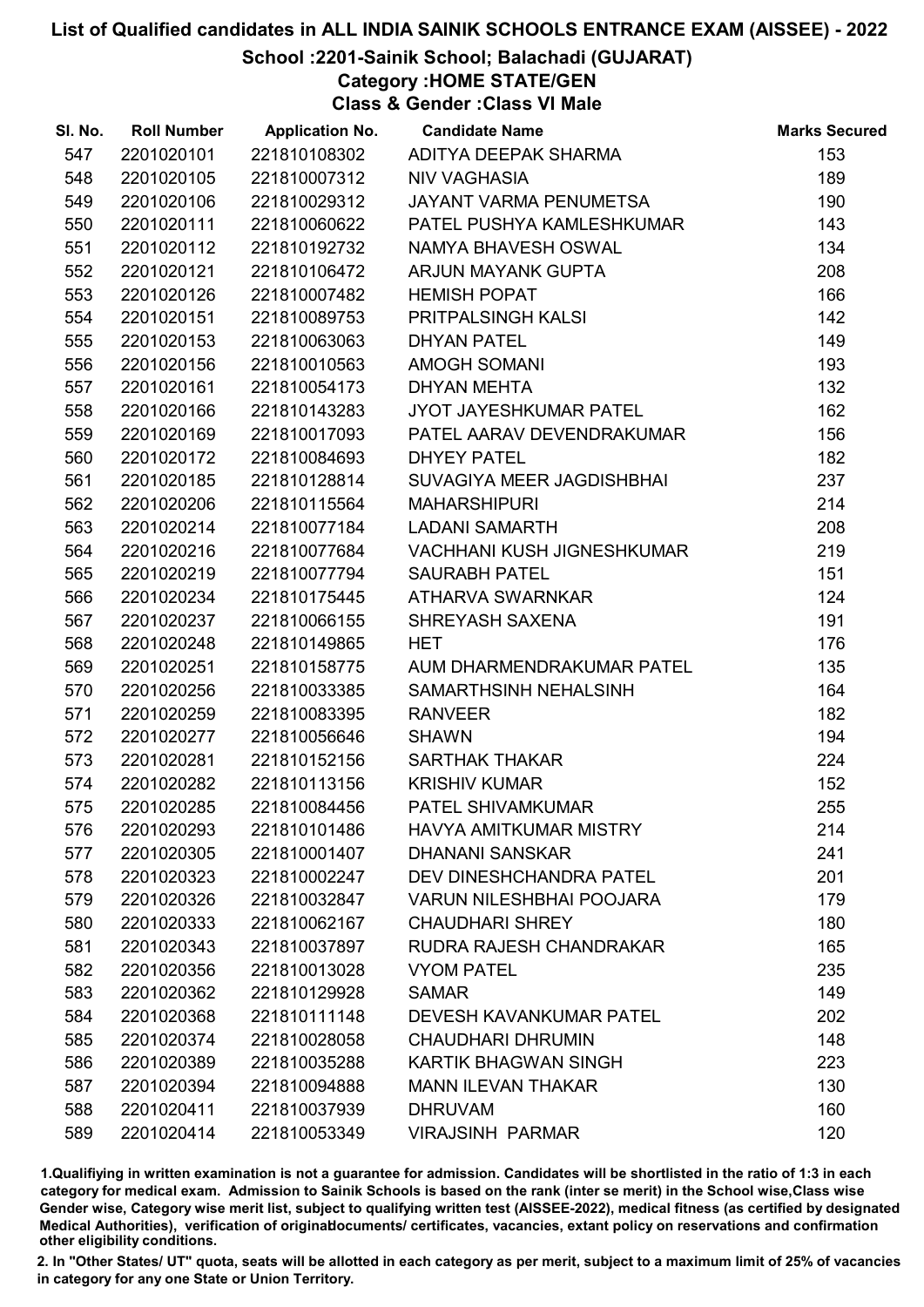# School :2201-Sainik School; Balachadi (GUJARAT)

# Category :HOME STATE/GEN

Class & Gender :Class VI Male

| SI. No. | <b>Roll Number</b> | <b>Application No.</b> | <b>Candidate Name</b>             | <b>Marks Secured</b> |
|---------|--------------------|------------------------|-----------------------------------|----------------------|
| 590     | 2201020416         | 221810025449           | <b>JAY SEJALBHAI PATEL</b>        | 201                  |
| 591     | 2201020417         | 221810083459           | <b>PRANSHU</b>                    | 127                  |
| 592     | 2201020421         | 221810027569           | DHARMIK SNEHALBHAI CHAUHAN        | 221                  |
| 593     | 2201020428         | 221810036189           | JADEJA RUDRASINH VIJAYSINH        | 214                  |
| 594     | 2201020435         | 221810027689           | <b>HARD VASAVADA</b>              | 147                  |
| 595     | 2202010012         | 221810073010           | KANANI KAVYA MANSUKHBHAI          | 218                  |
| 596     | 2202010014         | 221810012110           | PADHIYAR MAYAN BHIKHABHAI         | 201                  |
| 597     | 2202010016         | 221810033510           | <b>SAGAR RAVJIBHAI JADAV</b>      | 172                  |
| 598     | 2202010019         | 221810021910           | SOJITRA SNEH PARESH               | 155                  |
| 599     | 2202010027         | 221810027820           | <b>ANSH AGHERA</b>                | 232                  |
| 600     | 2202010040         | 221810039240           | <b>VORA RAJVEER VIJAYBHAI</b>     | 187                  |
| 601     | 2202010042         | 221810095440           | CHABHADIYA DAKSH KISHORBHAI       | 211                  |
| 602     | 2202010043         | 221810019440           | KACHHADIYA YUG JALPESHBHAI        | 172                  |
| 603     | 2202010049         | 221810053150           | <b>MUNGARA VED</b>                | 203                  |
| 604     | 2202010050         | 221810035350           | <b>BODA DHYEY</b>                 | 126                  |
| 605     | 2202010056         | 221810067160           | <b>JAMBUKIYA RAHUL LALJIBHAI</b>  | 163                  |
| 606     | 2202010058         | 221810050260           | ADROJA YUG NITESHBHAI             | 206                  |
| 607     | 2202010059         | 221810036560           | <b>BARAIYA TANISH RAJESHKUMAR</b> | 231                  |
| 608     | 2202010062         | 221810103170           | <b>JADEJA PUSHPARAJSINH</b>       | 210                  |
| 609     | 2202010068         | 221810055970           | BAVALIYA JAYDIP HARESHBHAI        | 176                  |
| 610     | 2202010071         | 221810070280           | <b>BARAD TEJ MAHESHBHAI</b>       | 227                  |
| 611     | 2202010072         | 221810042280           | SARVAIYA NIKULBHAI BHIMABHAI      | 158                  |
| 612     | 2202010074         | 221810002580           | <b>VYAS DHRUV PIYUSHBHAI</b>      | 146                  |
| 613     | 2202010077         | 221810086680           | <b>MANAVKUMAR</b>                 | 137                  |
| 614     | 2202010090         | 221810105011           | <b>GODVANI VRAJ HARSUKHBHAI</b>   | 194                  |
| 615     | 2202010099         | 221810078611           | <b>HERITH</b>                     | 148                  |
| 616     | 2202010100         | 221810190811           | <b>MORI MANAN GOPALBHAI</b>       | 125                  |
| 617     | 2202010103         | 221810058221           | KOTADIYA DAX GOPALBHAI            | 157                  |
| 618     | 2202010106         | 221810090621           | AKABARI JENISH SANJAYBHAI         | 143                  |
| 619     | 2202010108         | 221810151821           | RACHIT HITESHBHAI MAKADIA         | 232                  |
| 620     | 2202010109         | 221810183921           | <b>DODIYA YUGKUMAR</b>            | 221                  |
| 621     | 2202010110         | 221810020031           | <b>BHIMANI DARSH RAJESHBHAI</b>   | 121                  |
| 622     | 2202010116         | 221810011041           | <b>GUNDANIYA DEEP JIGNESHBHAI</b> | 166                  |
| 623     | 2202010121         | 221810023241           | <b>JADEJA JAYJEETSINH</b>         | 176                  |
| 624     | 2202010122         | 221810084241           | KALARIYA SHYAM JAGDISHBHAI        | 213                  |
| 625     | 2202010124         | 221810004441           | PARAM SAMIRKUMAR PATOLIYA         | 140                  |
| 626     | 2202010125         | 221810113541           | <b>GODHANI RUSHI HARESH</b>       | 234                  |
| 627     | 2202010127         | 221810031351           | <b>CHAVDA DAKSH SANDIPBHAI</b>    | 203                  |
| 628     | 2202010129         | 221810035451           | <b>KALAVADIYA HET</b>             | 168                  |
| 629     | 2202010132         | 221810033061           | <b>JADEJA VISHVRAJSINH</b>        | 204                  |
| 630     | 2202010134         | 221810012361           | PARMAR TAX YOGESHBHAI             | 227                  |
| 631     | 2202010135         | 221810046461           | <b>SUVAGIYA NANDLAL</b>           | 157                  |
| 632     | 2202010138         | 221810031171           | <b>YUGKUMAR</b>                   | 122                  |

1.Qualifiying in written examination is not a guarantee for admission. Candidates will be shortlisted in the ratio of 1:3 in each category for medical exam. Admission to Sainik Schools is based on the rank (inter se merit) in the School wise,Class wise Gender wise, Category wise merit list, subject to qualifying written test (AISSEE-2022), medical fitness (as certified by designated Medical Authorities), verification of originablocuments/ certificates, vacancies, extant policy on reservations and confirmation other eligibility conditions.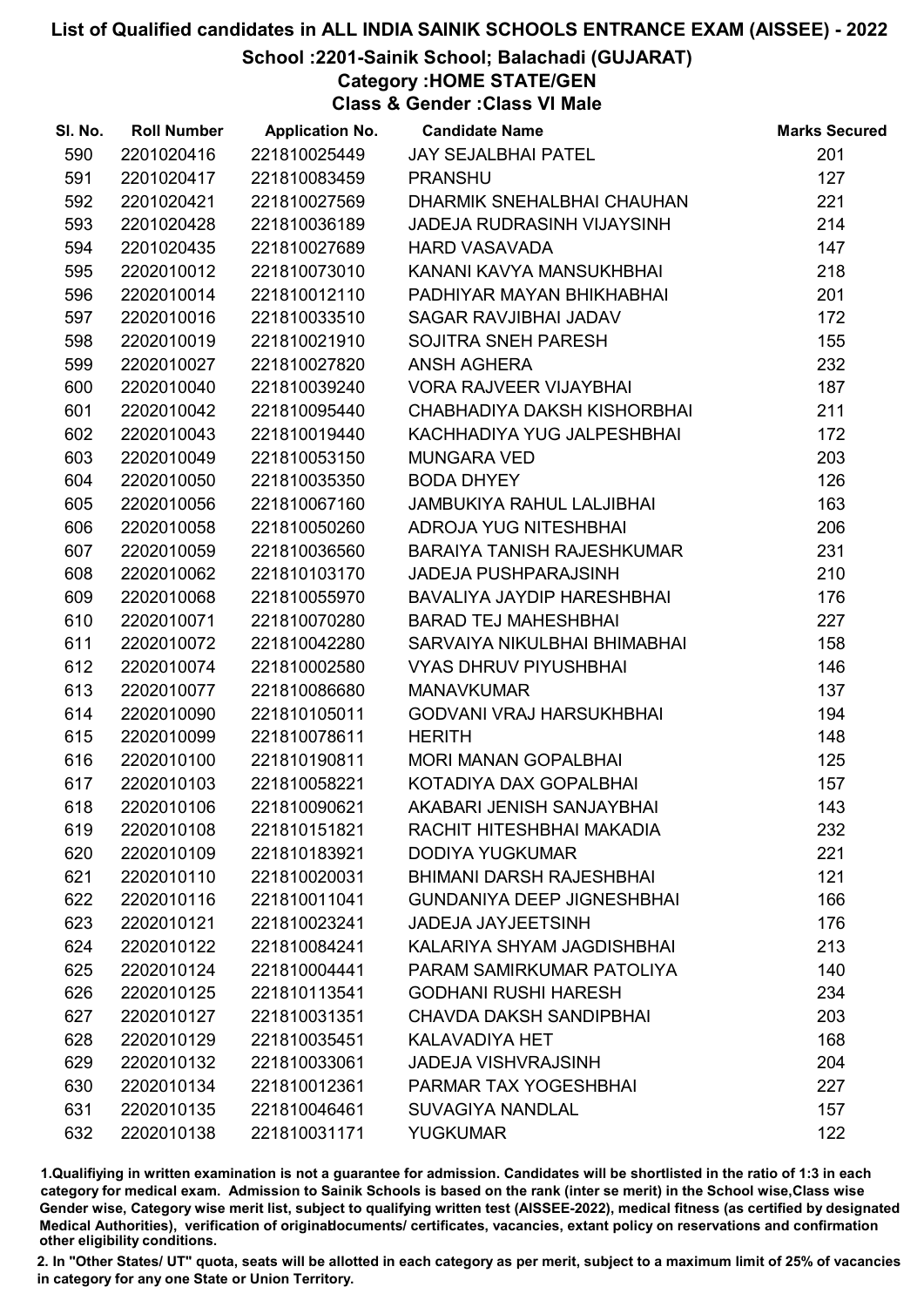# School :2201-Sainik School; Balachadi (GUJARAT)

Category :HOME STATE/GEN

Class & Gender :Class VI Male

| SI. No. | <b>Roll Number</b> | <b>Application No.</b> | <b>Candidate Name</b>             | <b>Marks Secured</b> |
|---------|--------------------|------------------------|-----------------------------------|----------------------|
| 633     | 2202010146         | 221810035971           | PATEL OM DAHYABHAI                | 205                  |
| 634     | 2202010148         | 221810095181           | <b>GONDALIYA SHRIDHAR</b>         | 182                  |
| 635     | 2202010153         | 221810184191           | KACHHELA TRUNAL DINESHBHAI        | 179                  |
| 636     | 2202010156         | 221810015491           | <b>HAARD PARIXITKUMAR PATEL</b>   | 248                  |
| 637     | 2202010160         | 221810056791           | BHAVYA BHARATBHAI AKBARI          | 182                  |
| 638     | 2202010165         | 221810119402           | PATEL SHREYKUMAR                  | 134                  |
| 639     | 2202010169         | 221810052702           | KALOTARA SIDDHARTHBHAI            | 164                  |
| 640     | 2202010174         | 221810036512           | PATEL DEEP SHAILESHBHAI           | 159                  |
| 641     | 2202010179         | 221810029122           | HATHIYARI MOIJ HUSENALI           | 202                  |
| 642     | 2202010183         | 221810054522           | <b>BHADJA DARSHIT</b>             | 256                  |
| 643     | 2202010187         | 221810105132           | <b>VAGHASIYA JAY SANJAYBHAI</b>   | 218                  |
| 644     | 2202010188         | 221810027332           | PURVAJ BHALANI                    | 203                  |
| 645     | 2202010191         | 221810117432           | ZANKAT TAKSH SANDIPBHAI           | 131                  |
| 646     | 2202010195         | 221810040142           | <b>SUDANI SATVIK HITESHBHAI</b>   | 221                  |
| 647     | 2202010199         | 221810047442           | PARMAR YUGRAJSINH                 | 224                  |
| 648     | 2202010203         | 221810041052           | <b>JIVANI MANTHAN JAYANTILAL</b>  | 228                  |
| 649     | 2202010213         | 221810010852           | <b>BAMTA TIRTH MAYANKBHAI</b>     | 149                  |
| 650     | 2202010216         | 221810027362           | <b>ZANKAT VIVEKKUMAR</b>          | 203                  |
| 651     | 2202010219         | 221810075862           | <b>SAHIL</b>                      | 127                  |
| 652     | 2202010224         | 221810016372           | YASH RAJESHKUMAR MEHTA            | 249                  |
| 653     | 2202010227         | 221810047472           | <b>SOJITRA YASH</b>               | 223                  |
| 654     | 2202010235         | 221810090282           | <b>MORI HARSHRAJ RAJESHBHAI</b>   | 121                  |
| 655     | 2202010238         | 221810189582           | DHRUVANSHU MANUBHAI BARAD         | 190                  |
| 656     | 2202010239         | 221810124682           | <b>VEDKUMAR BHAVSINGBHAI MORI</b> | 191                  |
| 657     | 2202010242         | 221810014192           | KOTADIYA HARSHIL MAULIKBHAI       | 175                  |
| 658     | 2202010246         | 221810102792           | <b>RANIPA ANSH</b>                | 221                  |
| 659     | 2202010249         | 221810058892           | <b>PARV</b>                       | 180                  |
| 660     | 2202010255         | 221810002903           | KASHYAP ASHWINBHAI GAMI           | 235                  |
| 661     | 2202010260         | 221810085213           | <b>MANANKUMAR KANJIBHAI</b>       | 123                  |
| 662     | 2202010264         | 221810035023           | <b>BHIMANI KRISHNA</b>            | 163                  |
| 663     | 2202010270         | 221810107723           | HARI PIYUSHBHAI DELVADIYA         | 253                  |
| 664     | 2202010283         | 221810030353           | YUG ARVINDBHAI KHAKHARIYA         | 209                  |
| 665     | 2202010286         | 221810127553           | MUNGALA SMIT ASHVINBHAI           | 195                  |
| 666     | 2202010288         | 221810055753           | BHESANIYA SHREY KAMLESHBHAI       | 125                  |
| 667     | 2202010289         | 221810057753           | AKBARI NIKHILKUMAR VIPULBHAI      | 200                  |
| 668     | 2202010290         | 221810028753           | <b>MANAN</b>                      | 156                  |
| 669     | 2202010291         | 221810190853           | <b>PATEL DEVANGKUMAR</b>          | 234                  |
| 670     | 2202010309         | 221810006773           | PATEL BHARAT KUMAR PARESH         | 248                  |
| 671     | 2202010310         | 221810011873           | DWIJ KEYURBHAI KOTADIA            | 162                  |
| 672     | 2202010314         | 221810033183           | TIMBADIYA MANTHAN NITINBHAI       | 143                  |
| 673     | 2202010316         | 221810031483           | UJJAVALSINH BHARATBHAI            | 178                  |
| 674     | 2202010317         | 221810010583           | DOBARIYA ISHAN BHARATBHAI         | 184                  |
| 675     | 2202010327         | 221810021493           | <b>PREYKUMAR</b>                  | 180                  |

1.Qualifiying in written examination is not a guarantee for admission. Candidates will be shortlisted in the ratio of 1:3 in each category for medical exam. Admission to Sainik Schools is based on the rank (inter se merit) in the School wise,Class wise Gender wise, Category wise merit list, subject to qualifying written test (AISSEE-2022), medical fitness (as certified by designated Medical Authorities), verification of originablocuments/ certificates, vacancies, extant policy on reservations and confirmation other eligibility conditions.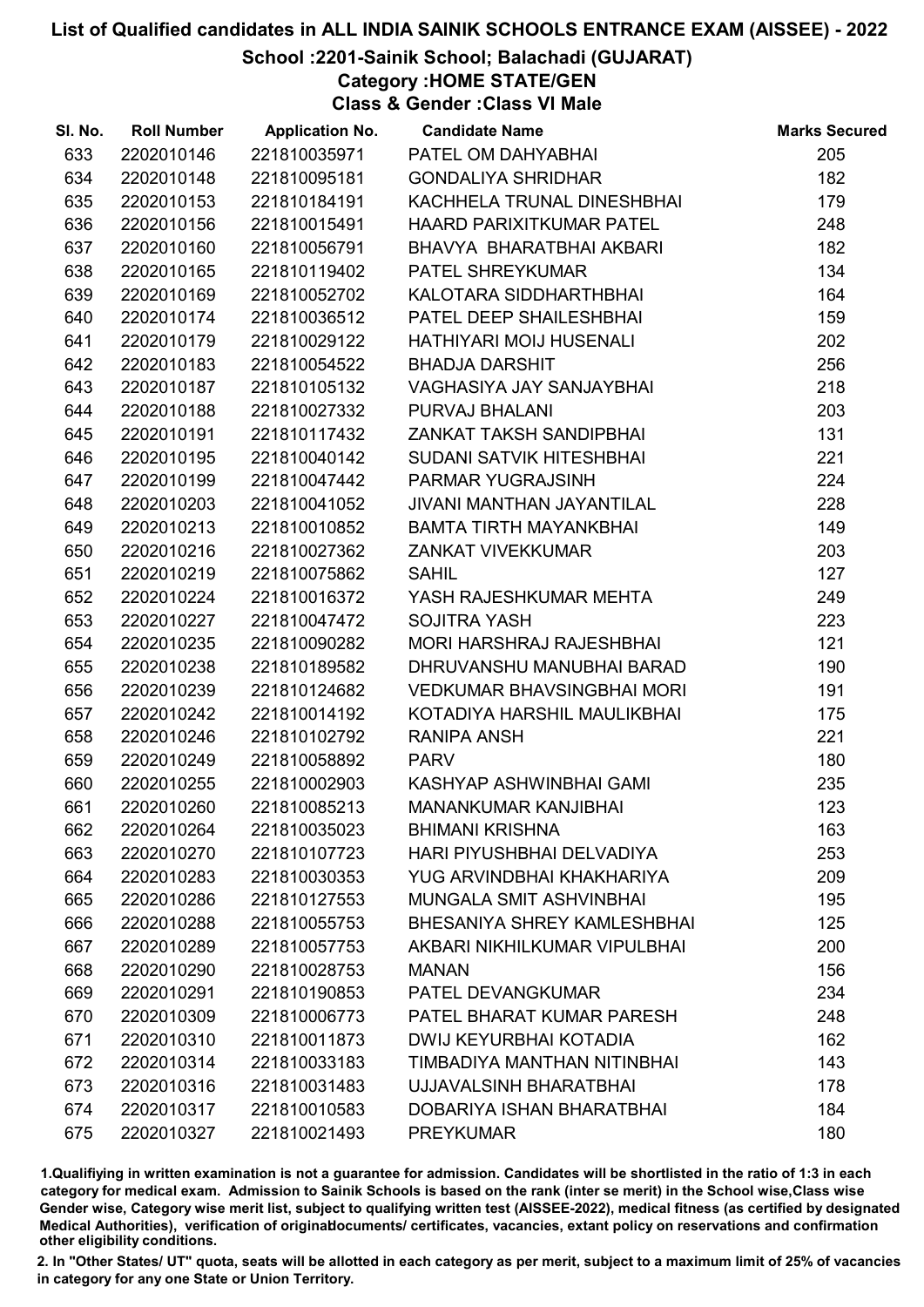# School :2201-Sainik School; Balachadi (GUJARAT)

Category :HOME STATE/GEN

Class & Gender :Class VI Male

| SI. No. | <b>Roll Number</b> | <b>Application No.</b> | <b>Candidate Name</b>              | <b>Marks Secured</b> |
|---------|--------------------|------------------------|------------------------------------|----------------------|
| 676     | 2202010330         | 221810049793           | <b>DARSHIL</b>                     | 202                  |
| 677     | 2202010337         | 221810185204           | KORADIYA ADITYA VINAYBHAI          | 259                  |
| 678     | 2202010340         | 221810018404           | THOLIYA PARV KEYURBHAI             | 128                  |
| 679     | 2202010341         | 221810028704           | <b>BHUVA KRUSHIV HARSUKHBHAI</b>   | 195                  |
| 680     | 2202010342         | 221810004904           | SORATHIYA PRIT ALPESHBHAI          | 254                  |
| 681     | 2202010345         | 221810029014           | SAVALIYA RUDRAX PRAKASHBHAI        | 142                  |
| 682     | 2202010360         | 221810184224           | DODIA KASHYAPSINH KALUSINH         | 195                  |
| 683     | 2202010363         | 221810089624           | <b>BARAD HETKUMAR MAHESHBHAI</b>   | 166                  |
| 684     | 2202010368         | 221810015434           | KASUNDRA KEVAL HARESHBHAI          | 166                  |
| 685     | 2202010370         | 221810148434           | PARMAR JEET MANSINHBHAI            | 219                  |
| 686     | 2202010387         | 221810100254           | <b>BARAD DEVARSHKUMAR AJITBHAI</b> | 224                  |
| 687     | 2202010390         | 221810062454           | KATHIRIYA RISHI RASIKBHAI          | 150                  |
| 688     | 2202010392         | 221810058454           | MOVALIYA VRAJ MAHESHBHAI           | 151                  |
| 689     | 2202010396         | 221810028554           | <b>MAN ALPESHBHAI KAMANI</b>       | 189                  |
| 690     | 2202010406         | 221810014564           | SUKHADIYA SUJAL MAYURBHAI          | 174                  |
| 691     | 2202010409         | 221810073664           | KUNJ HITESHBHAI VARSANI            | 132                  |
| 692     | 2202010432         | 221810079294           | PATEL SMITKUMAR VIJAYKUMAR         | 174                  |
| 693     | 2202010441         | 221810122205           | <b>ACHYUT MENAPARA</b>             | 187                  |
| 694     | 2202010454         | 221810028215           | MORI PARAMKUMAR AJITBHAI           | 152                  |
| 695     | 2202010458         | 221810009615           | DOMADIYA MANNAT                    | 134                  |
| 696     | 2202010462         | 221810034915           | <b>BHUVA DEV PARESHBHAI</b>        | 146                  |
| 697     | 2202010463         | 221810184125           | ZALA SAMARTHKUMAR HARIBHAI         | 158                  |
| 698     | 2202010472         | 221810108235           | KOTHADIA KASHYAP NILESHBHAI        | 222                  |
| 699     | 2202010477         | 221810061735           | <b>GARAMBHADIYA PARTH RANABHAI</b> | 177                  |
| 700     | 2202010482         | 221810016545           | <b>SMIT PATEL</b>                  | 256                  |
| 701     | 2202010483         | 221810076545           | BHENSDADIYA NIRANJ DILIPBHAI       | 222                  |
| 702     | 2202010485         | 221810024645           | <b>VIRADIYA SIDDH</b>              | 166                  |
| 703     | 2202010486         | 221810039645           | HARMIL BAKULBHAI BHESANIYA         | 219                  |
| 704     | 2202010488         | 221810039745           | <b>NESADIYA TIRTH</b>              | 152                  |
| 705     | 2202010489         | 221810024845           | JAINAM HARSHADKUMAR BHATIYA        | 146                  |
| 706     | 2202010492         | 221810078355           | DHAIRYARAJSINH DEVENDRASINH        | 147                  |
| 707     | 2202010493         | 221810082455           | <b>ANSH GAMI</b>                   | 170                  |
| 708     | 2202010498         | 221810050165           | <b>GAMDHA VRAJ CHETANBHAI</b>      | 224                  |
| 709     | 2202010499         | 221810068465           | <b>GORASIYA MANN NARENDRABHAI</b>  | 152                  |
| 710     | 2202010515         | 221810019585           | <b>HET</b>                         | 202                  |
| 711     | 2202010517         | 221810035785           | KAMANI DHYEY                       | 206                  |
| 712     | 2202010521         | 221810031195           | RABARI SHIVAM SAGARAMBHAI          | 129                  |
| 713     | 2202010522         | 221810089395           | <b>BHIMANI NAITIK</b>              | 238                  |
| 714     | 2202010531         | 221810043406           | DOMADIYA SMIT JIVRAJBHAI           | 150                  |
| 715     | 2202010535         | 221810010506           | PANSERIYA RUSHIL                   | 159                  |
| 716     | 2202010539         | 221810081706           | KAPURIYA RUDRA VIJAYBHAI           | 217                  |
| 717     | 2202010540         | 221810039706           | <b>MENDAPARA PURAV</b>             | 145                  |
| 718     | 2202010549         | 221810078716           | RADADIYA PRINCE NITESHBHAI         | 207                  |

1.Qualifiying in written examination is not a guarantee for admission. Candidates will be shortlisted in the ratio of 1:3 in each category for medical exam. Admission to Sainik Schools is based on the rank (inter se merit) in the School wise,Class wise Gender wise, Category wise merit list, subject to qualifying written test (AISSEE-2022), medical fitness (as certified by designated Medical Authorities), verification of originablocuments/ certificates, vacancies, extant policy on reservations and confirmation other eligibility conditions.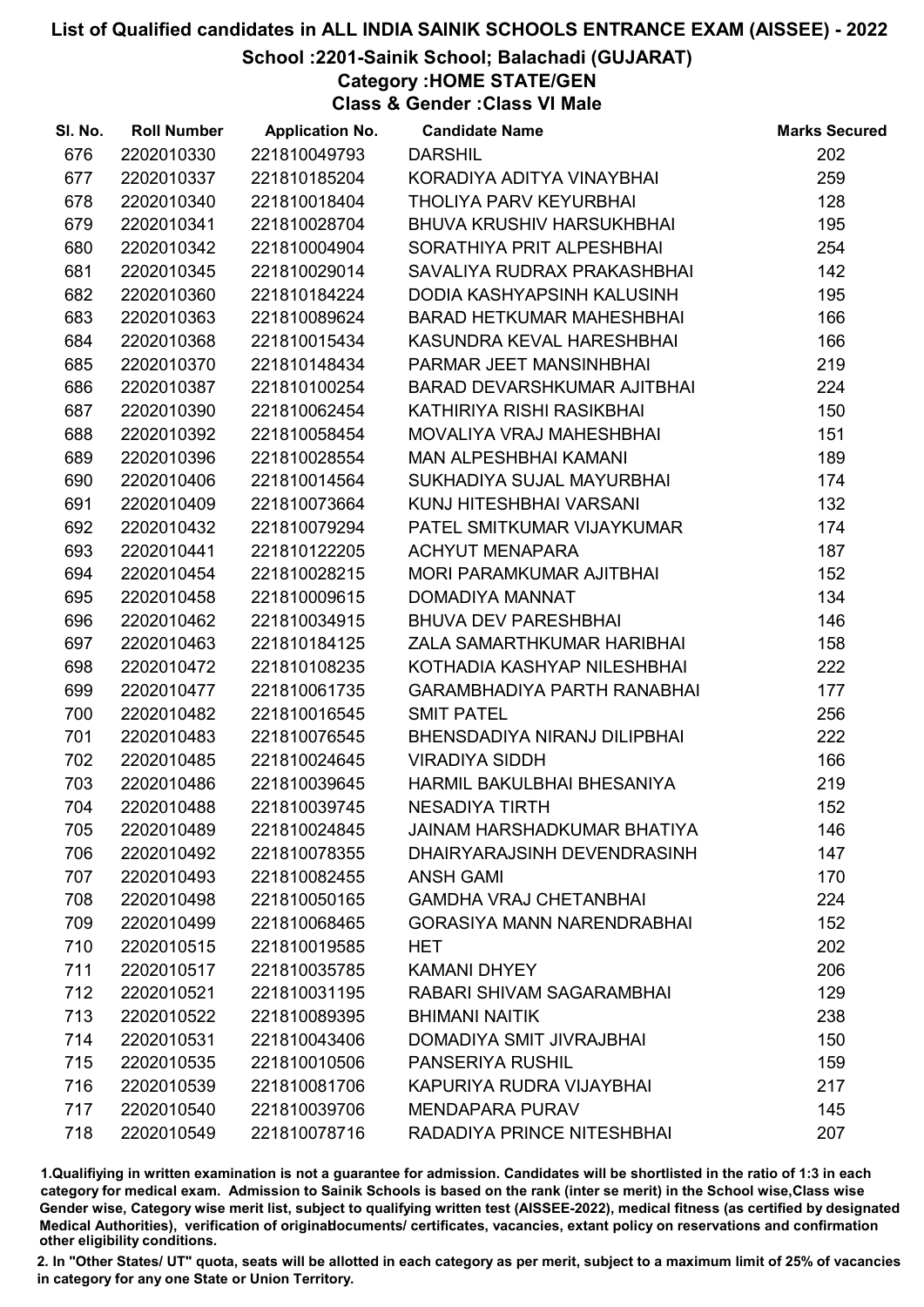# School :2201-Sainik School; Balachadi (GUJARAT)

Category :HOME STATE/GEN

Class & Gender :Class VI Male

| SI. No. | <b>Roll Number</b> | <b>Application No.</b> | <b>Candidate Name</b>              | <b>Marks Secured</b> |
|---------|--------------------|------------------------|------------------------------------|----------------------|
| 719     | 2202010550         | 221810071816           | AVADH PIYUSHBHAI JAGANI            | 130                  |
| 720     | 2202010553         | 221810135026           | <b>GADARA VEDANSH</b>              | 249                  |
| 721     | 2202020001         | 221810003226           | <b>MALASANA DEV BIPINBHAI</b>      | 171                  |
| 722     | 2202020002         | 221810024326           | <b>HARYAKSHRAJSINH</b>             | 273                  |
| 723     | 2202020004         | 221810015826           | MARVIYA BHAVY VIRALBHAI            | 132                  |
| 724     | 2202020007         | 221810056926           | <b>SAVLIYA MONIL</b>               | 125                  |
| 725     | 2202020008         | 221810077926           | DHAMSANIYA PRANAV                  | 250                  |
| 726     | 2202020023         | 221810082756           | DHANANI NITY DARSHAKBHAI           | 124                  |
| 727     | 2202020025         | 221810016856           | <b>GONDALIYA GRANTH PARESHBHAI</b> | 195                  |
| 728     | 2202020032         | 221810065366           | <b>GOYAL ALPESHBHAI SUKHABHAI</b>  | 154                  |
| 729     | 2202020040         | 221810028976           | VAGHASIYA ANSH KALPESHBHAI         | 143                  |
| 730     | 2202020054         | 221810102796           | SANADIYA VED JAYANTIBHAI           | 121                  |
| 731     | 2202020056         | 221810040896           | <b>BODA RUDRA CHINTANBHAI</b>      | 233                  |
| 732     | 2202020059         | 221810140207           | PARKHIYA DHRUV ARVINDBHAI          | 171                  |
| 733     | 2202020060         | 221810069307           | KAVYA BHAVESHBHAI SORATHIYA        | 143                  |
| 734     | 2202020063         | 221810036507           | RIBADIYA JIL ASHVINBHAI            | 207                  |
| 735     | 2202020069         | 221810122417           | <b>MIHIR</b>                       | 221                  |
| 736     | 2202020070         | 221810023517           | <b>BARAD JAYMIN JESINGBHAI</b>     | 241                  |
| 737     | 2202020074         | 221810025817           | <b>VANSH BARVADIYA</b>             | 177                  |
| 738     | 2202020075         | 221810054027           | SORATHIYA BHAVY                    | 224                  |
| 739     | 2202020076         | 221810113127           | SMIT DILIPBHAI ZALA                | 241                  |
| 740     | 2202020077         | 221810033127           | <b>TANVIRSINH ANILBHAI PARMAR</b>  | 170                  |
| 741     | 2202020079         | 221810040227           | <b>SHIV DEVENDRAKUMAR</b>          | 179                  |
| 742     | 2202020085         | 221810044827           | <b>VADHEL KASHYAPSINH</b>          | 144                  |
| 743     | 2202020087         | 221810039137           | <b>MARKANA SHARAD</b>              | 208                  |
| 744     | 2202020088         | 221810031337           | <b>GOLANI ANSH BHARATBHAI</b>      | 211                  |
| 745     | 2202020091         | 221810061737           | <b>GAJERA DARSHAN SANJAYBHAI</b>   | 187                  |
| 746     | 2202020099         | 221810035947           | <b>BHENSDADIYA ARYA</b>            | 166                  |
| 747     | 2202020100         | 221810078947           | NAROLA PARV NARANBHAI              | 176                  |
| 748     | 2202020103         | 221810125257           | <b>BHUVA ZEEL KISHORBHAI</b>       | 141                  |
| 749     | 2202020104         | 221810067357           | PATEL DRIP DHARMESHKUMAR           | 218                  |
| 750     | 2202020107         | 221810124657           | <b>VASUKUMAR HIRPARA</b>           | 123                  |
| 751     | 2202020115         | 221810024567           | OM ASHVINBHAI MUNGALPARA           | 133                  |
| 752     | 2202020121         | 221810035877           | DHAMSANIYA VRAJ                    | 154                  |
| 753     | 2202020122         | 221810037087           | CHANIYARA DAKSH JAYESHBHAI         | 220                  |
| 754     | 2202020123         | 221810035287           | <b>DHAMSANIYA NISH</b>             | 130                  |
| 755     | 2202020126         | 221810187787           | <b>FEFAR SHLOKKUMAR</b>            | 166                  |
| 756     | 2202020132         | 221810029797           | KHUSH RATILAL VACHHANI             | 247                  |
| 757     | 2202020133         | 221810137997           | <b>JOSHI DAKSH NILESHKUMAR</b>     | 169                  |
| 758     | 2202020150         | 221810031718           | <b>VALA HET B</b>                  | 137                  |
| 759     | 2202020156         | 221810066138           | <b>VASANI HET NILESHBHAI</b>       | 163                  |
| 760     | 2202020165         | 221810115148           | <b>ANSHU THUMAR</b>                | 218                  |
| 761     | 2202020168         | 221810019448           | <b>ZANKAT RAJVIRSINH</b>           | 171                  |

1.Qualifiying in written examination is not a guarantee for admission. Candidates will be shortlisted in the ratio of 1:3 in each category for medical exam. Admission to Sainik Schools is based on the rank (inter se merit) in the School wise,Class wise Gender wise, Category wise merit list, subject to qualifying written test (AISSEE-2022), medical fitness (as certified by designated Medical Authorities), verification of originablocuments/ certificates, vacancies, extant policy on reservations and confirmation other eligibility conditions.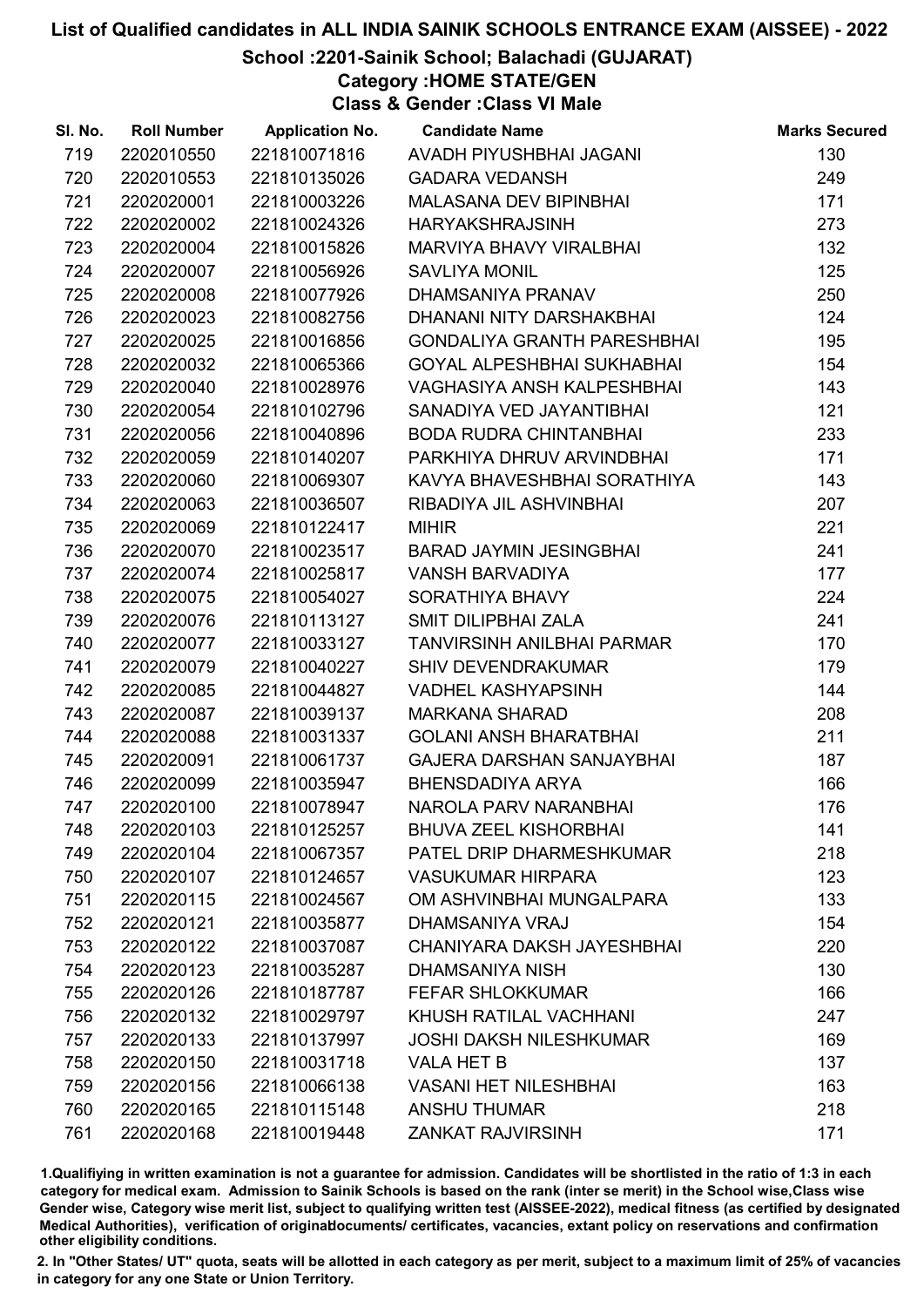### School :2201-Sainik School; Balachadi (GUJARAT)

Category :HOME STATE/GEN

Class & Gender :Class VI Male

| SI. No. | <b>Roll Number</b> | <b>Application No.</b> | <b>Candidate Name</b>              | <b>Marks Secured</b> |
|---------|--------------------|------------------------|------------------------------------|----------------------|
| 762     | 2202020170         | 221810009748           | HIRPARA MITSU PARESHBHAI           | 217                  |
| 763     | 2202020173         | 221810038058           | <b>JATAN GOPALBHAI GHADIYA</b>     | 125                  |
| 764     | 2202020175         | 221810075258           | <b>VARMORA SHLOK</b>               | 245                  |
| 765     | 2202020180         | 221810079268           | <b>ZALA PARAMSINH</b>              | 147                  |
| 766     | 2202020185         | 221810070868           | DEVANI DHRUV ASHVINBHAI            | 206                  |
| 767     | 2202020197         | 221810115388           | <b>VED MAHESHBHAI KOTADIYA</b>     | 226                  |
| 768     | 2202020207         | 221810022209           | <b>VIRADIYA KUNJ PANCHABHAI</b>    | 124                  |
| 769     | 2202020213         | 221810016709           | PRAKHAR DIPAKBHAI ACHARYA          | 177                  |
| 770     | 2202020222         | 221810011719           | RUDRA HITENDRABHAI                 | 230                  |
| 771     | 2202020225         | 221810069129           | <b>DALSANIYA PREMKUMAR</b>         | 247                  |
| 772     | 2202020231         | 221810037829           | <b>ARYA MALANI</b>                 | 208                  |
| 773     | 2202020239         | 221810000249           | KOTADIYA VRAJ DILIPBHAI            | 169                  |
| 774     | 2202020241         | 221810088449           | <b>GADARA VANSH</b>                | 217                  |
| 775     | 2202020244         | 221810034849           | HALAPARA RONAK VIPULBHAI           | 201                  |
| 776     | 2202020257         | 221810043069           | SAMBAD JAIMAN ALABHAI              | 229                  |
| 777     | 2202020259         | 221810016169           | SOLANKI VED DILIPBHAI              | 126                  |
| 778     | 2202020262         | 221810044469           | SINDHAV ARJUN KALPESHKUMAR         | 122                  |
| 779     | 2202020264         | 221810040669           | <b>JODHANI JAINAM KETANBHAI</b>    | 225                  |
| 780     | 2202020265         | 221810030969           | SAGPARIYA SHYAM SANJAYBHAI         | 150                  |
| 781     | 2202020272         | 221810018979           | <b>VAID DARSHAN THAKER</b>         | 216                  |
| 782     | 2202020276         | 221810063489           | RUDRA DHOLARIYA                    | 174                  |
| 783     | 2202020279         | 221810073799           | PATEL VISHV MEHULKUMAR             | 151                  |
| 784     | 2202020280         | 221810020999           | JANI JAINILBHAI JAYSUKHABHAI       | 192                  |
| 785     | 2202020289         | 221810021320           | <b>BHUT HIRAV SHAILESHBHAI</b>     | 156                  |
| 786     | 2202020299         | 221810013640           | <b>TOPIYA TIRTH SANDIPBHAI</b>     | 241                  |
| 787     | 2202020303         | 221810059750           | <b>MAHIN ASHVINBHAI BHANDERI</b>   | 188                  |
| 788     | 2202020305         | 221810099460           | <b>VEDANT BHAVESHBHAI SANGHANI</b> | 147                  |
| 789     | 2202020306         | 221810088560           | <b>VAGHELA HEETRAJ SINH</b>        | 132                  |
| 790     | 2202020307         | 221810142660           | KORADIA PRATHAM ATUL               | 250                  |
| 791     | 2202020316         | 221810072790           | <b>SUDANI NEEL VIPULBHAI</b>       | 133                  |
| 792     | 2202020326         | 221810001711           | DARSH HIRENBHAI KATHIRIYA          | 174                  |
| 793     | 2202020327         | 221810019121           | <b>CHOVATIA PARV ROHIT</b>         | 197                  |
| 794     | 2202020329         | 221810037521           | <b>VISHVA CHOVATIYA</b>            | 211                  |
| 795     | 2202020335         | 221810145931           | <b>SHIV UPADHYAY</b>               | 136                  |
| 796     | 2202020338         | 221810011141           | <b>RUDRARAJ</b>                    | 197                  |
| 797     | 2202020342         | 221810085151           | PREM ANIMESH JOISAR                | 158                  |
| 798     | 2202020346         | 221810036561           | YUVRAAJ SINGH                      | 239                  |
| 799     | 2202020352         | 221810052671           | <b>MANYARAJSINH</b>                | 236                  |
| 800     | 2202020356         | 221810061081           | <b>MARK</b>                        | 229                  |
| 801     | 2202020358         | 221810033281           | <b>MORI SAHAS MANSINHBHAI</b>      | 139                  |
| 802     | 2202020364         | 221810011002           | POKIYA VIHAN PARESHBHAI            | 121                  |
| 803     | 2202020368         | 221810001402           | <b>JEMS</b>                        | 200                  |
| 804     | 2202020374         | 221810031512           | <b>VEDANG</b>                      | 249                  |

1.Qualifiying in written examination is not a guarantee for admission. Candidates will be shortlisted in the ratio of 1:3 in each category for medical exam. Admission to Sainik Schools is based on the rank (inter se merit) in the School wise,Class wise Gender wise, Category wise merit list, subject to qualifying written test (AISSEE-2022), medical fitness (as certified by designated Medical Authorities), verification of originablocuments/ certificates, vacancies, extant policy on reservations and confirmation other eligibility conditions.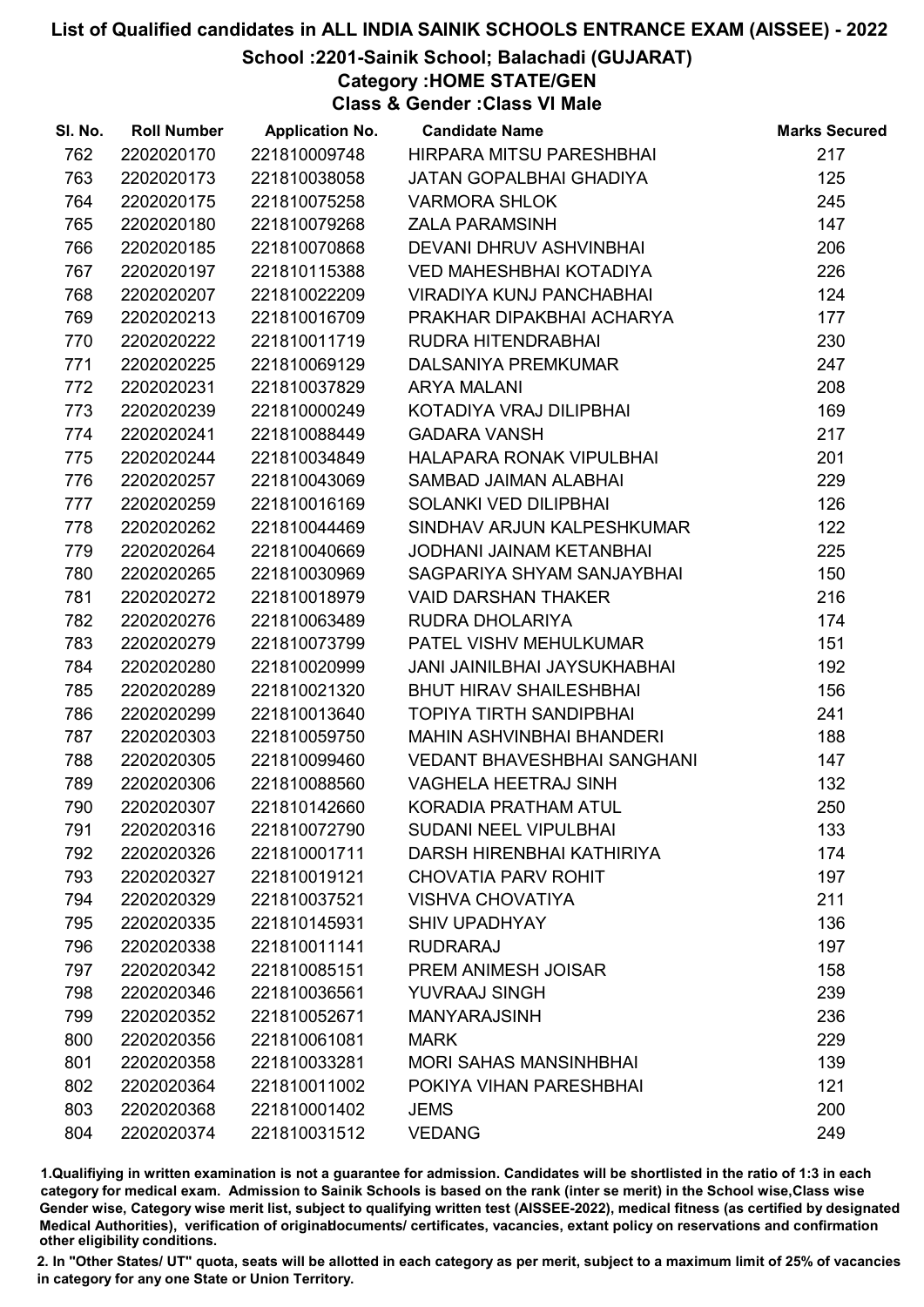# School :2201-Sainik School; Balachadi (GUJARAT)

Category :HOME STATE/GEN

Class & Gender :Class VI Male

| SI. No. | <b>Roll Number</b> | <b>Application No.</b> | <b>Candidate Name</b>           |            | <b>Marks Secured</b> |
|---------|--------------------|------------------------|---------------------------------|------------|----------------------|
| 805     | 2202020377         | 221810006912           | <b>TRAJIYA TIRTH RAJESHBHAI</b> |            | 226                  |
| 806     | 2202020379         | 221810005722           | ADITYARAJSINH MAYURRAJSINH      |            | 158                  |
| 807     | 2202020380         | 221810089722           | NANDKUMAR VIRAMGAMA             |            | 193                  |
| 808     | 2202020388         | 221810014242           | <b>AYUSH</b>                    |            | 194                  |
| 809     | 2202020397         | 221810010272           | <b>VEDANSH SHAILESHBHAI</b>     |            | 237                  |
| 810     | 2202020400         | 221810096772           | <b>JAYDEV</b>                   |            | 151                  |
| 811     | 2202020407         | 221810025892           | HEET PANKAJBHAI KAPURIYA        |            | 157                  |
| 812     | 2202020415         | 221810149223           | <b>MEDHANSH CHAKRAVARTI</b>     |            | 154                  |
| 813     | 2202020428         | 221810005343           | <b>JOSHI KARM HARSHADBHAI</b>   |            | 165                  |
| 814     | 2202020434         | 221810049753           | TRIJAL MUKESHKUMAR NARIYA       |            | 173                  |
| 815     | 2202020436         | 221810006953           | SARVALIYA DAKSH JAYESHBHAI      |            | 174                  |
| 816     | 2202020440         | 221810057963           | <b>JAYDEEP DHRUV</b>            |            | 157                  |
| 817     | 2202020443         | 221810104773           | SIDDHARTHA VEGDA                |            | 129                  |
| 818     | 2202020444         | 221810159773           | <b>JAYVEERSINH NATVARSINH</b>   |            | 164                  |
| 819     | 2202020447         | 221810002783           | RATHOD RAJVEERSINH              |            | 214                  |
| 820     | 2202020448         | 221810006783           | <b>GARAMBHA RONIT</b>           |            | 176                  |
| 821     | 2202020455         | 221810013504           | BARAIYA DARSHAL ASHVINBHAI      |            | 133                  |
| 822     | 2202020462         | 221810070034           | HARI HARESHBHAI PANDYA          |            | 154                  |
| 823     | 2202020466         | 221810028434           | <b>REEDHAM SUNILBHAI</b>        |            | 211                  |
| 824     | 2202020467         | 221810024734           | <b>ARYAN</b>                    |            | 191                  |
| 825     | 2202020491         | 221810044905           | YASH SARKHEDI                   |            | 186                  |
| 826     | 2202020496         | 221810004235           | THORIYA HARSH HITESHBHAI        |            | 236                  |
| 827     | 2202020502         | 221810144645           | <b>UDAY BHASKAR SHINGADE</b>    |            | 146                  |
| 828     | 2202020504         | 221810014055           | <b>KANANI SAMARTH</b>           |            | 174                  |
| 829     | 2202020506         | 221810016455           | <b>RUDRA</b>                    |            | 208                  |
| 830     | 2202020511         | 221810003375           | <b>RISHIT</b>                   |            | 121                  |
| 831     | 2202020513         | 221810171185           | DAKSH PARASKUMAR KANANI         |            | 169                  |
| 832     | 2202020514         | 221810107285           | NAGHERA PINAK RAMDEBHAI         |            | 218                  |
| 833     | 2202020516         | 221810010295           | <b>JADEJA YAGNADEEPSINH</b>     | <b>WOS</b> | 125                  |
| 834     | 2202020520         | 221810113706           | <b>SHIVRAJSINH DIVYESH</b>      |            | 212                  |
| 835     | 2202020522         | 221810002416           | <b>ZALA YUGVEERSINH</b>         |            | 225                  |
| 836     | 2202020525         | 221810029126           | DEDANIA NANDAN RIPALKUMAR       |            | 158                  |
| 837     | 2202020529         | 221810000336           | OM RAHULBHAI PANELIA            |            | 215                  |
| 838     | 2202020531         | 221810059836           | <b>RUDRA MADHAVI</b>            |            | 228                  |
| 839     | 2202020538         | 221810008366           | THAKKAR SAUMYA AMITKUMAR        |            | 201                  |
| 840     | 2202020540         | 221810002766           | <b>BHUT KUNJ VIMALBHAI</b>      |            | 229                  |
| 841     | 2202020542         | 221810092376           | <b>KARTIK</b>                   |            | 218                  |
| 842     | 2202020544         | 221810006586           | DHRUV JIGNESHBHAI KUMBHANI      |            | 255                  |
| 843     | 2202020547         | 221810115296           | YAGNAPALSINH JADEJA             |            | 122                  |
| 844     | 2202020551         | 221810004407           | <b>VIRJA KARAN MAYURBHAI</b>    |            | 158                  |
| 845     | 2202020561         | 221810008837           | PRUTHVIRAJSINH BHARATBHAI       |            | 129                  |
| 846     | 2202020566         | 221810009157           | <b>VIKRAMADITYA RAVAL</b>       |            | 257                  |
| 847     | 2202020582         | 221810000608           | <b>KAVAN RUCHIR PAMBHAR</b>     |            | 146                  |

1.Qualifiying in written examination is not a guarantee for admission. Candidates will be shortlisted in the ratio of 1:3 in each category for medical exam. Admission to Sainik Schools is based on the rank (inter se merit) in the School wise,Class wise Gender wise, Category wise merit list, subject to qualifying written test (AISSEE-2022), medical fitness (as certified by designated Medical Authorities), verification of originablocuments/ certificates, vacancies, extant policy on reservations and confirmation other eligibility conditions.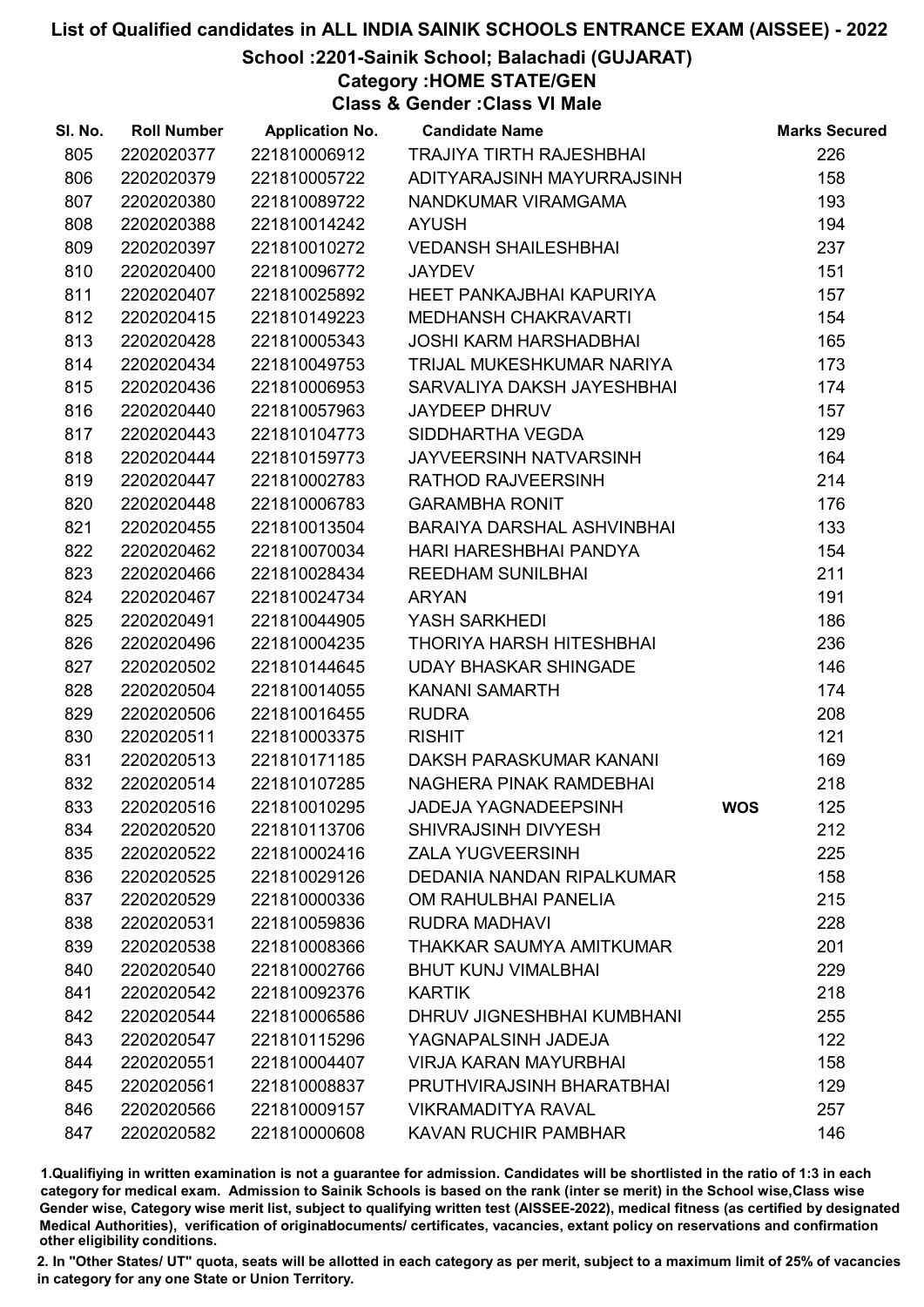# School :2201-Sainik School; Balachadi (GUJARAT)

# Category :HOME STATE/GEN

Class & Gender :Class VI Male

| SI. No. | <b>Roll Number</b> | <b>Application No.</b> | <b>Candidate Name</b>               | <b>Marks Secured</b> |
|---------|--------------------|------------------------|-------------------------------------|----------------------|
| 848     | 2202020583         | 221810074908           | SAMYAKKUMAR CHAVDA                  | 134                  |
| 849     | 2202020584         | 221810043218           | SOLANKI KAVAN NARSINH               | 137                  |
| 850     | 2202020585         | 221810020518           | <b>VEDANT</b>                       | 225                  |
| 851     | 2202020586         | 221810028518           | KHER NISHANT MAHESHBHAI             | 254                  |
| 852     | 2202020590         | 221810054428           | FENIL HITESHBHAI MANSARA            | 189                  |
| 853     | 2202020599         | 221810082048           | <b>BODA VRAJ</b>                    | 220                  |
| 854     | 2202020601         | 221810081148           | <b>VEKARIYA SPANDAN</b>             | 129                  |
| 855     | 2202020602         | 221810046148           | <b>SHYAM</b>                        | 190                  |
| 856     | 2202020603         | 221810071248           | <b>DUDHATRA PARAM KULDEEP</b>       | 147                  |
| 857     | 2202020609         | 221810025668           | DHYEY ALPESH JAVERI                 | 145                  |
| 858     | 2202020616         | 221810005088           | PAL DHRUVRAJSINH                    | 129                  |
| 859     | 2202020617         | 221810059588           | RUDRA PRASHANT RAVAL                | 136                  |
| 860     | 2202020618         | 221810187688           | <b>KAVYANSH PAREKH</b>              | 161                  |
| 861     | 2202020620         | 221810180988           | <b>JAINIL</b>                       | 210                  |
| 862     | 2202020621         | 221810001198           | <b>JADEJA JAYVEERSINH ASHOKSINH</b> | 233                  |
| 863     | 2202020622         | 221810031198           | KAMANI DHRUV KAPILBHAI              | 132                  |
| 864     | 2202020636         | 221810142939           | <b>TANK DHAIRY CHETANBHAI</b>       | 136                  |
| 865     | 2202020637         | 221810087149           | UMRANIYA AYAN DHAVALBHAI            | 153                  |
| 866     | 2202020640         | 221810019349           | YAGNADEEPSINH DIGVIJAYSINH          | 146                  |
| 867     | 2202020645         | 221810064579           | <b>JOSHI JAYENDRA</b>               | 124                  |
| 868     | 2202020648         | 221810058989           | AKBARI SARTH MAHESHBHAI             | 202                  |
| 869     | 2203010003         | 221810060520           | <b>RUPAPARA HET</b>                 | 191                  |
| 870     | 2203010008         | 221810104240           | DOMADIYA HARIKRUSHNA                | 234                  |
| 871     | 2203010010         | 221810100450           | <b>HET ROHITBHAI GHADIA</b>         | 241                  |
| 872     | 2203010012         | 221810133950           | RUDRA DHAMELIYA                     | 235                  |
| 873     | 2203010013         | 221810023860           | HEER BHARATBHAI SAKHWALA            | 271                  |
| 874     | 2203010016         | 221810132570           | <b>SUVAGIYA TAKSH</b>               | 184                  |
| 875     | 2203010017         | 221810040680           | KOLADIYA ANANT BHAVESHBHAI          | 212                  |
| 876     | 2203010019         | 221810065290           | ANTALA JILBHAI PRAFULBHAI           | 167                  |
| 877     | 2203010022         | 221810076241           | <b>SAVANI NIR</b>                   | 177                  |
| 878     | 2203010036         | 221810068332           | <b>HIRAPRA JIGNASU</b>              | 259                  |
| 879     | 2203010038         | 221810006242           | <b>DAKSH</b>                        | 196                  |
| 880     | 2203010039         | 221810029552           | KAVAD PARINDRA HARSHADBHAI          | 225                  |
| 881     | 2203010041         | 221810054272           | <b>FALDU SHIVAM</b>                 | 220                  |
| 882     | 2203010047         | 221810067992           | PATOLIYA TAKSH                      | 181                  |
| 883     | 2203010049         | 221810050403           | <b>VAVADIYA HEM</b>                 | 129                  |
| 884     | 2203010054         | 221810087733           | <b>KAMANI JASH</b>                  | 240                  |
| 885     | 2203010056         | 221810177863           | <b>GOLAKIYA JAL HITESHBHAI</b>      | 231                  |
| 886     | 2203010057         | 221810027373           | <b>GAJERA ANSH DIPAKBHAI</b>        | 227                  |
| 887     | 2203010063         | 221810043404           | NILKANTH JITENDRABHAI BHUVA         | 179                  |
| 888     | 2203010067         | 221810022344           | PANDYA DAKSH BHANUSHANKAR           | 195                  |
| 889     | 2203010068         | 221810083444           | <b>HARIKRISHNA</b>                  | 148                  |
| 890     | 2203010070         | 221810185354           | ANGHAN YUG MUKESHBHAI               | 221                  |

1.Qualifiying in written examination is not a guarantee for admission. Candidates will be shortlisted in the ratio of 1:3 in each category for medical exam. Admission to Sainik Schools is based on the rank (inter se merit) in the School wise,Class wise Gender wise, Category wise merit list, subject to qualifying written test (AISSEE-2022), medical fitness (as certified by designated Medical Authorities), verification of originablocuments/ certificates, vacancies, extant policy on reservations and confirmation other eligibility conditions.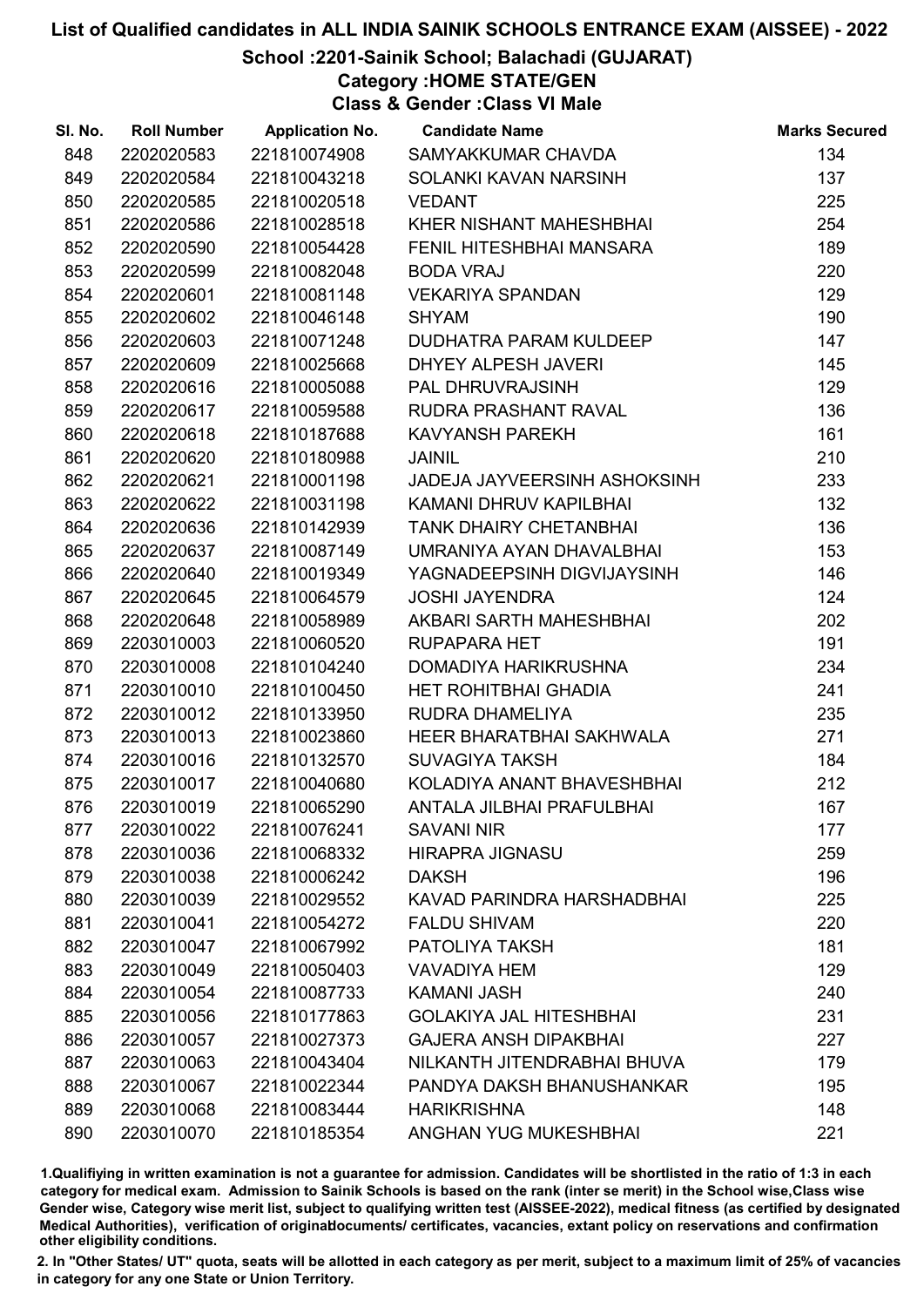# School :2201-Sainik School; Balachadi (GUJARAT)

Category :HOME STATE/GEN

Class & Gender :Class VI Male

| SI. No. | <b>Roll Number</b> | <b>Application No.</b> | <b>Candidate Name</b>            | <b>Marks Secured</b> |
|---------|--------------------|------------------------|----------------------------------|----------------------|
| 891     | 2203010073         | 221810069264           | RABADIYA DHARM                   | 225                  |
| 892     | 2203010076         | 221810095174           | RAMANA DHARMIK ASHOKBHAI         | 185                  |
| 893     | 2203010078         | 221810060084           | <b>VIRADIYA GRANTH</b>           | 128                  |
| 894     | 2203010082         | 221810069605           | <b>MEHTA OM</b>                  | 178                  |
| 895     | 2203010083         | 221810122905           | NIRMAL MANUBHAI SISARA           | 181                  |
| 896     | 2203010087         | 221810060345           | <b>LAKHANI JVAL</b>              | 235                  |
| 897     | 2203010090         | 221810011555           | PARAM BATHANI                    | 201                  |
| 898     | 2203010091         | 221810019555           | <b>VED KHOKHANI</b>              | 238                  |
| 899     | 2203010092         | 221810023565           | NAKRANI KHANTIL RAJESHBHAI       | 155                  |
| 900     | 2203010094         | 221810060575           | <b>VEKARIYA KHUSH</b>            | 137                  |
| 901     | 2203010103         | 221810037016           | SHIYAL JAYDIP SARMANBHAI         | 211                  |
| 902     | 2203010104         | 221810072316           | KAVAD MAHIR KAUSHIKBHAI          | 188                  |
| 903     | 2203010109         | 221810047926           | <b>VYOM RAMESHBHAI MANANI</b>    | 160                  |
| 904     | 2203010110         | 221810024536           | <b>VAGHASIYA PRIT MUKESHBHAI</b> | 234                  |
| 905     | 2203010118         | 221810040186           | DEVANI VRAJ VIPULKUMAR           | 215                  |
| 906     | 2203010123         | 221810087307           | <b>VRUND</b>                     | 158                  |
| 907     | 2203010126         | 221810069607           | DHAMELIYA VASU                   | 138                  |
| 908     | 2203010127         | 221810123017           | <b>JAY HITESHBHAI SHEKHDA</b>    | 203                  |
| 909     | 2203010133         | 221810032367           | VAVADIYA KAUSHAL                 | 129                  |
| 910     | 2203010134         | 221810072467           | PADSHALA DHRUV JITENDRABHAI      | 202                  |
| 911     | 2203010137         | 221810046487           | <b>JIVANI ARAV</b>               | 135                  |
| 912     | 2203010147         | 221810039128           | KOLADIYA DHYEY MUKESHBHAI        | 157                  |
| 913     | 2203010155         | 221810049478           | <b>OM BHALALA</b>                | 183                  |
| 914     | 2203010158         | 221810087519           | KORAT BHAVY TUSHARBHAI           | 217                  |
| 915     | 2203010159         | 221810054619           | <b>SAVALIYA MUKUND</b>           | 223                  |
| 916     | 2203010164         | 221810076289           | <b>VAGHANI DHARAM</b>            | 237                  |
| 917     | 2203010165         | 221810042889           | KACHHADIYA VED DHARMESHBHAI      | 226                  |
| 918     | 2203010167         | 221810111599           | RADADIYA ADITYA HARESHBHAI       | 180                  |
| 919     | 2203010169         | 221810081110           | <b>DARSH YOGESHBHAI PATEL</b>    | 219                  |
| 920     | 2203010173         | 221810020820           | <b>DUSHAAN SHARMA</b>            | 155                  |
| 921     | 2203010177         | 221810126430           | <b>LAPANI ADITYA</b>             | 175                  |
| 922     | 2203010180         | 221810049050           | PARAM RAKESH PATEL               | 198                  |
| 923     | 2203010182         | 221810084960           | <b>JHAVERI DHYAN MAULIK</b>      | 127                  |
| 924     | 2203010195         | 221810083641           | SUTARIYA PRANSU SANDIPBHAI       | 201                  |
| 925     | 2203010197         | 221810120551           | <b>SHAURYARAJSINH</b>            | 185                  |
| 926     | 2203010200         | 221810019481           | <b>KARM DHOLIYA</b>              | 247                  |
| 927     | 2203010205         | 221810182012           | YASH JAYWANT PATIL               | 178                  |
| 928     | 2203010206         | 221810072212           | <b>KRISHNA ANANT BENDUGADE</b>   | 128                  |
| 929     | 2203010207         | 221810009132           | <b>RUPESH KUMAR JHA</b>          | 168                  |
| 930     | 2203010211         | 221810077752           | <b>LAKHANI HRIDAY</b>            | 162                  |
| 931     | 2203010214         | 221810067392           | <b>DHADUK KUNJ MAHESHBHAI</b>    | 158                  |
| 932     | 2203010218         | 221810147113           | <b>SHAAN</b>                     | 125                  |
| 933     | 2203010220         | 221810187823           | <b>HARSHIT SAPAN SONI</b>        | 133                  |

1.Qualifiying in written examination is not a guarantee for admission. Candidates will be shortlisted in the ratio of 1:3 in each category for medical exam. Admission to Sainik Schools is based on the rank (inter se merit) in the School wise,Class wise Gender wise, Category wise merit list, subject to qualifying written test (AISSEE-2022), medical fitness (as certified by designated Medical Authorities), verification of originablocuments/ certificates, vacancies, extant policy on reservations and confirmation other eligibility conditions.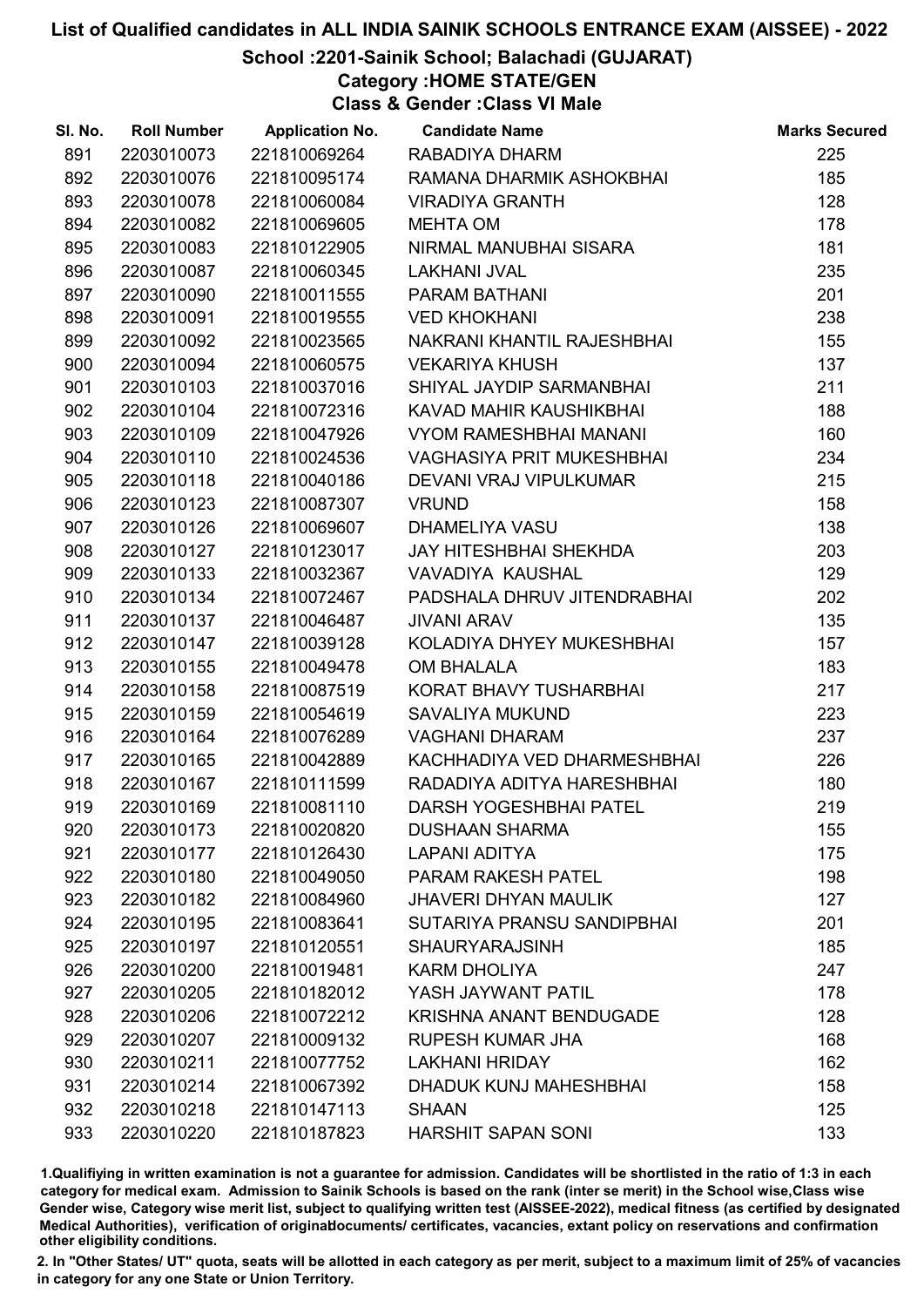# School :2201-Sainik School; Balachadi (GUJARAT)

Category :HOME STATE/GEN

Class & Gender :Class VI Male

| SI. No. | <b>Roll Number</b> | <b>Application No.</b> | <b>Candidate Name</b>       | <b>Marks Secured</b> |
|---------|--------------------|------------------------|-----------------------------|----------------------|
| 934     | 2203010227         | 221810092853           | <b>JESHT LATHIYA</b>        | 146                  |
| 935     | 2203010228         | 221810044263           | <b>PIYUSH SINGH</b>         | 154                  |
| 936     | 2203010234         | 221810040504           | DHOLARIYA KRISHN VIPULBHAI  | 207                  |
| 937     | 2203010238         | 221810019334           | <b>DRIJ NAKRANI</b>         | 235                  |
| 938     | 2203010240         | 221810022734           | <b>JAINIT NAVIN LALANI</b>  | 194                  |
| 939     | 2203010242         | 221810060244           | <b>GABANI AARAV</b>         | 157                  |
| 940     | 2203010245         | 221810060354           | DUDHATRA PRIYANSH KARTIK    | 196                  |
| 941     | 2203010254         | 221810019605           | <b>PRATHAM BARIK</b>        | 120                  |
| 942     | 2203010256         | 221810102015           | <b>PARV PATEL</b>           | 121                  |
| 943     | 2203010262         | 221810104645           | DARSH PRITESH PATEL         | 183                  |
| 944     | 2203010269         | 221810031785           | <b>KIRTAN SINH KHER</b>     | 225                  |
| 945     | 2203010275         | 221810089926           | UOHAAN SHRUTI BHOMIA        | 121                  |
| 946     | 2203010276         | 221810041136           | <b>VANSH VIRPARIYA</b>      | 146                  |
| 947     | 2203010288         | 221810043607           | SABHADIYA JULIEN NILESHBHAI | 193                  |
| 948     | 2203010289         | 221810148017           | <b>DEV ROMIL SHARMA</b>     | 155                  |
| 949     | 2203010293         | 221810085857           | SUTARIYA MANAN VIRALKUMAR   | 171                  |
| 950     | 2203010297         | 221810000677           | <b>JOOG SACHIN MORE</b>     | 142                  |
| 951     | 2203010299         | 221810124677           | PADHIYAR MAHIPALSINH        | 123                  |
| 952     | 2203010302         | 221810077687           | <b>KEVADIYA MAITREY</b>     | 251                  |
| 953     | 2203010313         | 221810125168           | BHADJA GARVIT YOGESHBHAI    | 133                  |
| 954     | 2203010324         | 221810189139           | PATEL PARAM PURVANGKUMAR    | 159                  |
| 955     | 2203010327         | 221810005349           | VISHAL PRAKASHBHAI RATHOD   | 192                  |
| 956     | 2203010328         | 221810064649           | <b>VEDANT ANAND</b>         | 175                  |
| 957     | 2203010336         | 221810129699           | <b>KEVADIYA SOHAM</b>       | 195                  |
| 958     | 3801010079         | 221810000091           | <b>VISHVRAJSINH</b>         | 225                  |
| 959     | 3904040496         | 221810041584           | <b>VANSH SHARMA</b>         | 254                  |

<sup>1.</sup>Qualifiying in written examination is not a guarantee for admission. Candidates will be shortlisted in the ratio of 1:3 in each category for medical exam. Admission to Sainik Schools is based on the rank (inter se merit) in the School wise,Class wise Gender wise, Category wise merit list, subject to qualifying written test (AISSEE-2022), medical fitness (as certified by designated Medical Authorities), verification of originablocuments/ certificates, vacancies, extant policy on reservations and confirmation other eligibility conditions.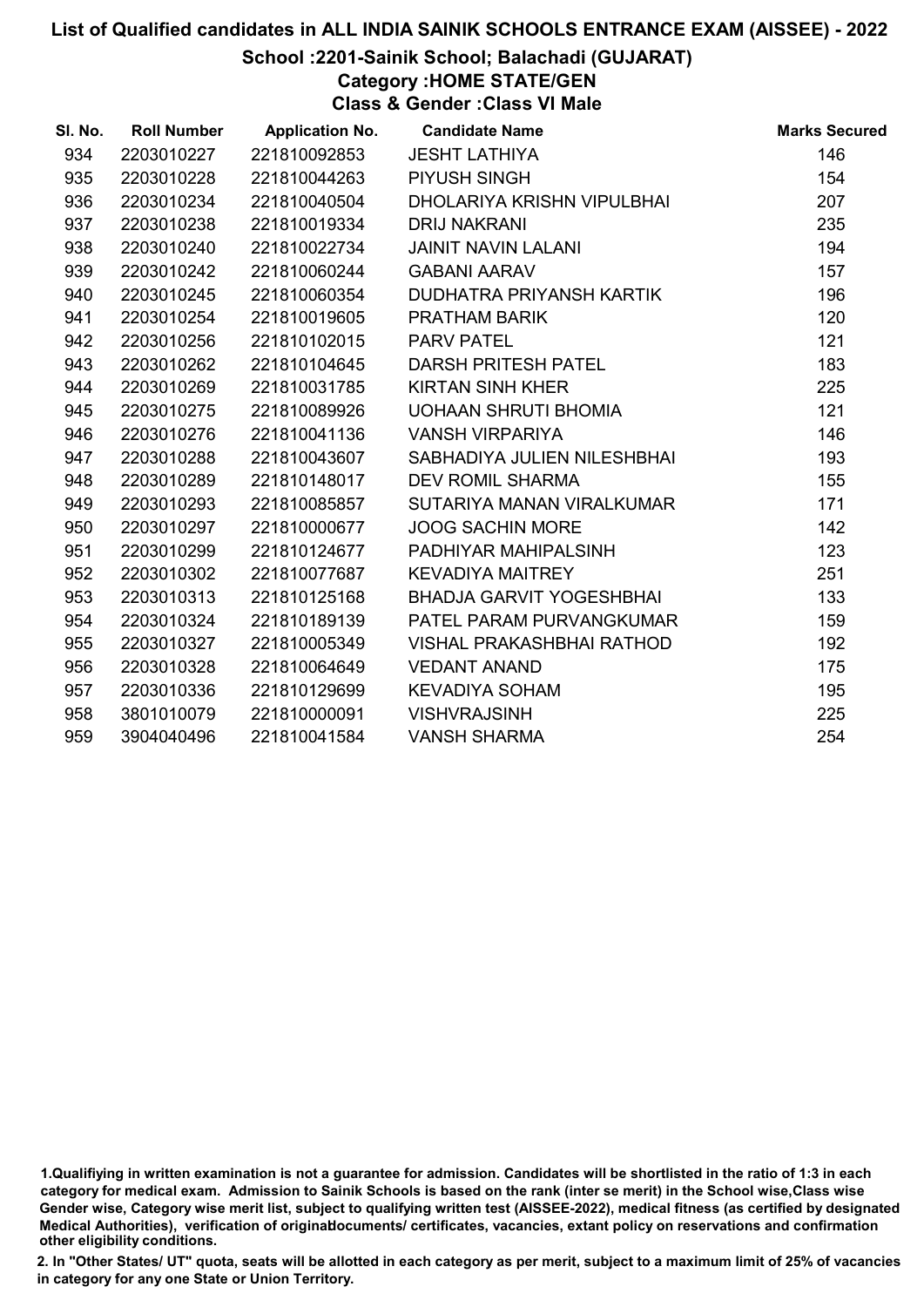# School :2201-Sainik School; Balachadi (GUJARAT)

Category :OTHER STATE/SC

Class & Gender :Class VI Male

| SI. No. | <b>Roll Number</b> | <b>Application No.</b> | <b>Candidate Name</b>        |    | <b>Marks Secured</b> |
|---------|--------------------|------------------------|------------------------------|----|----------------------|
| 960     | 1503020233         | 221810168946           | <b>ADITYA KUMAR</b>          |    | 106                  |
| 961     | 1508010302         | 221810187160           | <b>HARDIK BABU</b>           |    | 139                  |
| 962     | 1509010163         | 221810150124           | <b>RITESH KUMAR</b>          |    | 157                  |
| 963     | 1510020156         | 221810146482           | <b>RANJAN KUMAR</b>          |    | 96                   |
| 964     | 1510030358         | 221810145299           | <b>SONU KUMAR</b>            |    | 111                  |
| 965     | 1511020544         | 221810098264           | <b>VIVEK KUMAR</b>           |    | 104                  |
| 966     | 1511030084         | 221810113745           | <b>ABHISHEK KUMAR</b>        |    | 227                  |
| 967     | 2201010418         | 221810027104           | SOURAV SINGH CHANDEL         | CG | 96                   |
| 968     | 2201020048         | 221810056580           | <b>ABHINAV KUREEL</b>        |    | 131                  |
| 969     | 2201020268         | 221810032716           | <b>JAINIT BEEKA</b>          |    | 253                  |
| 970     | 2201020298         | 221810160096           | <b>HET BHAVYESH</b>          |    | 112                  |
| 971     | 2202020649         | 221810059999           | <b>PIYUSH KUMAR</b>          |    | 98                   |
| 972     | 3002010209         | 221810167381           | <b>AJAY KHATEEK</b>          |    | 79                   |
| 973     | 3110020387         | 221810065548           | <b>VEDANT RAHUL SHIVDAS</b>  |    | 48                   |
| 974     | 3113010108         | 221810163504           | <b>MESHRAM ARNAV HIRAMAN</b> |    | 96                   |
| 975     | 3903010025         | 221810179760           | <b>RAVI KUMAR SALVI</b>      |    | 139                  |
| 976     | 3903010028         | 221810098070           | <b>LUCKY GUJRATI MOCHI</b>   |    | 73                   |
| 977     | 3903020141         | 221810173114           | <b>RAKESH SALVI</b>          |    | 164                  |
| 978     | 3903020282         | 221810095497           | <b>MOHIT YADAV</b>           |    | 107                  |
| 979     | 3904040416         | 221810134624           | YUVRAJ KULDEEP               |    | 149                  |
| 980     | 3904040566         | 221810137545           | YASHWANT KULDEEP             |    | 126                  |
| 981     | 3905050003         | 221810081393           | <b>ARYAN KUMAR</b>           |    | 128                  |
| 982     | 4411010317         | 221810065395           | <b>RAHIL</b>                 |    | 243                  |

<sup>1.</sup>Qualifiying in written examination is not a guarantee for admission. Candidates will be shortlisted in the ratio of 1:3 in each category for medical exam. Admission to Sainik Schools is based on the rank (inter se merit) in the School wise,Class wise Gender wise, Category wise merit list, subject to qualifying written test (AISSEE-2022), medical fitness (as certified by designated Medical Authorities), verification of originablocuments/ certificates, vacancies, extant policy on reservations and confirmation other eligibility conditions.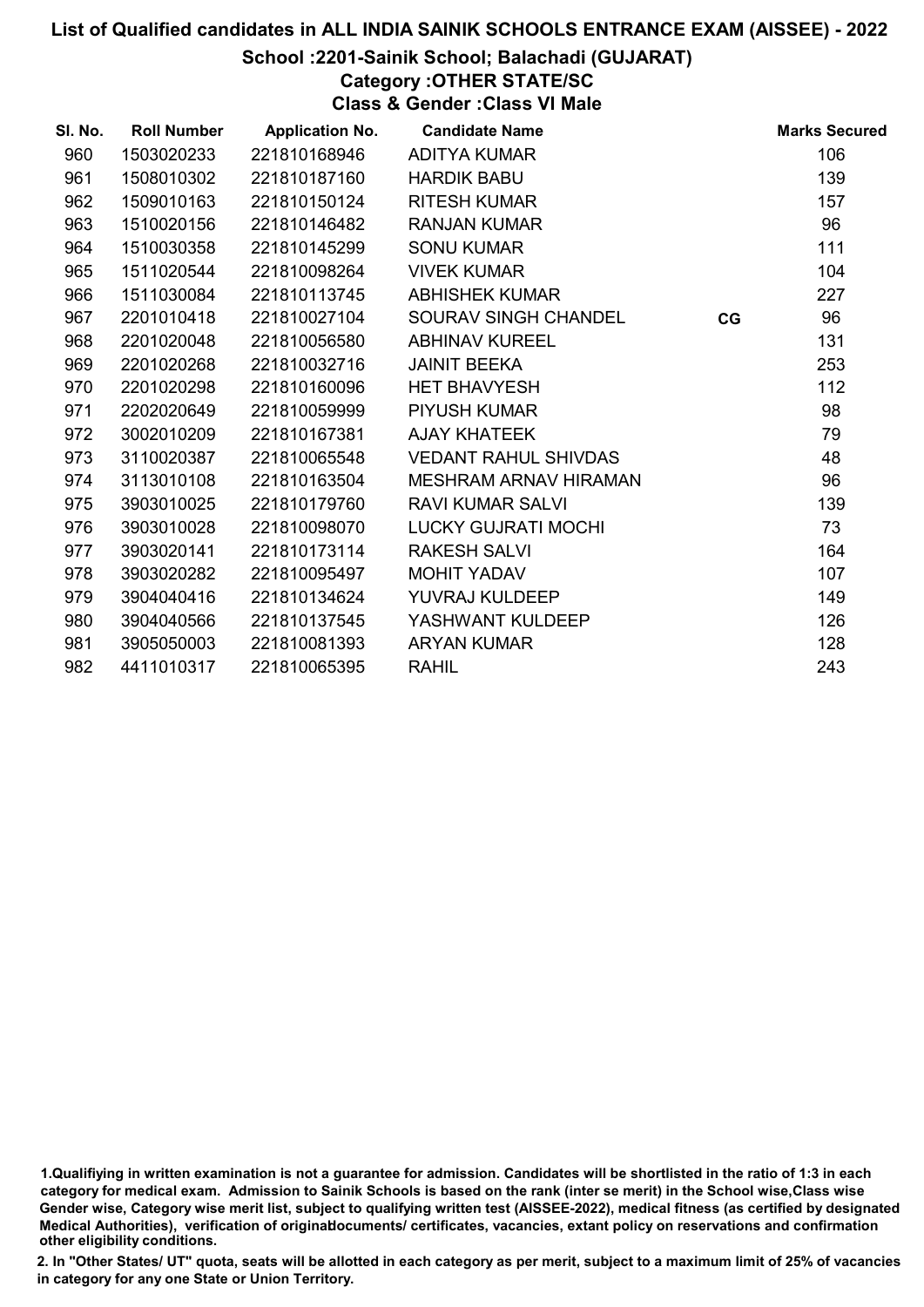# List of Qualified candidates in ALL INDIA SAINIK SCHOOLS ENTRANCE EXAM (AISSEE) - 2022 School :2201-Sainik School; Balachadi (GUJARAT) Category :OTHER STATE/ST Class & Gender :Class VI Male

| SI. No. | <b>Roll Number</b> | <b>Application No.</b> | <b>Candidate Name</b> | <b>Marks Secured</b> |
|---------|--------------------|------------------------|-----------------------|----------------------|
| 983     | 2203010229         | 221810052463           | <b>SHRIYANS SAGAR</b> | 161                  |
| 984     | 3903010008         | 221810123320           | VINAY MEENA           | 115                  |
| 985     | 4411010323         | 221810082106           | HIMANSHU              | 212                  |

1.Qualifiying in written examination is not a guarantee for admission. Candidates will be shortlisted in the ratio of 1:3 in each category for medical exam. Admission to Sainik Schools is based on the rank (inter se merit) in the School wise,Class wise Gender wise, Category wise merit list, subject to qualifying written test (AISSEE-2022), medical fitness (as certified by designated Medical Authorities), verification of originablocuments/ certificates, vacancies, extant policy on reservations and confirmation other eligibility conditions.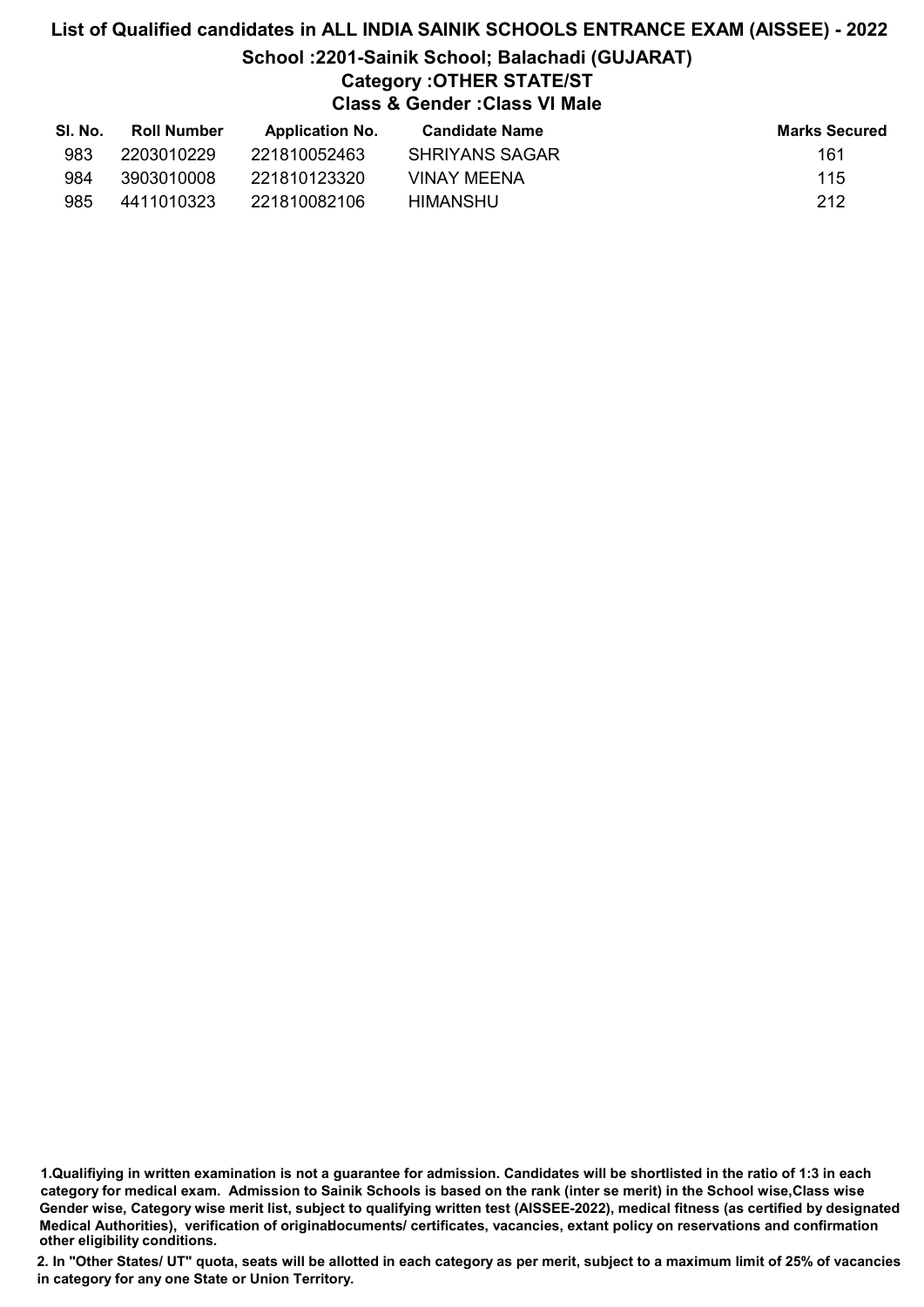# School :2201-Sainik School; Balachadi (GUJARAT)

Category :OTHER STATE/OBC

Class & Gender :Class VI Male

| SI. No. | <b>Roll Number</b> | <b>Application No.</b> | <b>Candidate Name</b>       | <b>Marks Secured</b> |
|---------|--------------------|------------------------|-----------------------------|----------------------|
| 986     | 1501010029         | 221810194411           | <b>ADITYA KUMAR</b>         | 182                  |
| 987     | 1503010290         | 221810085918           | <b>ANKIT YADAV</b>          | 162                  |
| 988     | 1503010344         | 221810085669           | RINKESH KUMAR YADAV         | 143                  |
| 989     | 1503020247         | 221810023176           | <b>AYUSH RAJ</b>            | 231                  |
| 990     | 1505010494         | 221810150560           | <b>RANJAN KUMAR</b>         | 255                  |
| 991     | 1505010553         | 221810123931           | <b>GAURAV KUMAR</b>         | 246                  |
| 992     | 1505010843         | 221810153175           | <b>SURAJ RAJ</b>            | 231                  |
| 993     | 1505010901         | 221810147296           | <b>KRISH RAJ</b>            | 244                  |
| 994     | 1505010975         | 221810169897           | <b>SAURAV KUMAR</b>         | 133                  |
| 995     | 1506010294         | 221810090416           | <b>RAJNISH KUMAR</b>        | 234                  |
| 996     | 1508010177         | 221810119366           | <b>SHASHI SHEKHAR KUMAR</b> | 247                  |
| 997     | 1508010322         | 221810156001           | <b>SANDEEP KUMAR</b>        | 189                  |
| 998     | 1508010372         | 221810151812           | AYUSH KUMAR JAISWAL         | 197                  |
| 999     | 1508010402         | 221810073672           | <b>MINTU KUMAR</b>          | 182                  |
| 1000    | 1508010411         | 221810051103           | <b>AMIT KUMAR</b>           | 237                  |
| 1001    | 1509020201         | 221810148651           | <b>SHUBH RAJ</b>            | 182                  |
| 1002    | 1509020459         | 221810068849           | <b>SANDEEP KUMAR</b>        | 186                  |
| 1003    | 1509030029         | 221810171152           | <b>SATYAM KUMAR</b>         | 241                  |
| 1004    | 1510020056         | 221810150690           | <b>AMARJIT KUMAR</b>        | 213                  |
| 1005    | 1510030265         | 221810147028           | <b>RISHU RAJ</b>            | 187                  |
| 1006    | 1511020268         | 221810124052           | <b>SAURABH KUMAR</b>        | 240                  |
| 1007    | 1511020379         | 221810101243           | <b>GAUTAM KUMAR</b>         | 230                  |
| 1008    | 1511040133         | 221810098480           | SIDHANT SINGH YADAV         | 198                  |
| 1009    | 1511040216         | 221810166731           | <b>AAKASH KUMAR</b>         | 189                  |
| 1010    | 1511040341         | 221810028678           | <b>ANSH RAJ</b>             | 253                  |
| 1011    | 1511050101         | 221810144282           | <b>NAMAN RAJ</b>            | 223                  |
| 1012    | 1511050201         | 221810151943           | <b>SHUBHAM KUMAR</b>        | 202                  |
| 1013    | 1511050211         | 221810146653           | <b>SUMAN SINGH</b>          | 185                  |
| 1014    | 1511050304         | 221810099214           | <b>RAUSHAN RAJ</b>          | 237                  |
| 1015    | 1511050444         | 221810164305           | <b>ASHISH VARDHAN</b>       | 187                  |
| 1016    | 1511060161         | 221810171246           | <b>AYUSH RAJ</b>            | 186                  |
| 1017    | 1511060237         | 221810164096           | <b>AMAN RAJ</b>             | 246                  |
| 1018    | 1511060272         | 221810171317           | <b>HARSHIT RAJ</b>          | 227                  |
| 1019    | 1511070080         | 221810147478           | <b>SAMARTH ARYAN</b>        | 186                  |
| 1020    | 1512020111         | 221810145045           | <b>PIYUSH RAJ</b>           | 152                  |
| 1021    | 1512020134         | 221810147016           | <b>SUBHAM KUMAR</b>         | 154                  |
| 1022    | 1514010266         | 221810076646           | <b>AMISH RAJ</b>            | 197                  |
| 1023    | 2001040388         | 221810107492           | <b>KARTIK</b>               | 180                  |
| 1024    | 2201010408         | 221810058572           | <b>SAKSHAM KUMAR</b>        | 150                  |
| 1025    | 2201020068         | 221810000431           | YATHARTH BHATI              | 146                  |
| 1026    | 2201020233         | 221810131835           | <b>DIVYANSHU PRASAD</b>     | 175                  |
| 1027    | 2201020286         | 221810140466           | <b>RAVI KUMAR</b>           | 163                  |
| 1028    | 2201020358         | 221810007528           | <b>UPENDRA KUMAR</b>        | 231                  |

1.Qualifiying in written examination is not a guarantee for admission. Candidates will be shortlisted in the ratio of 1:3 in each category for medical exam. Admission to Sainik Schools is based on the rank (inter se merit) in the School wise,Class wise Gender wise, Category wise merit list, subject to qualifying written test (AISSEE-2022), medical fitness (as certified by designated Medical Authorities), verification of originablocuments/ certificates, vacancies, extant policy on reservations and confirmation other eligibility conditions.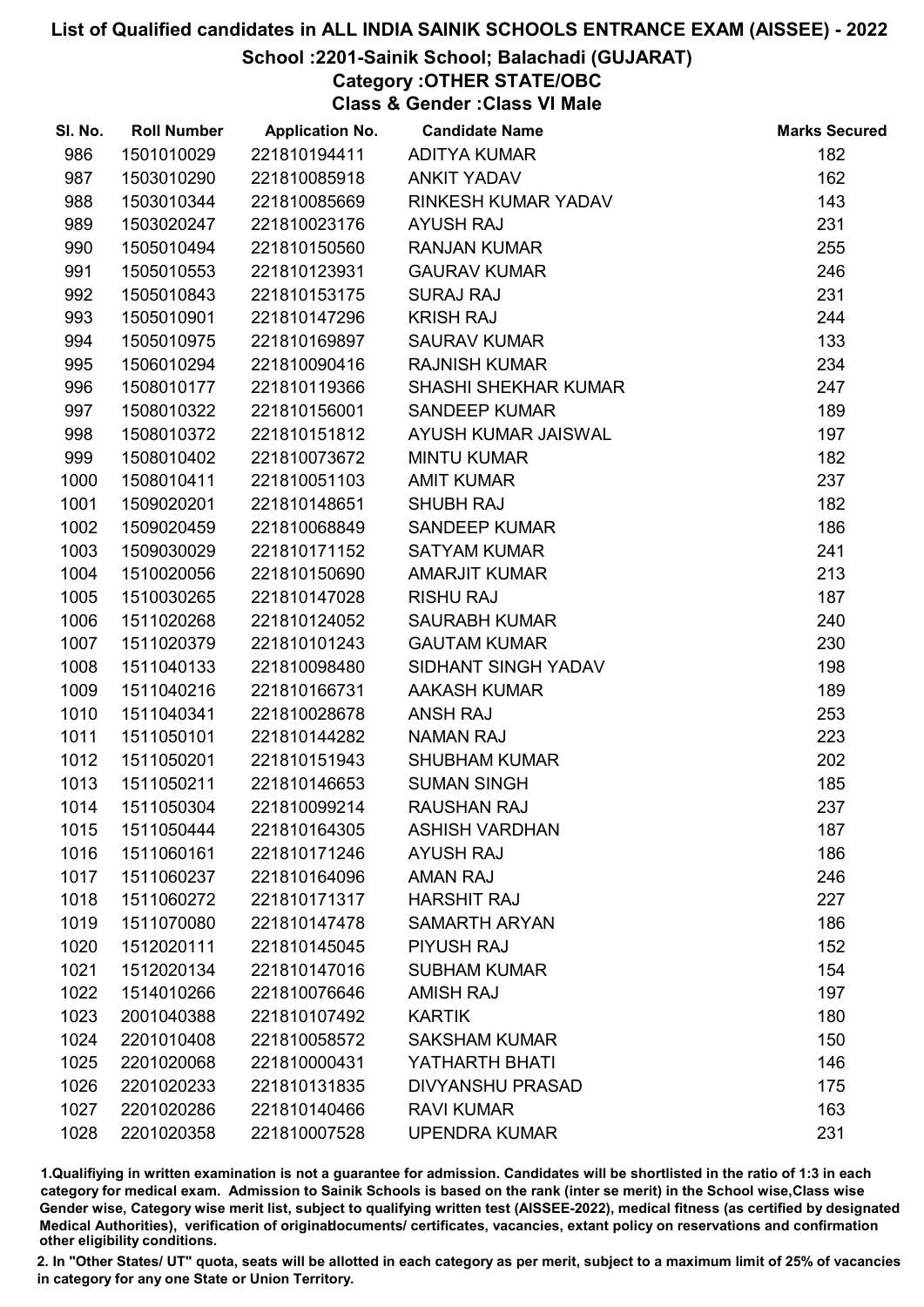# School :2201-Sainik School; Balachadi (GUJARAT)

Category :OTHER STATE/OBC

Class & Gender :Class VI Male

| SI. No. | <b>Roll Number</b> | <b>Application No.</b> | <b>Candidate Name</b>        | <b>Marks Secured</b> |
|---------|--------------------|------------------------|------------------------------|----------------------|
| 1029    | 2201020424         | 221810149679           | SATYAM KUMAR SINGH           | 156                  |
| 1030    | 2201020429         | 221810129389           | <b>TRIBHUVAN KUMAR</b>       | 163                  |
| 1031    | 2203010347         | 221810103905           | <b>DARSHAN</b>               | 231                  |
| 1032    | 2303040312         | 221810076008           | <b>KUNAL RAO</b>             | 167                  |
| 1033    | 2303070366         | 221810021216           | SNESH CHOUDHARY              | 200                  |
| 1034    | 3002010004         | 221810123300           | <b>ARUN KANSANA</b>          | 221                  |
| 1035    | 3002020048         | 221810034413           | <b>GIRRAJ BAGHEL</b>         | 207                  |
| 1036    | 3002030003         | 221810085200           | <b>ISHANT DHAKAD</b>         | 147                  |
| 1037    | 3002030597         | 221810084959           | HARSHIL SINGH DHAKAD         | 128                  |
| 1038    | 3113010049         | 221810042681           | PARTH SANDIP BADHAN          | 133                  |
| 1039    | 3901010052         | 221810040990           | <b>SIDHARTH GURJAR</b>       | 125                  |
| 1040    | 3901010067         | 221810038131           | <b>PRINCE KUMAR</b>          | 139                  |
| 1041    | 3901020170         | 221810120267           | PRINCE KUMAR AWANA           | 249                  |
| 1042    | 3901020356         | 221810030198           | AYUSH KUMAR YADAV            | 142                  |
| 1043    | 3903010026         | 221810075960           | <b>AYAN JAVEDI</b>           | 163                  |
| 1044    | 3903010050         | 221810111601           | <b>HANSRAJ AHEER</b>         | 223                  |
| 1045    | 3904030470         | 221810043939           | PRIYANSHU YADAV              | 212                  |
| 1046    | 3904040194         | 221810025262           | <b>AARIJ KHAN</b>            | 137                  |
| 1047    | 3904040510         | 221810122594           | <b>SUTIL KUMAR</b>           | 245                  |
| 1048    | 3905010155         | 221810109321           | ANOOP SINGH DHAKAD           | 212                  |
| 1049    | 3905030080         | 221810029627           | PRINCE RAWAT                 | 179                  |
| 1050    | 3905030177         | 221810067808           | PRINCE RAJPOOT               | 218                  |
| 1051    | 3906010089         | 221810048951           | <b>LAKSHIT</b>               | 201                  |
| 1052    | 3906010331         | 221810171656           | ADITYA ARHA                  | 126                  |
| 1053    | 4405010109         | 221810183391           | ABHISHEK KUMAR MAURYA        | 153                  |
| 1054    | 4405010144         | 221810145862           | <b>RISHABH KUMAR RAJBHAR</b> | 210                  |
| 1055    | 4405010205         | 221810172783           | RAJU CHAUHAN                 | 146                  |
| 1056    | 4405010271         | 221810188205           | <b>RITESH KUMAR</b>          | 202                  |
| 1057    | 4405020223         | 221810147957           | <b>DIBYANSHU PATEL</b>       | 197                  |
| 1058    | 4405020236         | 221810098477           | <b>ANKIT KUMAR YADAV</b>     | 132                  |
| 1059    | 4405020307         | 221810113109           | YASH MAURYA                  | 121                  |
| 1060    | 4407020446         | 221810081459           | <b>DIVYANSH GUPTA</b>        | 156                  |
| 1061    | 4410010134         | 221810150364           | <b>ASHISH KUMAR</b>          | 208                  |
| 1062    | 4411010028         | 221810086750           | <b>KARTIK PAL</b>            | 182                  |
| 1063    | 4411010068         | 221810117221           | <b>MANJESH</b>               | 245                  |
| 1064    | 4411010219         | 221810087604           | <b>RISHABH KUMAR</b>         | 233                  |

1.Qualifiying in written examination is not a guarantee for admission. Candidates will be shortlisted in the ratio of 1:3 in each category for medical exam. Admission to Sainik Schools is based on the rank (inter se merit) in the School wise,Class wise Gender wise, Category wise merit list, subject to qualifying written test (AISSEE-2022), medical fitness (as certified by designated Medical Authorities), verification of originablocuments/ certificates, vacancies, extant policy on reservations and confirmation other eligibility conditions.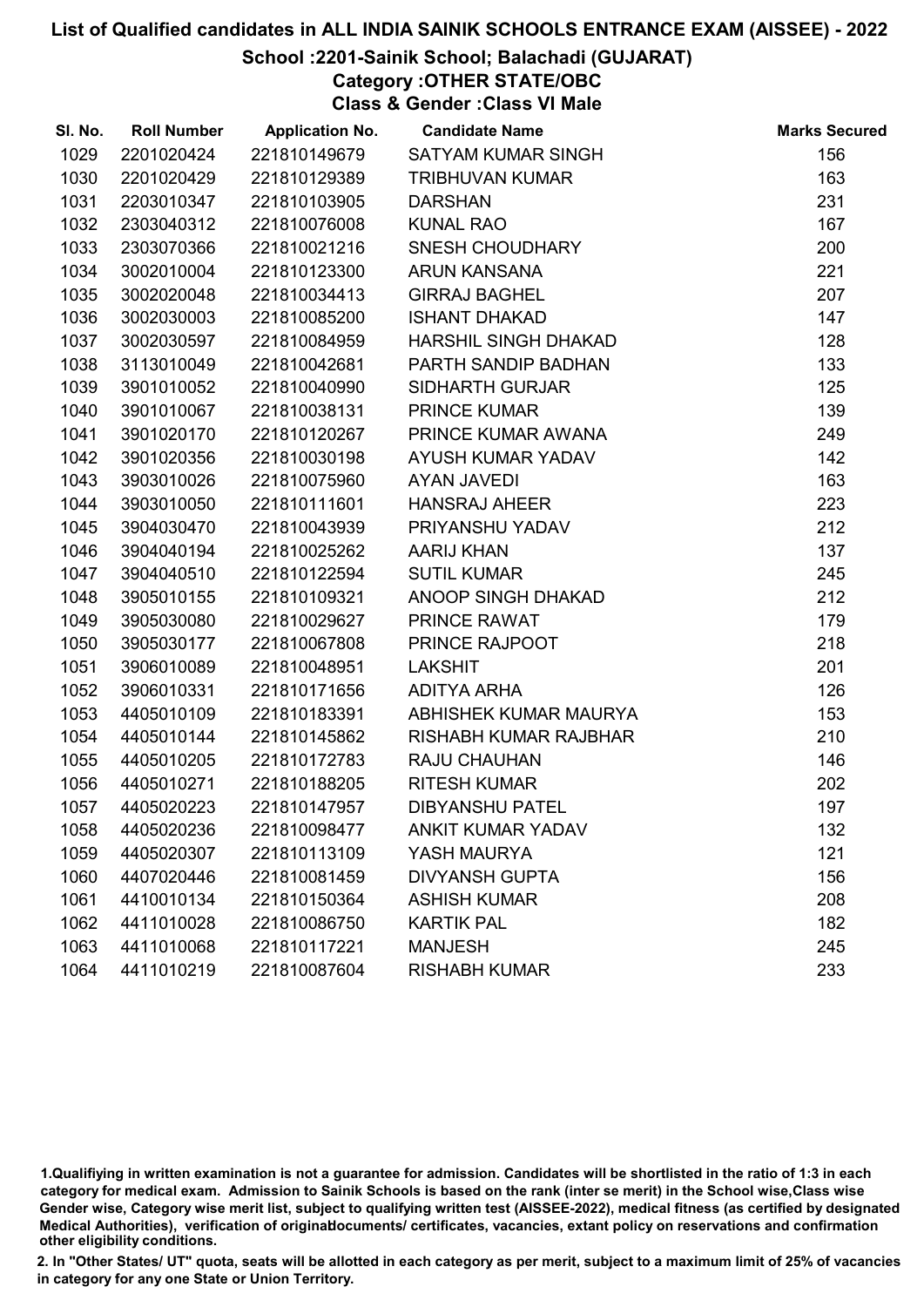#### School :2201-Sainik School; Balachadi (GUJARAT)

Category :OTHER STATE/DEF

Class & Gender :Class VI Male

| SI. No. | <b>Roll Number</b> | <b>Application No.</b> | <b>Candidate Name</b>     |    | <b>Marks Secured</b> |
|---------|--------------------|------------------------|---------------------------|----|----------------------|
| 1065    | 1511040238         | 221810010351           | <b>RISHI RAJ</b>          |    | 226                  |
| 1066    | 1511050317         | 221810160124           | <b>RISHAV RANJAN</b>      |    | 232                  |
| 1067    | 1511060202         | 221810029866           | <b>VEER KUMAR SINGH</b>   |    | 152                  |
| 1068    | 1514010040         | 221810090841           | <b>RAUNAK KUMAR</b>       |    | 189                  |
| 1069    | 2001060874         | 221810111059           | <b>VEDANSH CHAUDHARY</b>  |    | 126                  |
| 1070    | 2201020423         | 221810096079           | <b>HARSH KUMAR JHA</b>    |    | 155                  |
| 1071    | 2202020497         | 221810094535           | <b>UTKARSH YADAV</b>      |    | 162                  |
| 1072    | 2303030317         | 221810188375           | <b>SHIVAM</b>             |    | 245                  |
| 1073    | 2303070328         | 221810022695           | <b>VRISHABH RAGHAV</b>    |    | 206                  |
| 1074    | 3002010273         | 221810053532           | <b>ANKIT SINGH</b>        |    | 168                  |
| 1075    | 3002020710         | 221810169098           | <b>MILAN</b>              | CG | 188                  |
| 1076    | 3115040225         | 221810144327           | <b>VEDANT AMOL YEWALE</b> |    | 133                  |
| 1077    | 3602010085         | 221810030093           | KISHAN KUMAR YADAV        |    | 184                  |
| 1078    | 3801010124         | 221810065713           | <b>RAJPUT VIVEK BHATU</b> |    | 152                  |
| 1079    | 3901020294         | 221810147767           | <b>SATPAL SINGH</b>       |    | 193                  |
| 1080    | 3901020427         | 221810065499           | SAMEER DEVANDA            |    | 140                  |
| 1081    | 3902010090         | 221810183845           | YUVRAJ RANKAWAT           |    | 142                  |
| 1082    | 3904040129         | 221810156402           | <b>RAJMOHAN KUMAR</b>     |    | 249                  |
| 1083    | 3904040282         | 221810190323           | <b>ABHIRAJ KUMAR</b>      |    | 190                  |
| 1084    | 3904040300         | 221810045143           | RAGHVENDRA SINGH          |    | 155                  |
| 1085    | 3904040570         | 221810019745           | YUVRAJ SINGH JADON        |    | 212                  |
| 1086    | 3905020044         | 221810019132           | <b>VANSH SAHARAN</b>      |    | 196                  |
| 1087    | 3905030081         | 221810029927           | <b>KRISHAN KUMAR</b>      |    | 206                  |
| 1088    | 3905030211         | 221810050438           | <b>RANVIJAY SINGH</b>     |    | 244                  |
| 1089    | 3905040121         | 221810047521           | <b>DEVRAJ SINGH</b>       |    | 121                  |
| 1090    | 3906010381         | 221810014847           | RAJVARDHAN SINGH RATHORE  |    | 220                  |
| 1091    | 3906010437         | 221810166578           | <b>PRINCE</b>             |    | 159                  |
| 1092    | 3906010553         | 221810073531           | <b>JACKY SARAN</b>        |    | 155                  |
| 1093    | 4103030370         | 221810153098           | <b>ARYAN VERMA</b>        |    | 243                  |
| 1094    | 4401030266         | 221810009792           | PRANAY DESWAL             |    | 123                  |
| 1095    | 4406030011         | 221810164004           | <b>KARTIK</b>             |    | 195                  |
| 1096    | 4410030052         | 221810067835           | MRITYUNJAY PANDEY         |    | 135                  |
| 1097    | 4507010238         | 221810143494           | <b>ASHWIN NEGI</b>        |    | 155                  |

<sup>1.</sup>Qualifiying in written examination is not a guarantee for admission. Candidates will be shortlisted in the ratio of 1:3 in each category for medical exam. Admission to Sainik Schools is based on the rank (inter se merit) in the School wise,Class wise Gender wise, Category wise merit list, subject to qualifying written test (AISSEE-2022), medical fitness (as certified by designated Medical Authorities), verification of originablocuments/ certificates, vacancies, extant policy on reservations and confirmation other eligibility conditions.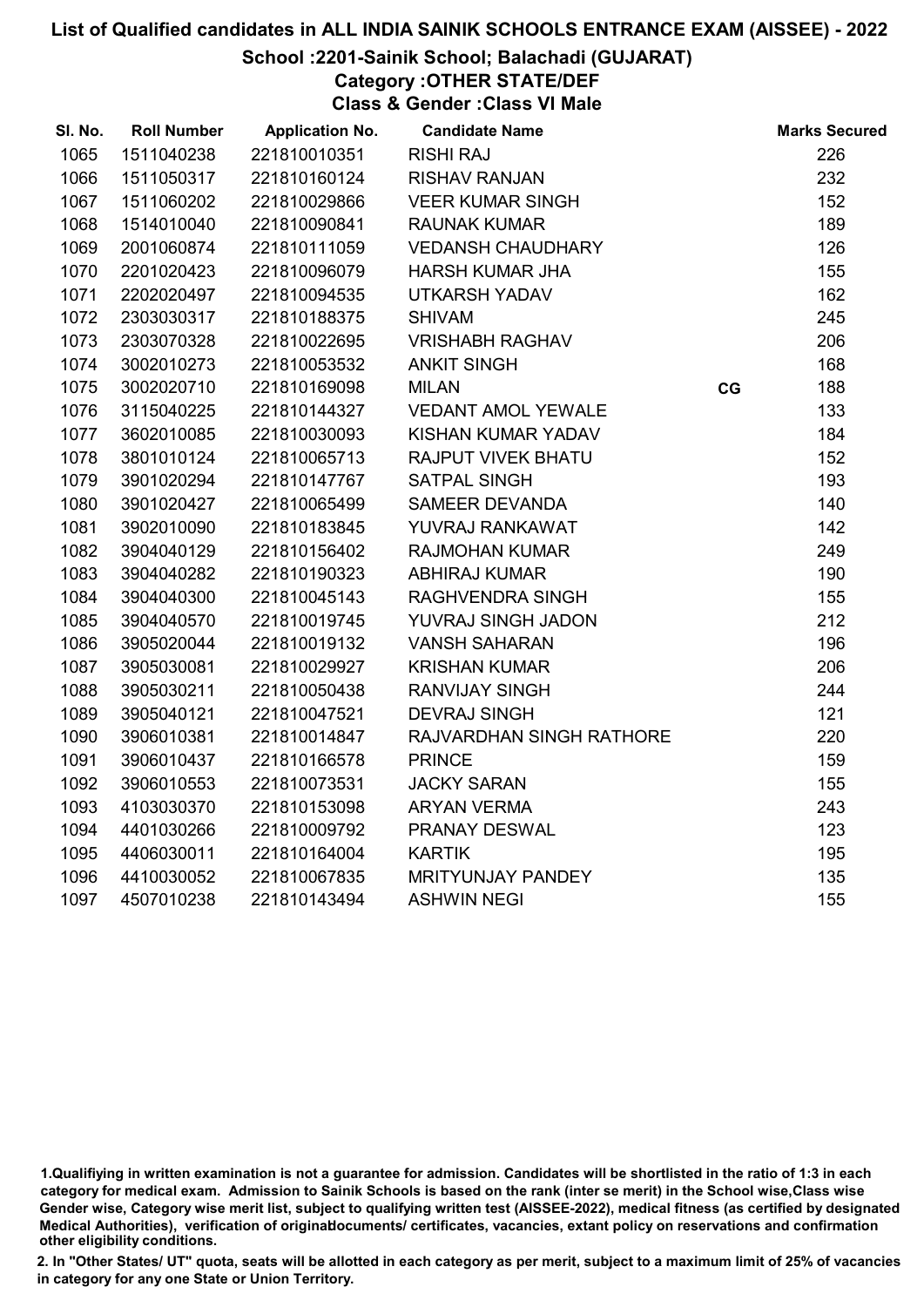# School :2201-Sainik School; Balachadi (GUJARAT)

Category :OTHER STATE/GEN

Class & Gender :Class VI Male

| SI. No. | <b>Roll Number</b> | <b>Application No.</b> | <b>Candidate Name</b>          | <b>Marks Secured</b> |
|---------|--------------------|------------------------|--------------------------------|----------------------|
| 1098    | 1208020136         | 221810007083           | <b>ANSH KUMAR SINGH</b>        | 269                  |
| 1099    | 1501010396         | 221810083933           | <b>OM PRAKASH</b>              | 140                  |
| 1100    | 1505011005         | 221810188238           | <b>VIPUL KUMAR</b>             | 272                  |
| 1101    | 1509040159         | 221810114927           | PRANAV KUMAR                   | 213                  |
| 1102    | 1510020270         | 221810169687           | <b>SHIVRATAN</b>               | 240                  |
| 1103    | 1511020202         | 221810098481           | <b>ANKIT RAJ</b>               | 204                  |
| 1104    | 1511050291         | 221810099704           | <b>VISHNU SHANKAR SINGH</b>    | 166                  |
| 1105    | 1512020236         | 221810160189           | <b>KUNAL SINGH</b>             | 190                  |
| 1106    | 2001020003         | 221810018010           | ROHIT CHAUDHARY                | 235                  |
| 1107    | 2001030373         | 221810088721           | <b>GOMEDNATH. RAI</b>          | 159                  |
| 1108    | 2001030432         | 221810173841           | <b>SUMIT KUMAR</b>             | 207                  |
| 1109    | 2001040320         | 221810051272           | ADITYA RANAWAT                 | 214                  |
| 1110    | 2001050176         | 221810029773           | <b>LAKSHYA ANAND</b>           | 160                  |
| 1111    | 2201010421         | 221810075646           | YASH KUMAR CHAUHAN             | 121                  |
| 1112    | 2201020130         | 221810061292           | SATYARTH SRIVASTAVA            | 190                  |
| 1113    | 2201020133         | 221810060003           | <b>ANANY SINGH</b>             | 251                  |
| 1114    | 2201020186         | 221810068224           | <b>ARNAV SINGH</b>             | 273                  |
| 1115    | 2201020217         | 221810105494           | RAJPUROHIT VEERSINGH           | 134                  |
| 1116    | 2201020283         | 221810008156           | SAMEER SUDHEER KUMAR TIWARI    | 145                  |
| 1117    | 2202020464         | 221810005434           | <b>DIVYANSHU SHARMA</b>        | 135                  |
| 1118    | 2202020597         | 221810197538           | <b>BHAGWAT DAS</b>             | 133                  |
| 1119    | 2203010179         | 221810004740           | <b>TANMAY KUMAR</b>            | 249                  |
| 1120    | 2203010187         | 221810019390           | <b>AAYUSH TIWARI</b>           | 240                  |
| 1121    | 2203010230         | 221810186963           | <b>REYANSH ROY</b>             | 153                  |
| 1122    | 2203010239         | 221810187634           | <b>PRANAV SINGH</b>            | 167                  |
| 1123    | 2203010243         | 221810005244           | RUDRA SOMNATH JITKAR           | 169                  |
| 1124    | 2203010272         | 221810007995           | <b>KATHAN JOSHI</b>            | 168                  |
| 1125    | 2304020158         | 221810040662           | <b>DEV</b>                     | 148                  |
| 1126    | 3001030106         | 221810159181           | <b>RHITWIK CHOUHAN</b>         | 136                  |
| 1127    | 3001040240         | 221810105318           | <b>VARCHASV BHAWSAR</b>        | 137                  |
| 1128    | 3002010047         | 221810035040           | <b>DHRUV SINGH</b>             | 167                  |
| 1129    | 3002020482         | 221810022507           | <b>ABHAY SINGH TOMAR</b>       | 234                  |
| 1130    | 3002020730         | 221810151609           | <b>SUNIL</b>                   | 142                  |
| 1131    | 3004010124         | 221810110952           | <b>ANSH DUBEY</b>              | 197                  |
| 1132    | 3004020300         | 221810111095           | <b>SUJIT KUMAR MISHRA</b>      | 264                  |
| 1133    | 3101010126         | 221810164197           | NIRAJ NAGESH GUNJOTI           | 193                  |
| 1134    | 3101010296         | 221810091817           | <b>VIRENDRA DEEPAK BHOSALE</b> | 223                  |
| 1135    | 3110020190         | 221810067395           | ANSHUMAN DEEPAK SINGH          | 132                  |
| 1136    | 3114020194         | 221810129402           | <b>RUGVED AMOL BORKAR</b>      | 207                  |
| 1137    | 3114020232         | 221810060242           | NIRANJAN DEEPAK PAWAR          | 137                  |
| 1138    | 3114030160         | 221810087726           | ADITYA SACHIN JAGTAP           | 230                  |
| 1139    | 3114030167         | 221810096736           | DHERE SHREYASH ABHIJIT         | 192                  |
| 1140    | 3114030198         | 221810080076           | PRUTHVIRAJ VIKAS GOLANDE       | 145                  |

1.Qualifiying in written examination is not a guarantee for admission. Candidates will be shortlisted in the ratio of 1:3 in each category for medical exam. Admission to Sainik Schools is based on the rank (inter se merit) in the School wise,Class wise Gender wise, Category wise merit list, subject to qualifying written test (AISSEE-2022), medical fitness (as certified by designated Medical Authorities), verification of originablocuments/ certificates, vacancies, extant policy on reservations and confirmation other eligibility conditions.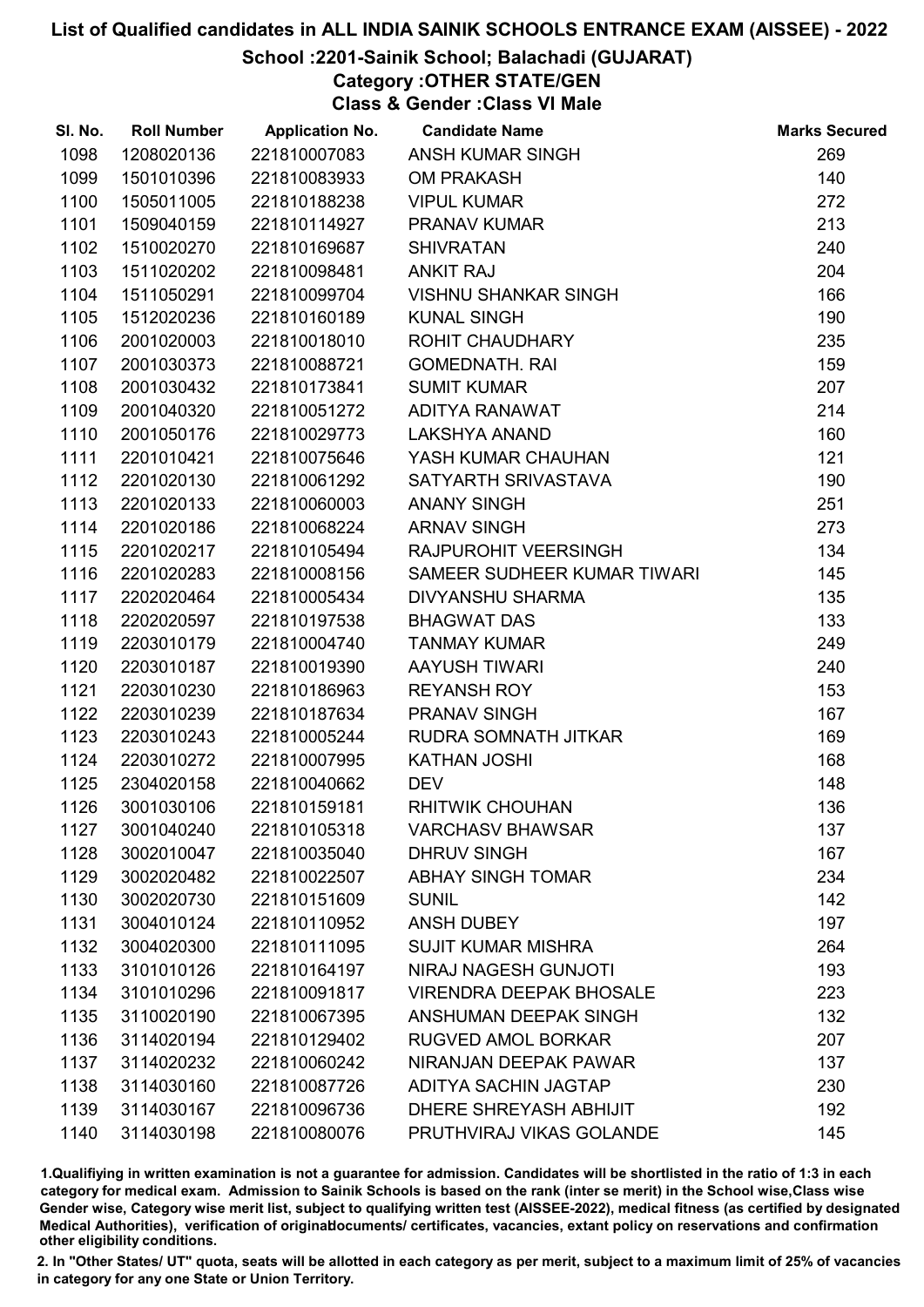# List of Qualified candidates in ALL INDIA SAINIK SCHOOLS ENTRANCE EXAM (AISSEE) - 2022 School :2201-Sainik School; Balachadi (GUJARAT)

# Category :OTHER STATE/GEN

Class & Gender :Class VI Male

| SI. No. | <b>Roll Number</b> | <b>Application No.</b> | <b>Candidate Name</b>   | <b>Marks Secured</b> |
|---------|--------------------|------------------------|-------------------------|----------------------|
| 1141    | 3903020300         | 221810123438           | LOKENDRA SINGH CHOUHAN  | 166                  |
| 1142    | 3904041155         | 221810075879           | <b>VIVAN BINDRANI</b>   | 176                  |
| 1143    | 3905010062         | 221810070940           | <b>ARYAN SINGH</b>      | 161                  |
| 1144    | 3905020030         | 221810036322           | <b>SACHIN GODARA</b>    | 158                  |
| 1145    | 3905020293         | 221810026014           | SIDDHARTH SHARMA        | 189                  |
| 1146    | 3906010456         | 221810167319           | ANSH THANVI             | 149                  |
| 1147    | 3907010274         | 221810061279           | <b>MANISH CHOUDHARY</b> | 129                  |
| 1148    | 4405020308         | 221810114109           | <b>VISHEK KUMAR</b>     | 182                  |
| 1149    | 4406020307         | 221810150653           | <b>SPARSH</b>           | 157                  |
| 1150    | 4409010105         | 221810029591           | AARAV UPADHYAY          | 185                  |
| 1151    | 4409010451         | 221810021319           | <b>VIBHANSHU PANDEY</b> | 230                  |
| 1152    | 4506010255         | 221810085903           | ASHWINI KUMAR SINGH     | 156                  |

1.Qualifiying in written examination is not a guarantee for admission. Candidates will be shortlisted in the ratio of 1:3 in each category for medical exam. Admission to Sainik Schools is based on the rank (inter se merit) in the School wise,Class wise Gender wise, Category wise merit list, subject to qualifying written test (AISSEE-2022), medical fitness (as certified by designated Medical Authorities), verification of originablocuments/ certificates, vacancies, extant policy on reservations and confirmation other eligibility conditions.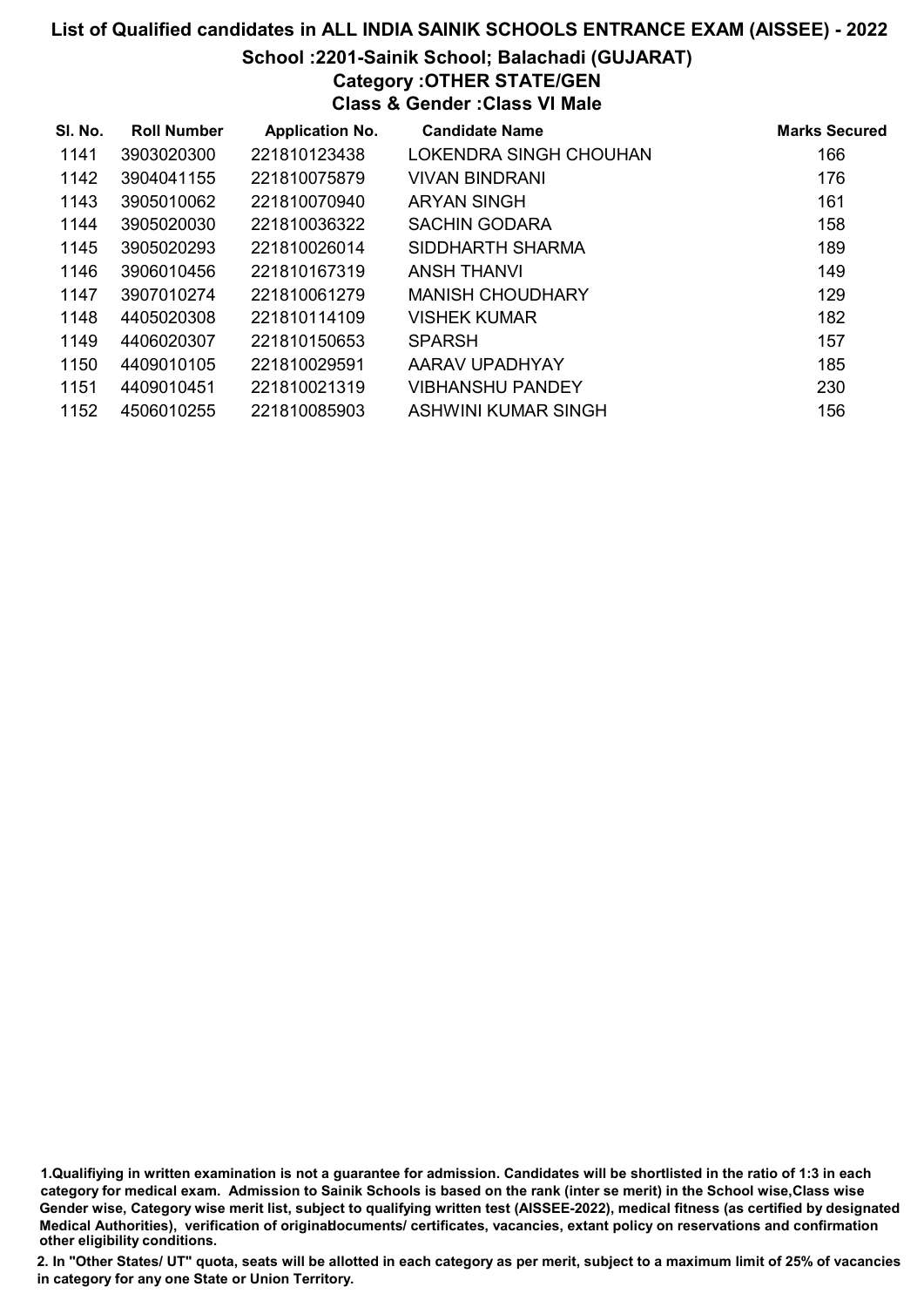# School :2201-Sainik School; Balachadi (GUJARAT)

Category :HOME STATE/SC

Class & Gender :Class VI Female

| SI. No. | <b>Roll Number</b> | <b>Application No.</b> | <b>Candidate Name</b>             | <b>Marks Secured</b> |
|---------|--------------------|------------------------|-----------------------------------|----------------------|
| 1153    | 2201010008         | 221810185520           | <b>VEGADA KIRTIBEN KANTILAL</b>   | 165                  |
| 1154    | 2201010035         | 221810166170           | <b>SAKSHIBEN JIGNESHBHAI</b>      | 86                   |
| 1155    | 2201010071         | 221810012951           | PARMAR DHRUVI PANKAJBHAI          | 91                   |
| 1156    | 2201010074         | 221810047271           | JADAV SRUSHTI HIMANSHUVADAN       | 167                  |
| 1157    | 2201010090         | 221810063412           | <b>CHAVDA DHARA MUKESHBHAI</b>    | 78                   |
| 1158    | 2201010145         | 221810130873           | PARMAR AMEE NILESHKUMAR           | 88                   |
| 1159    | 2201010147         | 221810123483           | CHAVDA AVANI SHAILESHBHAI         | 118                  |
| 1160    | 2201010205         | 221810195035           | <b>MAKWANA PALAK GIRISHBHAI</b>   | 121                  |
| 1161    | 2201010240         | 221810067506           | VANKAR CHARMY CHANDRAKANT         | 114                  |
| 1162    | 2201010257         | 221810128946           | <b>PARIKH REVTI</b>               | 98                   |
| 1163    | 2201010349         | 221810100388           | SOLANKI AKANKSHA MANUBHAI         | 141                  |
| 1164    | 2201020184         | 221810073614           | SOSA ANUSHKA JASAVANTBHAI         | 176                  |
| 1165    | 2201020238         | 221810018455           | <b>RIDHDHIBEN PARMAR</b>          | 88                   |
| 1166    | 2201020328         | 221810034757           | <b>SRUSHTI PARMAR</b>             | 135                  |
| 1167    | 2201020363         | 221810092538           | <b>HONEY MAKWANA</b>              | 76                   |
| 1168    | 2201020393         | 221810179788           | PARMAR PRIYANSHIBEN               | 115                  |
| 1169    | 2202010265         | 221810060223           | RAKHASHIYA KHUSHI                 | 96                   |
| 1170    | 2202010287         | 221810040653           | SONDARVA MILI BIPINBHAI           | 179                  |
| 1171    | 2202010303         | 221810004963           | <b>JEPAR KRUPALI DAYABHAI</b>     | 145                  |
| 1172    | 2202010307         | 221810136573           | <b>VEGADA SRUSHTI MANISHBHAI</b>  | 95                   |
| 1173    | 2202010393         | 221810181554           | <b>JOGADIYA DEVANGI MAGANBHAI</b> | 122                  |
| 1174    | 2202010473         | 221810013435           | <b>VADHEL KOMALBEN SAJANBHAI</b>  | 164                  |
| 1175    | 2202010490         | 221810123945           | BAMBHANIYA DAINA GOVINDBHAI       | 126                  |
| 1176    | 2202010501         | 221810002565           | MAKWANA SAKSHI HARESHBHAI         | 82                   |
| 1177    | 2202010529         | 221810034006           | <b>VAGHERA MAHI MAHESHBHAI</b>    | 236                  |
| 1178    | 2202020012         | 221810016046           | <b>RATHOD KRUPALIBEN</b>          | 126                  |
| 1179    | 2202020020         | 221810033256           | <b>VADHER JINALBEN VIRAJIBHAI</b> | 230                  |
| 1180    | 2202020072         | 221810068517           | <b>VAZA PRINSI ASHOKBHAI</b>      | 155                  |
| 1181    | 2202020124         | 221810119487           | <b>GOHEL RAJVI MUKESHBHAI</b>     | 92                   |
| 1182    | 2202020230         | 221810049729           | PATAL KRISHA DINESHBHAI           | 148                  |
| 1183    | 2202020284         | 221810042600           | DRASHTI BHARATBHAI RATHOD         | 57                   |
| 1184    | 2202020663         | 221810021248           | <b>MAHESHWARI JYOTI ASHOK</b>     | 91                   |
| 1185    | 2203010129         | 221810137137           | SINGAL BHUMI VINODBHAI            | 97                   |
| 1186    | 3908010138         | 221810100347           | <b>PARI</b>                       | 136                  |

<sup>1.</sup>Qualifiying in written examination is not a guarantee for admission. Candidates will be shortlisted in the ratio of 1:3 in each category for medical exam. Admission to Sainik Schools is based on the rank (inter se merit) in the School wise,Class wise Gender wise, Category wise merit list, subject to qualifying written test (AISSEE-2022), medical fitness (as certified by designated Medical Authorities), verification of originablocuments/ certificates, vacancies, extant policy on reservations and confirmation other eligibility conditions.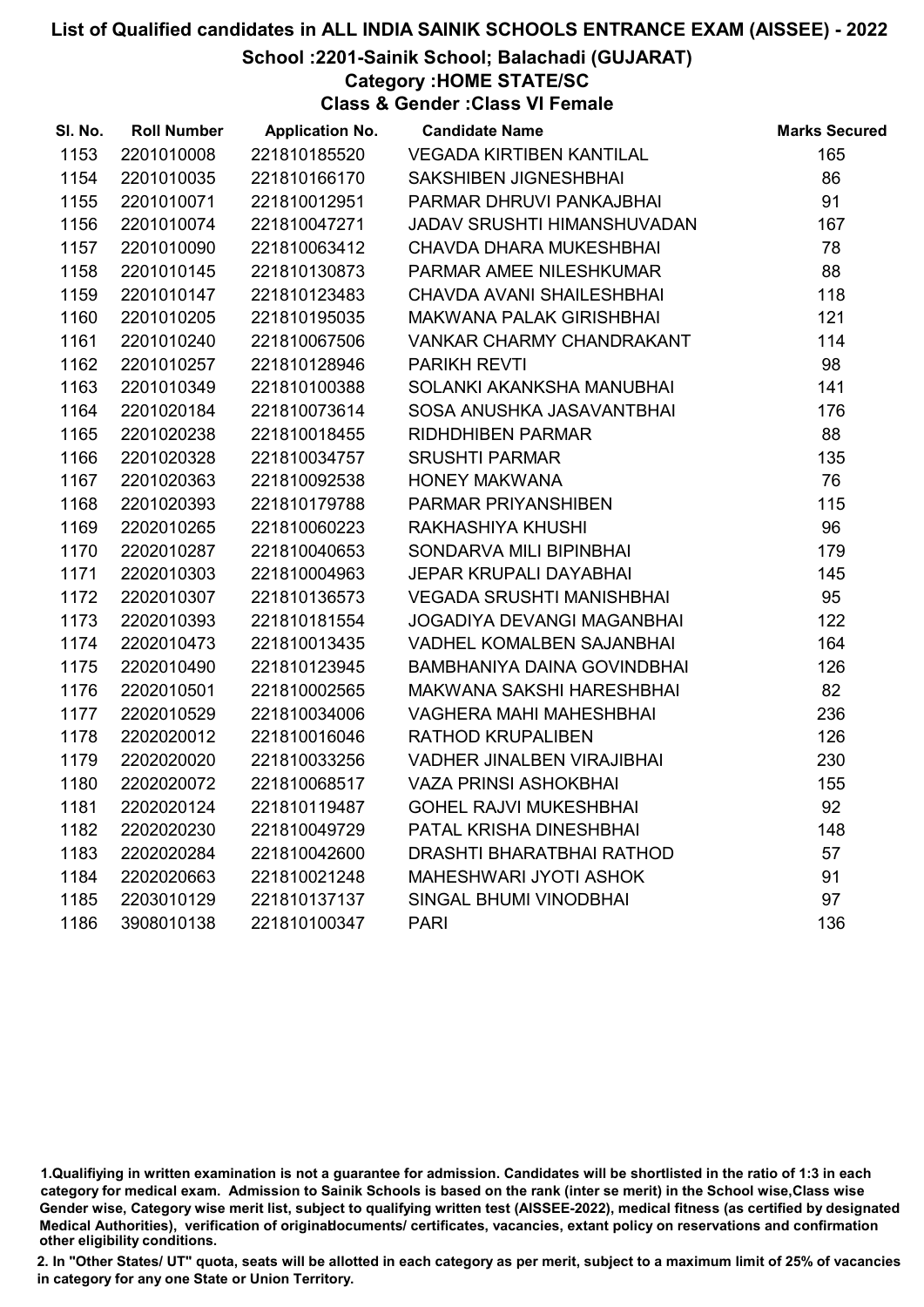# School :2201-Sainik School; Balachadi (GUJARAT)

Category :HOME STATE/ST

Class & Gender :Class VI Female

| SI. No. | <b>Roll Number</b> | <b>Application No.</b> | <b>Candidate Name</b>            |            | <b>Marks Secured</b> |
|---------|--------------------|------------------------|----------------------------------|------------|----------------------|
| 1187    | 2201010021         | 221810051050           | NALAVAYA KRISHANABEN             |            | 128                  |
| 1188    | 2201010043         | 221810083290           | <b>RATHVA PRACHI</b>             |            | 65                   |
| 1189    | 2201010083         | 221810084391           | RATHVA HARSHITA                  |            | 118                  |
| 1190    | 2201010100         | 221810130352           | KHANT BHUMIKABEN SURESHBHAI      |            | 99                   |
| 1191    | 2201010139         | 221810142263           | KHATA ANJALIBEN NARSINHBHAI      |            | 126                  |
| 1192    | 2201010141         | 221810144463           | <b>DAMOR PRATIXABEN</b>          |            | 122                  |
| 1193    | 2201010216         | 221810090745           | <b>TARAL DIPIKABEN BABUBHAI</b>  |            | 134                  |
| 1194    | 2201010318         | 221810044408           | HATHILA MOHINIBEN ASHOKBHAI      |            | 125                  |
| 1195    | 2201010338         | 221810006848           | KHANT BHUMIBEN MAHESHBHAI        |            | 132                  |
| 1196    | 2201020099         | 221810135202           | <b>UNNATI</b>                    |            | 95                   |
| 1197    | 2201020162         | 221810133373           | <b>BARKHA</b>                    |            | 79                   |
| 1198    | 2201020253         | 221810165975           | RUDRA SHAILESHKUMAR RATHOD       |            | 104                  |
| 1199    | 2201020371         | 221810150448           | <b>DHWANI CHAUHAN</b>            |            | 171                  |
| 1200    | 2202010081         | 221810106390           | MAKVANA KRISHNA ARJANBHAI        |            | 103                  |
| 1201    | 2202010282         | 221810028253           | <b>HUN PUJA</b>                  |            | 125                  |
| 1202    | 2202010321         | 221810078883           | KAVYA BHIMABHAI KODIYATAR        |            | 98                   |
| 1203    | 2202010382         | 221810167444           | KODIYATAR KIRAN B.               |            | 101                  |
| 1204    | 2202020034         | 221810068666           | RUNBEN JITENDRAKUMAR             |            | 124                  |
| 1205    | 2202020219         | 221810077419           | KRISHNA HIRABHAI KODIYATAR       |            | 138                  |
| 1206    | 2202020269         | 221810034379           | MITALBEN KODIYATAR               |            | 172                  |
| 1207    | 2202020365         | 221810188102           | <b>BHIL HET ASHABEN</b>          |            | 104                  |
| 1208    | 2202020393         | 221810094452           | KODIYATAR MIRAL RAMBHAI          |            | 137                  |
| 1209    | 2202020477         | 221810030164           | <b>ME HIMANSHI</b>               | <b>WOS</b> | 84                   |
| 1210    | 2202020594         | 221810084238           | <b>KAMOL KRISHA</b>              |            | 106                  |
| 1211    | 2203010011         | 221810105450           | <b>VASAVA VAIDEHIKUMARI</b>      |            | 94                   |
| 1212    | 2203010151         | 221810093848           | <b>VIDHIKUMARI BHOYA</b>         |            | 128                  |
| 1213    | 2203010153         | 221810156468           | <b>BHUMI HARISINGBHAI VASAVA</b> |            | 66                   |
| 1214    | 2203010224         | 221810190153           | <b>VASAVA PRAKRUTI</b>           |            | 131                  |
| 1215    | 2203010241         | 221810034044           | <b>VASAVA RUCHA</b>              |            | 162                  |
| 1216    | 2203010257         | 221810019015           | <b>GAMIT PRIYA VINODBHAI</b>     |            | 103                  |
| 1217    | 2203010308         | 221810021828           | <b>GAMIT TVESHA MIHIRBHAI</b>    |            | 85                   |

<sup>1.</sup>Qualifiying in written examination is not a guarantee for admission. Candidates will be shortlisted in the ratio of 1:3 in each category for medical exam. Admission to Sainik Schools is based on the rank (inter se merit) in the School wise,Class wise Gender wise, Category wise merit list, subject to qualifying written test (AISSEE-2022), medical fitness (as certified by designated Medical Authorities), verification of originablocuments/ certificates, vacancies, extant policy on reservations and confirmation other eligibility conditions.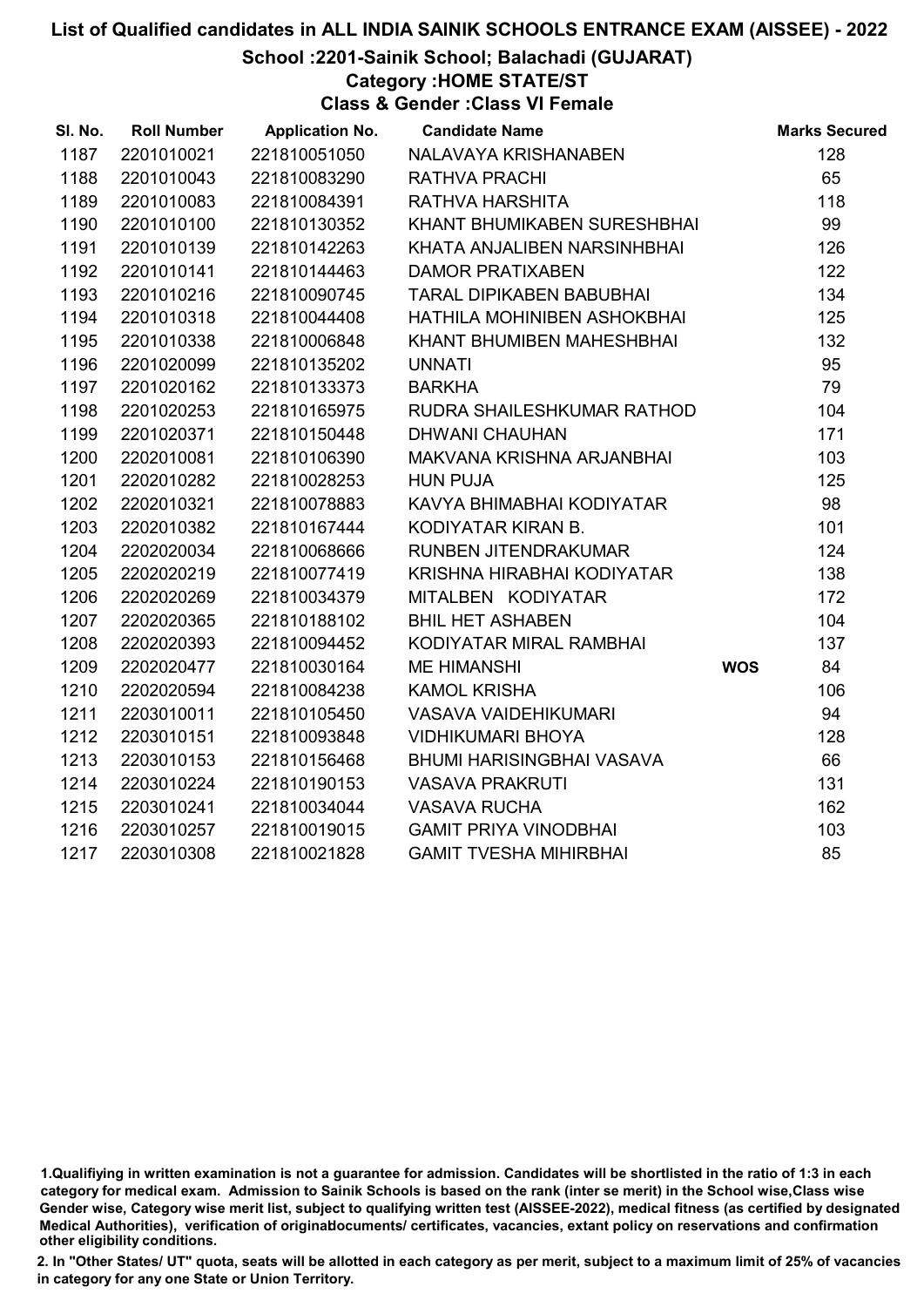# School :2201-Sainik School; Balachadi (GUJARAT)

Category :HOME STATE/OBC

Class & Gender :Class VI Female

| SI. No. | <b>Roll Number</b> | <b>Application No.</b> | <b>Candidate Name</b>              | <b>Marks Secured</b> |
|---------|--------------------|------------------------|------------------------------------|----------------------|
| 1218    | 2001050740         | 221810039965           | AKSHARA KUMARI PADHARIYA           | 135                  |
| 1219    | 2201010006         | 221810055320           | <b>MAKWANA KAVYABEN</b>            | 226                  |
| 1220    | 2201010093         | 221810015522           | PRACHIBEN RATHOD                   | 174                  |
| 1221    | 2201010103         | 221810143552           | MACHHI RIYA NALINCHANDRA           | 129                  |
| 1222    | 2201010131         | 221810079443           | PRUTHVI MUKESHBHAI SARVAIYA        | 124                  |
| 1223    | 2201010209         | 221810144535           | <b>ZID DRASHTI RAMJIBHAI</b>       | 170                  |
| 1224    | 2201010277         | 221810132296           | LADUMORE ANUSHKA KANUBHAI          | 241                  |
| 1225    | 2201010380         | 221810013679           | PANCHAL LENCY                      | 129                  |
| 1226    | 2201020317         | 221810096827           | <b>TANUSHREE SINGH</b>             | 147                  |
| 1227    | 2201020336         | 221810003767           | AHELI DHAVALKUMAR BHARVAD          | 191                  |
| 1228    | 2201020353         | 221810059618           | KHUSHI JIGNESHKUMAR KALAL          | 203                  |
| 1229    | 2201020355         | 221810065918           | PATEL NIYATI                       | 202                  |
| 1230    | 2202010036         | 221810061040           | HANDA ASTHA SAMARTHKUMAR           | 190                  |
| 1231    | 2202010051         | 221810188350           | <b>DIYABEN CHAVDA</b>              | 138                  |
| 1232    | 2202010083         | 221810058490           | PIPROTAR TEJSHI BHARATBHAI         | 153                  |
| 1233    | 2202010115         | 221810036931           | <b>JALANDHARA HIRAL</b>            | 151                  |
| 1234    | 2202010118         | 221810128041           | <b>SOLANKI MANALIBEN</b>           | 212                  |
| 1235    | 2202010192         | 221810003532           | GAYATRI ASHOKBHAI RATHOD           | 228                  |
| 1236    | 2202010232         | 221810102972           | LUNI DIPALIBEN KARASHANBHAI        | 141                  |
| 1237    | 2202010244         | 221810060592           | <b>MER VIDHYA KAMLESHBHAI</b>      | 154                  |
| 1238    | 2202010266         | 221810113223           | NAKUM AMRITA ASHOKBHAI             | 214                  |
| 1239    | 2202010267         | 221810067223           | RIDHDHI ASHVINBHAI VALA            | 162                  |
| 1240    | 2202010275         | 221810021133           | RABARI DIVYA DEVABHAI              | 182                  |
| 1241    | 2202010280         | 221810033243           | CHANDRAVADIYA DHARMI               | 210                  |
| 1242    | 2202010319         | 221810109783           | <b>BALDANIYA DHARA MUKESHBHAI</b>  | 182                  |
| 1243    | 2202010320         | 221810092883           | <b>CHAUHAN MEERA NILESHBHAI</b>    | 184                  |
| 1244    | 2202010347         | 221810042114           | UNAGAR BHAVYA                      | 189                  |
| 1245    | 2202010349         | 221810013314           | <b>CHAVDA YASHVI</b>               | 135                  |
| 1246    | 2202010351         | 221810061514           | <b>PARMAR NAISARGIBEN</b>          | 205                  |
| 1247    | 2202010359         | 221810020224           | <b>KALSARIYA NANDANI</b>           | 251                  |
| 1248    | 2202010369         | 221810156434           | DANGAR BANSI PRABHATBHAI           | 179                  |
| 1249    | 2202010376         | 221810095934           | <b>JILARIYA KRUPALI SURESHBHAI</b> | 203                  |
| 1250    | 2202010398         | 221810082854           | <b>GHAVADA ANJILA GAFAR</b>        | 164                  |
| 1251    | 2202010403         | 221810084364           | SHINGOD KHUSHI ALPESHBHAI          | 189                  |
| 1252    | 2202010429         | 221810070984           | CHAVDA AYUSHI DANABHAI             | 120                  |
| 1253    | 2202010434         | 221810045594           | <b>SWARA LAXMANBHAI DABHI</b>      | 168                  |
| 1254    | 2202010453         | 221810110115           | KAVITABEN VISHNUBHAI MER           | 152                  |
| 1255    | 2202010474         | 221810020535           | <b>SORA FALAK VALIMAMAD</b>        | 208                  |
| 1256    | 2202010491         | 221810031355           | <b>MORI PRAKRUTIBEN MAHESHBHAI</b> | 136                  |
| 1257    | 2202010496         | 221810066755           | VATUKIYA VANITA VIKRAMBHAI         | 196                  |
| 1258    | 2202010512         | 221810127385           | PRIYANSHI MERUBHAI KANDORIYA       | 161                  |
| 1259    | 2202010555         | 221810169126           | SHUDRA DEVANSEEBEN                 | 146                  |
| 1260    | 2202020018         | 221810040056           | YASHASVI DINESHBHAI ANIYALIYA      | 245                  |

1.Qualifiying in written examination is not a guarantee for admission. Candidates will be shortlisted in the ratio of 1:3 in each category for medical exam. Admission to Sainik Schools is based on the rank (inter se merit) in the School wise,Class wise Gender wise, Category wise merit list, subject to qualifying written test (AISSEE-2022), medical fitness (as certified by designated Medical Authorities), verification of originablocuments/ certificates, vacancies, extant policy on reservations and confirmation other eligibility conditions.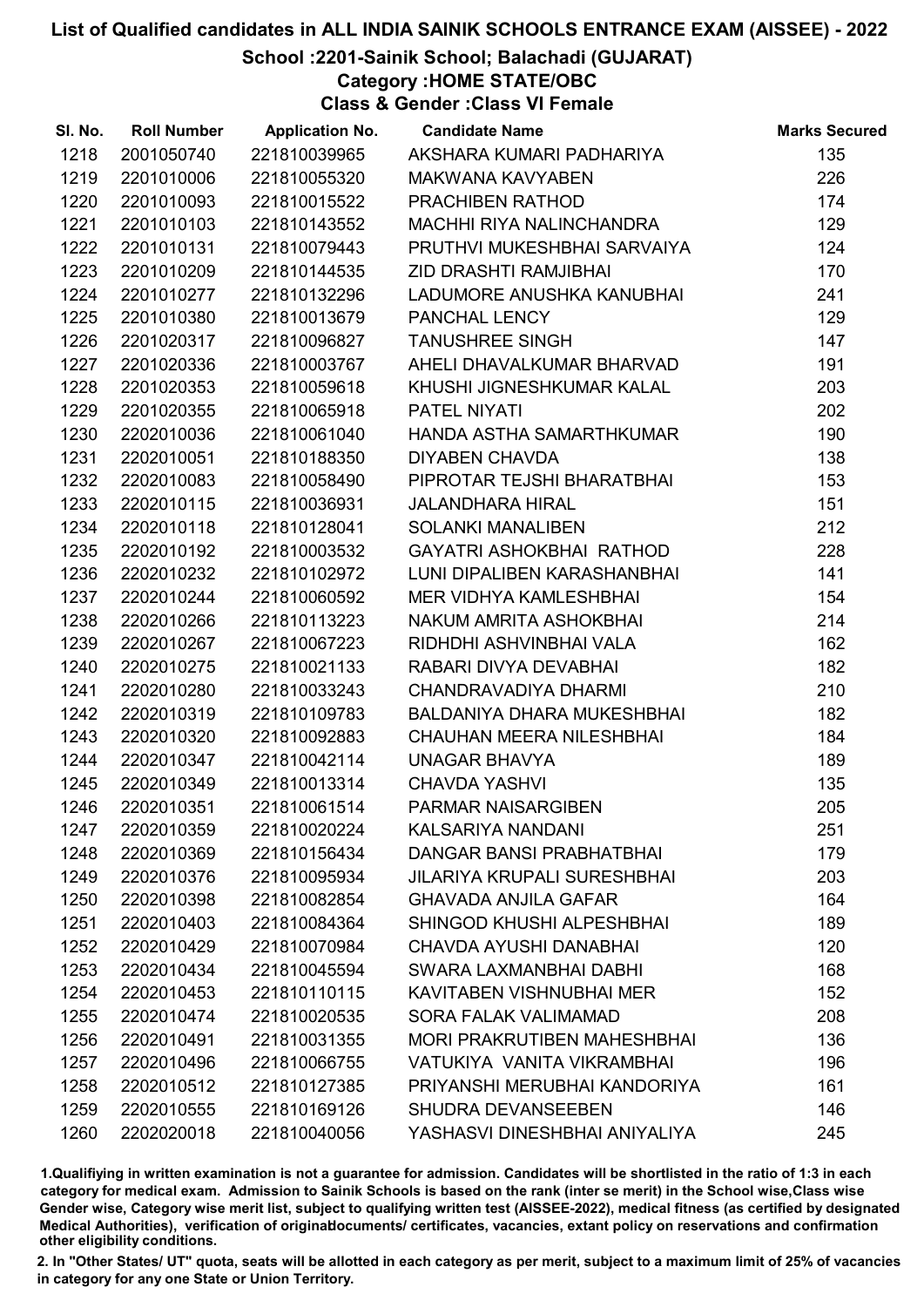School :2201-Sainik School; Balachadi (GUJARAT)

Category :HOME STATE/OBC

Class & Gender :Class VI Female

| SI. No. | <b>Roll Number</b> | <b>Application No.</b> | <b>Candidate Name</b>             | <b>Marks Secured</b> |
|---------|--------------------|------------------------|-----------------------------------|----------------------|
| 1261    | 2202020027         | 221810114166           | BELA DHARIKA GOVABHAI             | 168                  |
| 1262    | 2202020031         | 221810108266           | <b>JARIYA AVANI DIPAKBHAI</b>     | 144                  |
| 1263    | 2202020037         | 221810019476           | LUVA KHYATI DADUBHAI              | 170                  |
| 1264    | 2202020041         | 221810037086           | PRALIYA KHUSHI ODHABHAI           | 217                  |
| 1265    | 2202020048         | 221810076986           | MAYANI SADHANA PARSOTAMBHAI       | 203                  |
| 1266    | 2202020080         | 221810095227           | <b>VALA PURVABA RANUBHAI</b>      | 190                  |
| 1267    | 2202020094         | 221810082447           | RAJPARA KRISHNABEN HIRABHAI       | 167                  |
| 1268    | 2202020097         | 221810176747           | DHRUVIKA NAKUM                    | 126                  |
| 1269    | 2202020112         | 221810059267           | RAM DARSHIKABEN RAYSINGBHAI       | 139                  |
| 1270    | 2202020143         | 221810091018           | RANGAPARA AYUSHI                  | 188                  |
| 1271    | 2202020144         | 221810047018           | ZAPADIA RUTVI RAMESHBHAI          | 194                  |
| 1272    | 2202020155         | 221810072138           | DHARAJIYA FORAM KANABHAI          | 150                  |
| 1273    | 2202020182         | 221810044368           | <b>SHINGAD HETANSHI</b>           | 161                  |
| 1274    | 2202020216         | 221810149809           | <b>JANVIBEN RATHOD</b>            | 131                  |
| 1275    | 2202020367         | 221810095302           | NIYATI RAMBHAI ANTROLIYA          | 140                  |
| 1276    | 2202020396         | 221810110662           | BRINDA BHARATBHAI SARASIYA        | 178                  |
| 1277    | 2202020404         | 221810009392           | MER DHRUVIKA UMESHKUMAR           | 148                  |
| 1278    | 2202020492         | 221810037015           | KANJARIYA JANVI PRAVINBHAI        | 127                  |
| 1279    | 2202020647         | 221810053789           | <b>SANSKRUTI</b>                  | 145                  |
| 1280    | 2203010014         | 221810123270           | <b>HETVI ANILBHAI KACHHAD</b>     | 173                  |
| 1281    | 2203010080         | 221810071394           | BHALIYA TRUPTI GOVINDBHAI         | 190                  |
| 1282    | 2203010136         | 221810014967           | <b>GOPIBEN NARESHBHAI JINJALA</b> | 169                  |
| 1283    | 2203010142         | 221810115508           | <b>PANDAV PRACHI</b>              | 170                  |
| 1284    | 2203010166         | 221810115989           | <b>NENA YASHVI</b>                | 182                  |
| 1285    | 2203010189         | 221810084401           | <b>JENCY ASHVINBHAI DABHI</b>     | 173                  |
| 1286    | 2203010277         | 221810070346           | <b>DISHA RAJESHBHAI TAILOR</b>    | 134                  |
| 1287    | 2203010315         | 221810049878           | <b>DHVANI PRADNYESH PATEL</b>     | 186                  |

<sup>1.</sup>Qualifiying in written examination is not a guarantee for admission. Candidates will be shortlisted in the ratio of 1:3 in each category for medical exam. Admission to Sainik Schools is based on the rank (inter se merit) in the School wise,Class wise Gender wise, Category wise merit list, subject to qualifying written test (AISSEE-2022), medical fitness (as certified by designated Medical Authorities), verification of originablocuments/ certificates, vacancies, extant policy on reservations and confirmation other eligibility conditions.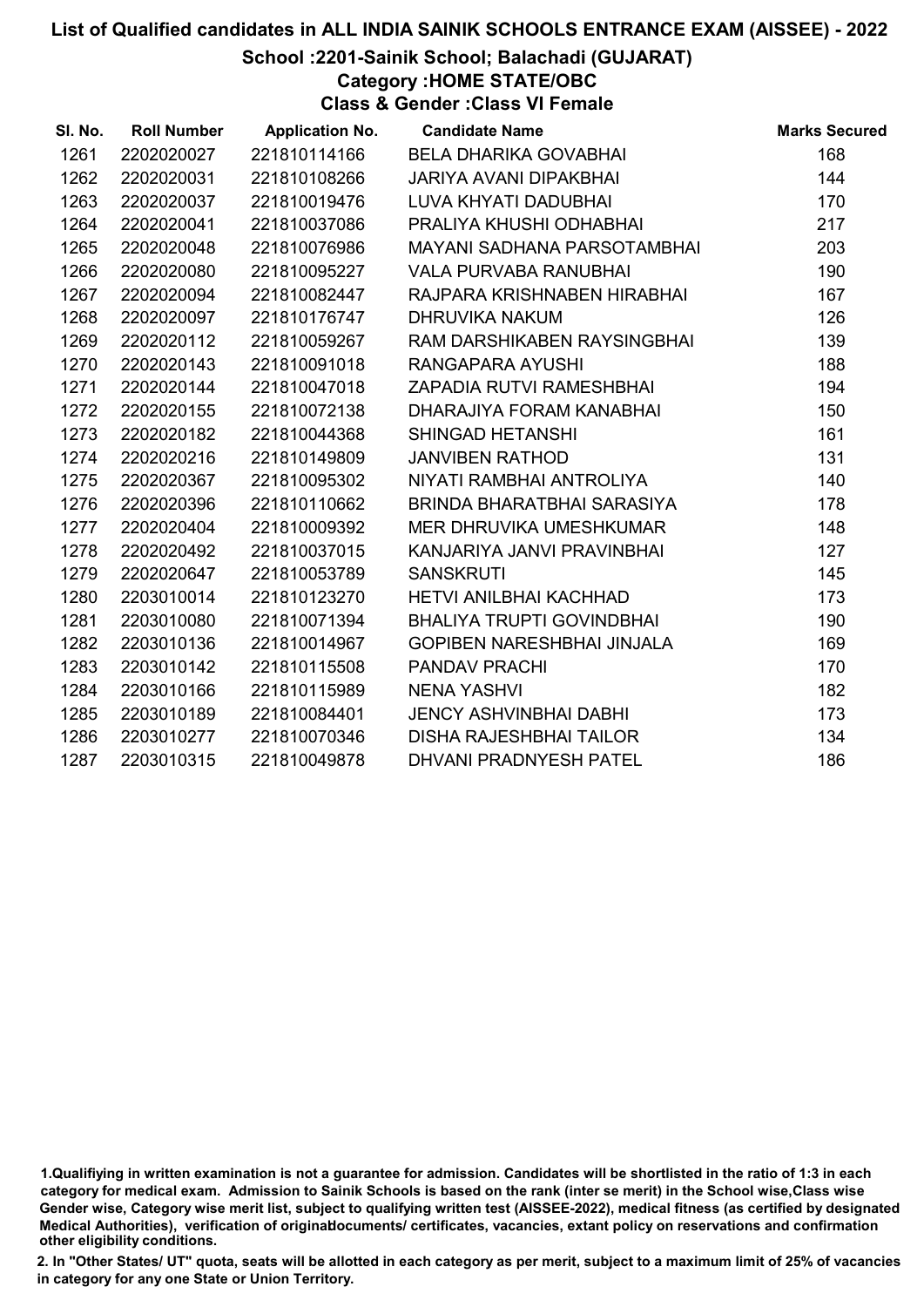# School :2201-Sainik School; Balachadi (GUJARAT)

# Category :HOME STATE/DEF

Class & Gender :Class VI Female

| SI. No. | <b>Roll Number</b> | <b>Application No.</b> | <b>Candidate Name</b>         | <b>Marks Secured</b> |
|---------|--------------------|------------------------|-------------------------------|----------------------|
| 1288    | 2001060979         | 221810153489           | <b>SOLANKI DEEPIKABA</b>      | 127                  |
| 1289    | 2201010429         | 221810094538           | <b>SANSKRUTI SANGANI</b>      | 139                  |
| 1290    | 2201020204         | 221810179854           | KAVYA PATEL                   | 130                  |
| 1291    | 2202020612         | 221810109178           | PARMAR KRISHNA BEN            | 149                  |
| 1292    | 2203010260         | 221810072625           | DABGAR RUTVIBEN ASHISHKUMAR   | 151                  |
| 1293    | 2203010333         | 221810185779           | <b>BHUVA PRISHA</b>           | 129                  |
| 1294    | 3805010215         | 221810001808           | <b>SHAGUN DIPCHAND NIRMAL</b> | 188                  |

1.Qualifiying in written examination is not a guarantee for admission. Candidates will be shortlisted in the ratio of 1:3 in each category for medical exam. Admission to Sainik Schools is based on the rank (inter se merit) in the School wise,Class wise Gender wise, Category wise merit list, subject to qualifying written test (AISSEE-2022), medical fitness (as certified by designated Medical Authorities), verification of originablocuments/ certificates, vacancies, extant policy on reservations and confirmation other eligibility conditions.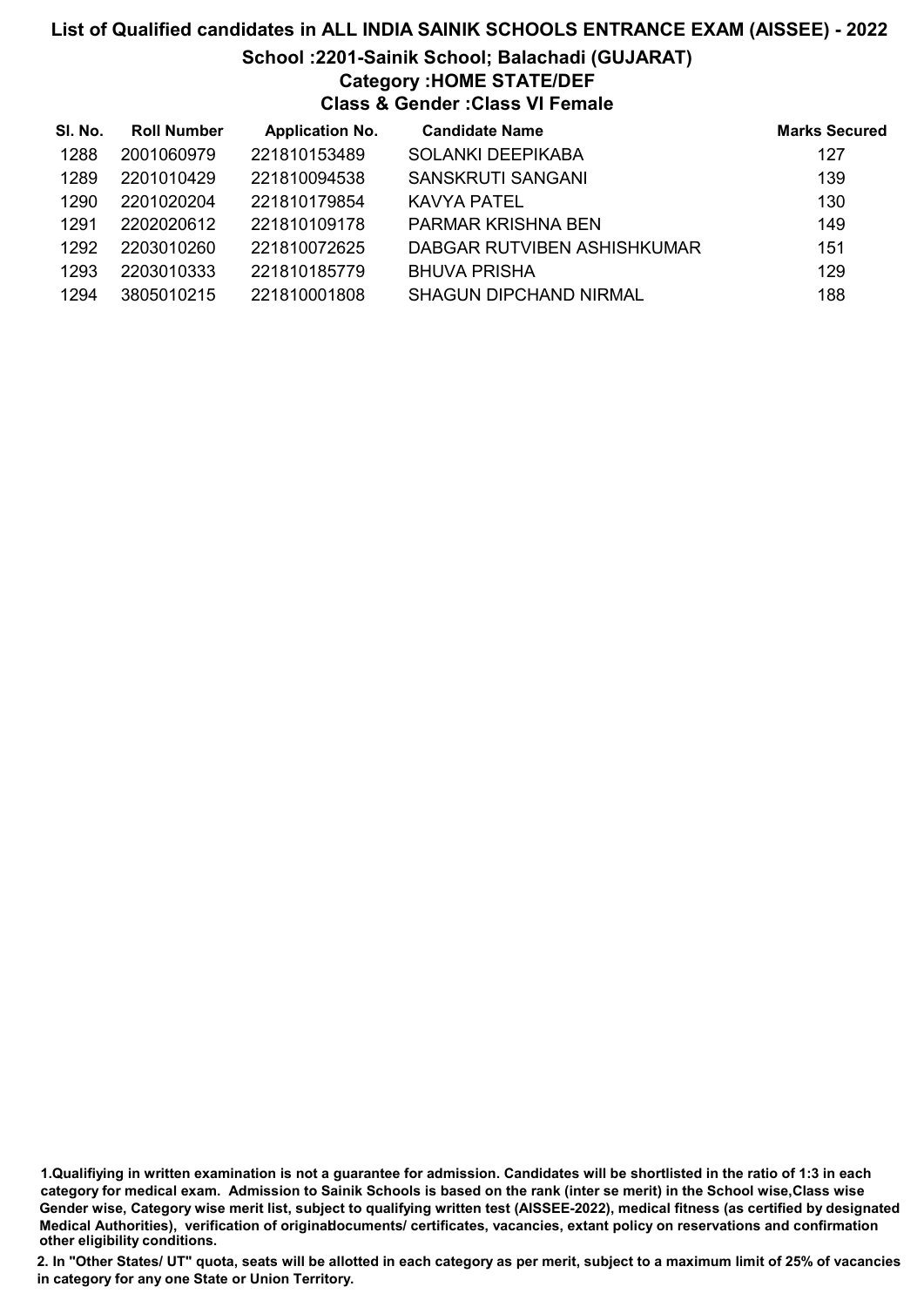# School :2201-Sainik School; Balachadi (GUJARAT)

# Category :HOME STATE/GEN

Class & Gender :Class VI Female

| SI. No. | <b>Roll Number</b> | <b>Application No.</b> | <b>Candidate Name</b>             |    | <b>Marks Secured</b> |
|---------|--------------------|------------------------|-----------------------------------|----|----------------------|
| 1295    | 2201010012         | 221810182530           | <b>ZANKAT KRISHABEN</b>           |    | 204                  |
| 1296    | 2201010024         | 221810087650           | SARKHEDI MISHRI ANANDBHAI         |    | 121                  |
| 1297    | 2201010037         | 221810115270           | <b>SHREYA</b>                     | AR | 154                  |
| 1298    | 2201010079         | 221810120281           | KHUSHI NILESHKUMAR PATEL          |    | 130                  |
| 1299    | 2201010089         | 221810033402           | PATEL PRIYANSHIBAHEN              |    | 156                  |
| 1300    | 2201010108         | 221810052862           | <b>ZEEL</b>                       |    | 186                  |
| 1301    | 2201010110         | 221810078962           | HASTI DHARMESHBHAI RAMANI         |    | 146                  |
| 1302    | 2201010116         | 221810041003           | HIMANSHIBEN AJITKUMAR ZANKAT      |    | 155                  |
| 1303    | 2201010121         | 221810059513           | SHREYA MANISHKUMAR PATEL          |    | 235                  |
| 1304    | 2201010161         | 221810030334           | PATEL TANEEBEN                    |    | 131                  |
| 1305    | 2201010192         | 221810066405           | <b>HASTI</b>                      |    | 125                  |
| 1306    | 2201010194         | 221810090805           | PATEL PRIYANSHIKUMARI             |    | 148                  |
| 1307    | 2201010200         | 221810020225           | SURANI JIYA BHAVIKBHAI            |    | 211                  |
| 1308    | 2201010249         | 221810108236           | SARDHARA ZENY BHARATKUMAR         |    | 144                  |
| 1309    | 2201010262         | 221810088856           | <b>PATEL VAISHVI</b>              |    | 146                  |
| 1310    | 2201010294         | 221810168437           | PATEL SHANVI YOGESHKUMAR          |    | 162                  |
| 1311    | 2201010299         | 221810162457           | <b>JADEJA BHAGYASHREEBA</b>       |    | 157                  |
| 1312    | 2201010300         | 221810088657           | ZALA KRISHNA MUKESHBHAI           |    | 124                  |
| 1313    | 2201010348         | 221810103978           | DIXABEN NARANBHAI PARMAR          |    | 155                  |
| 1314    | 2201010351         | 221810022688           | <b>SWARA PANDYA</b>               |    | 263                  |
| 1315    | 2201010359         | 221810079409           | SIYA MANOJBHAI RAMANI             |    | 144                  |
| 1316    | 2201010362         | 221810159019           | <b>NIRVITABEN</b>                 |    | 124                  |
| 1317    | 2201010378         | 221810140869           | PATHAN SOHABANU                   |    | 142                  |
| 1318    | 2201010383         | 221810081979           | <b>JANI PRUTHA VINODBHAI</b>      |    | 133                  |
| 1319    | 2201020044         | 221810150280           | ISHA BHARATKUMAR PATEL            |    | 133                  |
| 1320    | 2201020063         | 221810160721           | SHREE HITESHBHAI LALWANI          |    | 165                  |
| 1321    | 2201020071         | 221810045631           | AADHYA RANJAN SINGH               |    | 139                  |
| 1322    | 2201020093         | 221810049191           | <b>AVYA SHUKLA</b>                |    | 193                  |
| 1323    | 2201020113         | 221810060142           | <b>AKSHARA PRASAD</b>             |    | 127                  |
| 1324    | 2201020114         | 221810002442           | <b>JENCY</b>                      |    | 130                  |
| 1325    | 2201020123         | 221810097082           | <b>TENGURIYA RIYA SOURABH</b>     |    | 123                  |
| 1326    | 2201020137         | 221810011013           | <b>RANI</b>                       |    | 149                  |
| 1327    | 2201020140         | 221810029023           | <b>ANWESHA</b>                    |    | 182                  |
| 1328    | 2201020149         | 221810094653           | <b>SUKHADIYA PEARL</b>            |    | 131                  |
| 1329    | 2201020160         | 221810014173           | <b>BARANWAL SAUMYA ASHISHBHAI</b> |    | 144                  |
| 1330    | 2201020194         | 221810067144           | AANYA R. UPADHYAY                 |    | 161                  |
| 1331    | 2201020198         | 221810146154           | PATEL DVITI VIPULKUMAR            |    | 151                  |
| 1332    | 2201020209         | 221810030774           | <b>JIYA DEVAL DOSHI</b>           |    | 267                  |
| 1333    | 2201020245         | 221810047465           | <b>KRISHA PATEL</b>               |    | 200                  |
| 1334    | 2201020267         | 221810085316           | KHUSHI KETAN PANCHAL              |    | 149                  |
| 1335    | 2201020290         | 221810078576           | PANTHI PRITESHBHAI PATEL          |    | 126                  |
| 1336    | 2201020296         | 221810007886           | <b>PRIYANSHI</b>                  |    | 136                  |
| 1337    | 2201020312         | 221810002617           | <b>JEMIE</b>                      |    | 121                  |

1.Qualifiying in written examination is not a guarantee for admission. Candidates will be shortlisted in the ratio of 1:3 in each category for medical exam. Admission to Sainik Schools is based on the rank (inter se merit) in the School wise,Class wise Gender wise, Category wise merit list, subject to qualifying written test (AISSEE-2022), medical fitness (as certified by designated Medical Authorities), verification of originablocuments/ certificates, vacancies, extant policy on reservations and confirmation other eligibility conditions.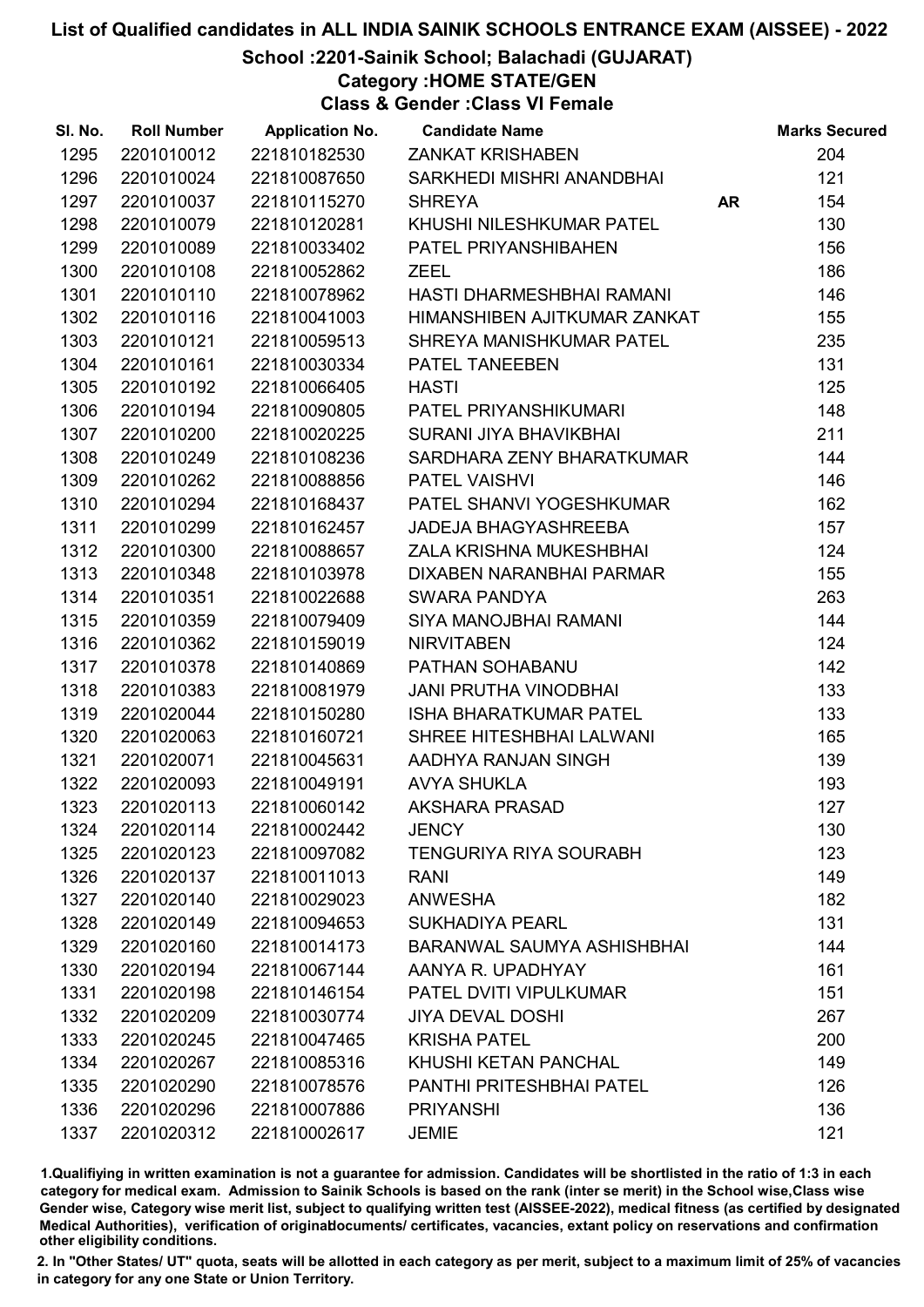# School :2201-Sainik School; Balachadi (GUJARAT)

Category :HOME STATE/GEN

Class & Gender :Class VI Female

| SI. No. | <b>Roll Number</b> | <b>Application No.</b> | <b>Candidate Name</b>             | <b>Marks Secured</b> |
|---------|--------------------|------------------------|-----------------------------------|----------------------|
| 1338    | 2201020384         | 221810007178           | KOTADIYA CHAHAT GAUTAMBHAI        | 183                  |
| 1339    | 2201020413         | 221810019149           | <b>DHREESHTEE KUMARI</b>          | 171                  |
| 1340    | 2201020431         | 221810163989           | <b>VERNIKA VERMA</b>              | 189                  |
| 1341    | 2202010021         | 221810040320           | PATEL TRUSHA DIPAKBHAI            | 166                  |
| 1342    | 2202010063         | 221810033470           | KHER HITAXI AJITBHAI              | 193                  |
| 1343    | 2202010078         | 221810022090           | <b>BARAD DHRUVANSHI</b>           | 173                  |
| 1344    | 2202010088         | 221810083301           | PATORIYA VANSHIKA HARESHBHAI      | 133                  |
| 1345    | 2202010162         | 221810083102           | KHUSHI PRAVIN RAM                 | 199                  |
| 1346    | 2202010170         | 221810028802           | NIRMAL BHAVYA KRUNALBHAI          | 238                  |
| 1347    | 2202010175         | 221810058512           | SAVALIYA NAISARGI VIJAYBHAI       | 170                  |
| 1348    | 2202010177         | 221810132912           | HETVI CHETANBHAI LUNAGARIYA       | 203                  |
| 1349    | 2202010180         | 221810180222           | PARMAR ADRESHTHA                  | 154                  |
| 1350    | 2202010194         | 221810021732           | MORI PRIYANSHIBEN UMESHBHAI       | 138                  |
| 1351    | 2202010206         | 221810119052           | PATEL SHREYABEN VIJAYBHAI         | 226                  |
| 1352    | 2202010207         | 221810008152           | <b>DHARMI</b>                     | 148                  |
| 1353    | 2202010220         | 221810017072           | ZALA ARADHYABEN RAMSINHBHAI       | 182                  |
| 1354    | 2202010225         | 221810056372           | PATEL VRUSHTIBEN                  | 169                  |
| 1355    | 2202010272         | 221810015823           | PARMAR YASHSVIBEN BHAVSINH        | 156                  |
| 1356    | 2202010278         | 221810009633           | <b>GHONIYA DRASHTI HARDIKBHAI</b> | 135                  |
| 1357    | 2202010298         | 221810042663           | <b>VIDHYA PATHAR</b>              | 192                  |
| 1358    | 2202010299         | 221810140763           | <b>SOJITRA SAKSHI</b>             | 149                  |
| 1359    | 2202010300         | 221810043763           | DODIYA SARA SHAILESHBHAI          | 219                  |
| 1360    | 2202010305         | 221810026273           | RAJYAGURU AYUSHI                  | 160                  |
| 1361    | 2202010312         | 221810124973           | RADADIYA MAITREE MUKESHBHAI       | 201                  |
| 1362    | 2202010323         | 221810177293           | PRIYANSHI KISHORKUMAR             | 123                  |
| 1363    | 2202010326         | 221810039393           | CHOVATIYA ASTHA RAJESHBHAI        | 144                  |
| 1364    | 2202010329         | 221810031793           | UPADHYAY DEVANSHI                 | 221                  |
| 1365    | 2202010352         | 221810035514           | <b>BHADJA SAKSHI VIJAYBHAI</b>    | 200                  |
| 1366    | 2202010367         | 221810058234           | <b>VAGHASIYA BHAKTI DILIPBHAI</b> | 153                  |
| 1367    | 2202010379         | 221810134344           | PANDYA BHAVYA UDAYBHAI            | 178                  |
| 1368    | 2202010407         | 221810036564           | DOBARIYA TEJSVI ARVINDBHAI        | 160                  |
| 1369    | 2202010417         | 221810073174           | RADADIYA KHUSHI HARESHBHAI        | 133                  |
| 1370    | 2202010439         | 221810011994           | PARMAR TRISHABEN YOGESHBHAI       | 201                  |
| 1371    | 2202010442         | 221810014205           | <b>DODIYA DISHABEN MANUBHAI</b>   | 156                  |
| 1372    | 2202010468         | 221810056725           | <b>JADEJA SHRESHTHABA</b>         | 250                  |
| 1373    | 2202010471         | 221810017035           | PARMAR MANSHA JAGUBHAI            | 146                  |
| 1374    | 2202010481         | 221810066245           | SAVALIYA RAHI NAYANBHAI           | 145                  |
| 1375    | 2202010502         | 221810083565           | <b>URVI</b>                       | 182                  |
| 1376    | 2202010509         | 221810030285           | TALAVIYA KAVYA RAKESHBHAI         | 183                  |
| 1377    | 2202010544         | 221810043316           | <b>PANJARI SHAILESHKUMAR</b>      | 155                  |
| 1378    | 2202020010         | 221810044436           | DOBARIYA ARVI ARVINDBHAI          | 122                  |
| 1379    | 2202020015         | 221810017346           | BHESANIYA VISHVA HARESHBHAI       | 187                  |
| 1380    | 2202020026         | 221810089066           | <b>VACHHANI CHELCY</b>            | 187                  |

1.Qualifiying in written examination is not a guarantee for admission. Candidates will be shortlisted in the ratio of 1:3 in each category for medical exam. Admission to Sainik Schools is based on the rank (inter se merit) in the School wise,Class wise Gender wise, Category wise merit list, subject to qualifying written test (AISSEE-2022), medical fitness (as certified by designated Medical Authorities), verification of originablocuments/ certificates, vacancies, extant policy on reservations and confirmation other eligibility conditions.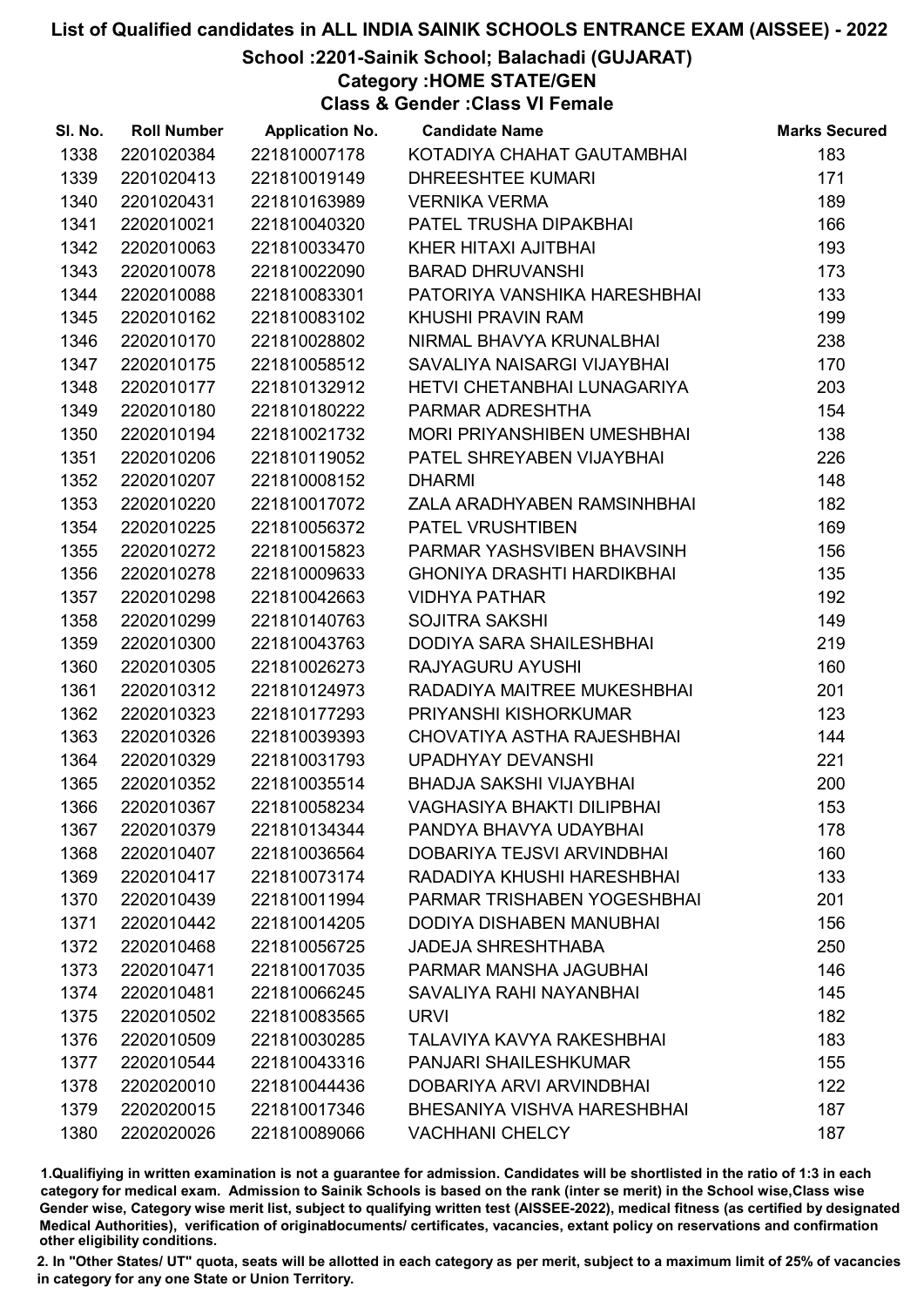# School :2201-Sainik School; Balachadi (GUJARAT)

Category :HOME STATE/GEN

Class & Gender :Class VI Female

| SI. No. | <b>Roll Number</b> | <b>Application No.</b> | <b>Candidate Name</b>            |            | <b>Marks Secured</b> |
|---------|--------------------|------------------------|----------------------------------|------------|----------------------|
| 1381    | 2202020045         | 221810145686           | RAMANI NAVYA CHANDRESHBHAI       |            | 149                  |
| 1382    | 2202020049         | 221810082096           | <b>GOHIL VISHVA MANOHARSINH</b>  |            | 190                  |
| 1383    | 2202020066         | 221810014607           | <b>MORI NIRVIBEN ASHVINBHAI</b>  |            | 185                  |
| 1384    | 2202020102         | 221810020157           | BHIMANI DARSHI RAJESHBHAI        |            | 196                  |
| 1385    | 2202020110         | 221810057957           | VAGHASIYA YASHVI KISHORBHAI      |            | 143                  |
| 1386    | 2202020131         | 221810106497           | <b>FULTARIYA PRIYANSHI</b>       |            | 161                  |
| 1387    | 2202020177         | 221810124858           | <b>GAMBHAVA ZALAK</b>            |            | 125                  |
| 1388    | 2202020187         | 221810070278           | <b>GHETIYA VEDI NILESHBHAI</b>   |            | 173                  |
| 1389    | 2202020188         | 221810023278           | PANSURIYA ANJAL YOGEHSHBHAI      |            | 125                  |
| 1390    | 2202020204         | 221810019798           | DODIYA DHAIRYA KANJIBHAI         |            | 193                  |
| 1391    | 2202020220         | 221810070519           | SOLANKI HEER KUBERBHAI           |            | 199                  |
| 1392    | 2202020236         | 221810007439           | <b>FALDU RICHA RAJESHBHAI</b>    |            | 221                  |
| 1393    | 2202020247         | 221810193359           | <b>VANSJALIYA GNEYA</b>          |            | 168                  |
| 1394    | 2202020263         | 221810116469           | <b>JANKAT TRISHA RAMESHBHAI</b>  |            | 206                  |
| 1395    | 2202020270         | 221810151779           | <b>DHAMSANIYA DRASHTI</b>        |            | 167                  |
| 1396    | 2202020314         | 221810019090           | REEMA KALAVADIYA                 |            | 154                  |
| 1397    | 2202020321         | 221810002401           | AAHNA SAVALIA                    |            | 153                  |
| 1398    | 2202020353         | 221810090871           | <b>JAYATI</b>                    |            | 153                  |
| 1399    | 2202020357         | 221810100181           | <b>DHRUVEE</b>                   |            | 134                  |
| 1400    | 2202020360         | 221810036291           | MENDPARA VAIDEHI JAYANTILAL      |            | 136                  |
| 1401    | 2202020363         | 221810064991           | <b>JODHANI HEER VIJAYBHAI</b>    |            | 178                  |
| 1402    | 2202020371         | 221810070502           | <b>DRASHTI DOSHI</b>             |            | 173                  |
| 1403    | 2202020375         | 221810002712           | <b>BORSANIYA PRISAM</b>          |            | 235                  |
| 1404    | 2202020406         | 221810002692           | CHAUHAN KRISHIKA SANJAYBHAI      |            | 172                  |
| 1405    | 2202020427         | 221810024243           | <b>JIYA DHARMIK JANI</b>         | <b>WOS</b> | 137                  |
| 1406    | 2202020468         | 221810044734           | <b>HIVA SAVALIYA</b>             |            | 161                  |
| 1407    | 2202020507         | 221810007165           | PRATHABEN RASHMIKANT PATEL       |            | 140                  |
| 1408    | 2202020509         | 221810075665           | <b>CHESHTA GHODASARA</b>         |            | 122                  |
| 1409    | 2202020541         | 221810011966           | RICHA MANISHBHAI DHAMELIYA       |            | 159                  |
| 1410    | 2202020587         | 221810001818           | <b>MAHI TEJASBHAI BABARIYA</b>   |            | 150                  |
| 1411    | 2202020629         | 221810040129           | SARADAVA RADHA                   |            | 199                  |
| 1412    | 2202020644         | 221810193279           | <b>MEHTA DIVA</b>                |            | 139                  |
| 1413    | 2203010001         | 221810044510           | <b>BARAD YASHASVI RANJITBHAI</b> |            | 189                  |
| 1414    | 2203010025         | 221810093261           | SANGHANI DEVIKA BAKULBHAI        |            | 211                  |
| 1415    | 2203010060         | 221810138293           | CHHAYANI NAVYA NARENDRABHAI      |            | 168                  |
| 1416    | 2203010081         | 221810023005           | <b>MANIYA GRANTHIBEN</b>         |            | 160                  |
| 1417    | 2203010085         | 221810126215           | <b>BHUT AASTHA RANJEETBHAI</b>   |            | 178                  |
| 1418    | 2203010086         | 221810093125           | <b>SHIYABEN CHAUDHARI</b>        |            | 156                  |
| 1419    | 2203010088         | 221810096945           | DHAMELIYA BHAKTI DIVYESHBHAI     |            | 143                  |
| 1420    | 2203010100         | 221810002695           | <b>ITALIYA MOXA HITESHBHAI</b>   |            | 192                  |
| 1421    | 2203010105         | 221810060716           | <b>BORAD KRINA</b>               |            | 206                  |
| 1422    | 2203010106         | 221810076916           | <b>MUNJANI RENSI ALPESHBHAI</b>  |            | 254                  |
| 1423    | 2203010116         | 221810129466           | <b>MANIYA NITI RAJESHBHAI</b>    |            | 165                  |

1.Qualifiying in written examination is not a guarantee for admission. Candidates will be shortlisted in the ratio of 1:3 in each category for medical exam. Admission to Sainik Schools is based on the rank (inter se merit) in the School wise,Class wise Gender wise, Category wise merit list, subject to qualifying written test (AISSEE-2022), medical fitness (as certified by designated Medical Authorities), verification of originablocuments/ certificates, vacancies, extant policy on reservations and confirmation other eligibility conditions.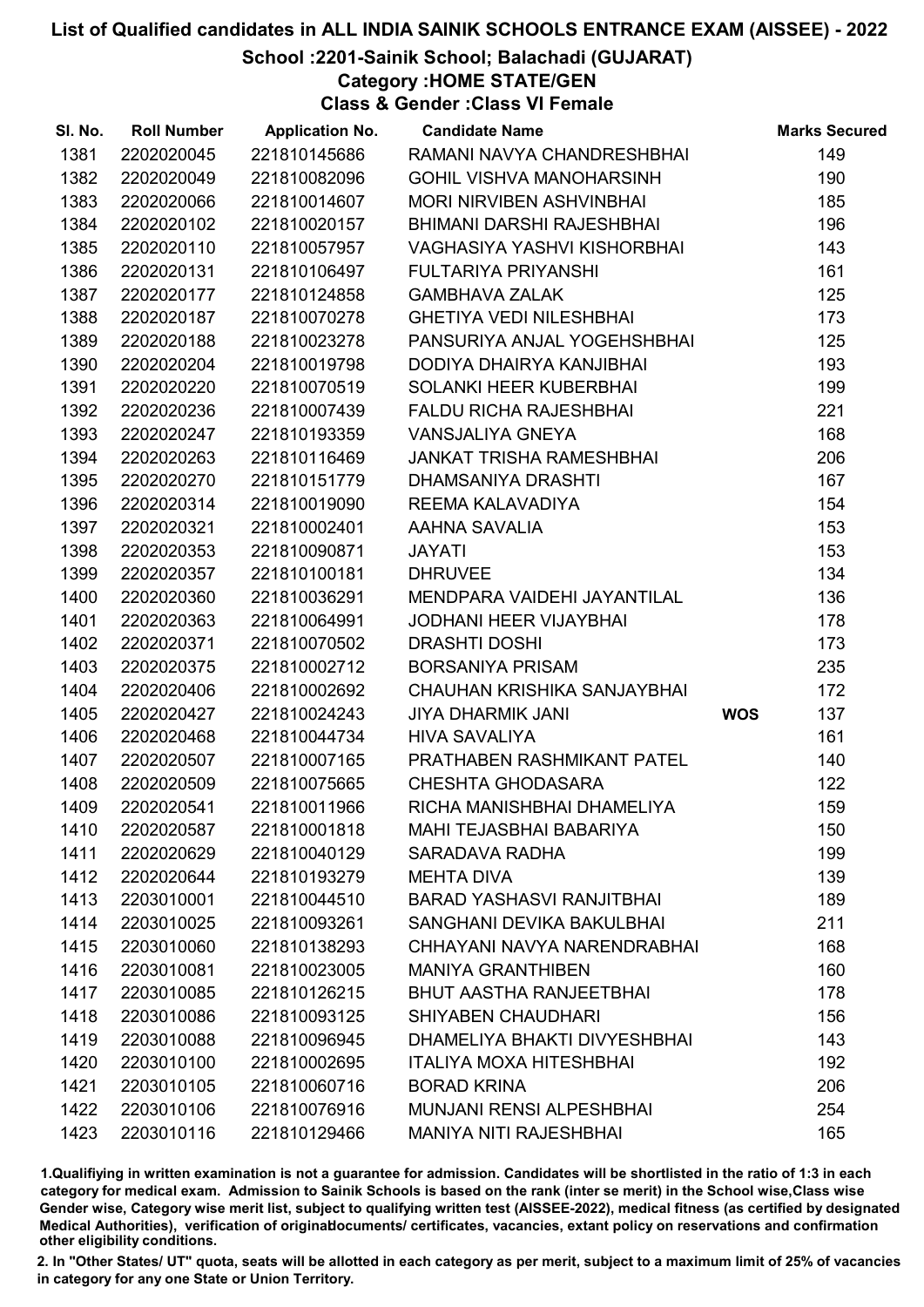# School :2201-Sainik School; Balachadi (GUJARAT)

# Category :HOME STATE/GEN

Class & Gender :Class VI Female

| SI. No. | <b>Roll Number</b> | <b>Application No.</b> | <b>Candidate Name</b>    | <b>Marks Secured</b> |
|---------|--------------------|------------------------|--------------------------|----------------------|
| 1424    | 2203010119         | 221810000686           | YATRI PRAKASHBHAI VASANI | 204                  |
| 1425    | 2203010140         | 221810022297           | BHUVA VISHVA BHAVESHBHAI | 155                  |
| 1426    | 2203010162         | 221810136469           | BHANDARI AYUSHA AJITSINH | 182                  |
| 1427    | 2203010175         | 221810031230           | ANANYA SATYAWAN KHEDKAR  | 173                  |
| 1428    | 2203010186         | 221810014780           | AARSHI SINGALA           | 164                  |
| 1429    | 2203010208         | 221810005842           | ANUSHKA PANDEY           | 128                  |
| 1430    | 2203010221         | 221810175533           | <b>BHUVA NIRJA</b>       | 159                  |
| 1431    | 2203010253         | 221810131105           | YADAV NANDINI            | 139                  |
| 1432    | 2203010281         | 221810002066           | <b>KHWAHISH D PATEL</b>  | 133                  |
| 1433    | 2203010296         | 221810125377           | PATOLIYA MEERA           | 125                  |
| 1434    | 2203010311         | 221810079148           | KAVYA RANPARIYA          | 184                  |

1.Qualifiying in written examination is not a guarantee for admission. Candidates will be shortlisted in the ratio of 1:3 in each category for medical exam. Admission to Sainik Schools is based on the rank (inter se merit) in the School wise,Class wise Gender wise, Category wise merit list, subject to qualifying written test (AISSEE-2022), medical fitness (as certified by designated Medical Authorities), verification of originablocuments/ certificates, vacancies, extant policy on reservations and confirmation other eligibility conditions.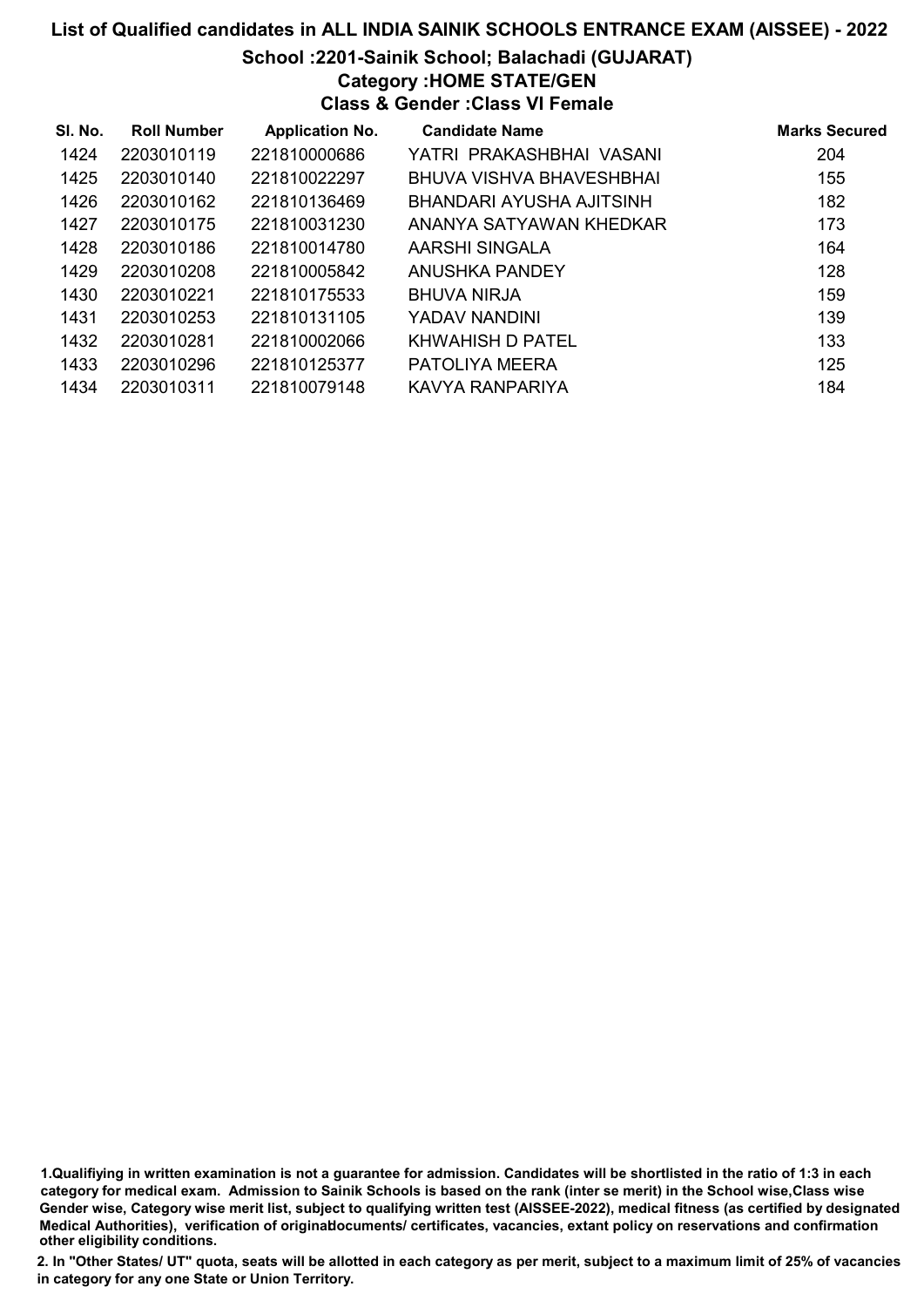# List of Qualified candidates in ALL INDIA SAINIK SCHOOLS ENTRANCE EXAM (AISSEE) - 2022 School :2201-Sainik School; Balachadi (GUJARAT) Category :OTHER STATE/SC Class & Gender :Class VI Female

| SI. No. | <b>Roll Number</b> | <b>Application No.</b> | <b>Candidate Name</b> | <b>Marks Secured</b> |
|---------|--------------------|------------------------|-----------------------|----------------------|
| 1435    | 2201010396         | 221810081140           | NATASHA NANOLIYA      | 70                   |
| 1436    | 2201020345         | 221810002008           | <b>SAANVI</b>         | 68                   |
| 1437    | 2203010337         | 221810127520           | SONWANE ARUSHI ARUN   | 150                  |
| 1438    | 3114020095         | 221810102401           | <b>SWASTIKA</b>       | 137                  |
| 1439    | 3903010053         | 221810086011           | <b>RISHIKA MOCHI</b>  | 78                   |
| 1440    | 3905020135         | 221810035792           | <b>VEENA CHOUHAN</b>  | 150                  |
| 1441    | 4408010160         | 221810006443           | <b>KOMAL</b>          | 66                   |

<sup>1.</sup>Qualifiying in written examination is not a guarantee for admission. Candidates will be shortlisted in the ratio of 1:3 in each category for medical exam. Admission to Sainik Schools is based on the rank (inter se merit) in the School wise,Class wise Gender wise, Category wise merit list, subject to qualifying written test (AISSEE-2022), medical fitness (as certified by designated Medical Authorities), verification of originablocuments/ certificates, vacancies, extant policy on reservations and confirmation other eligibility conditions.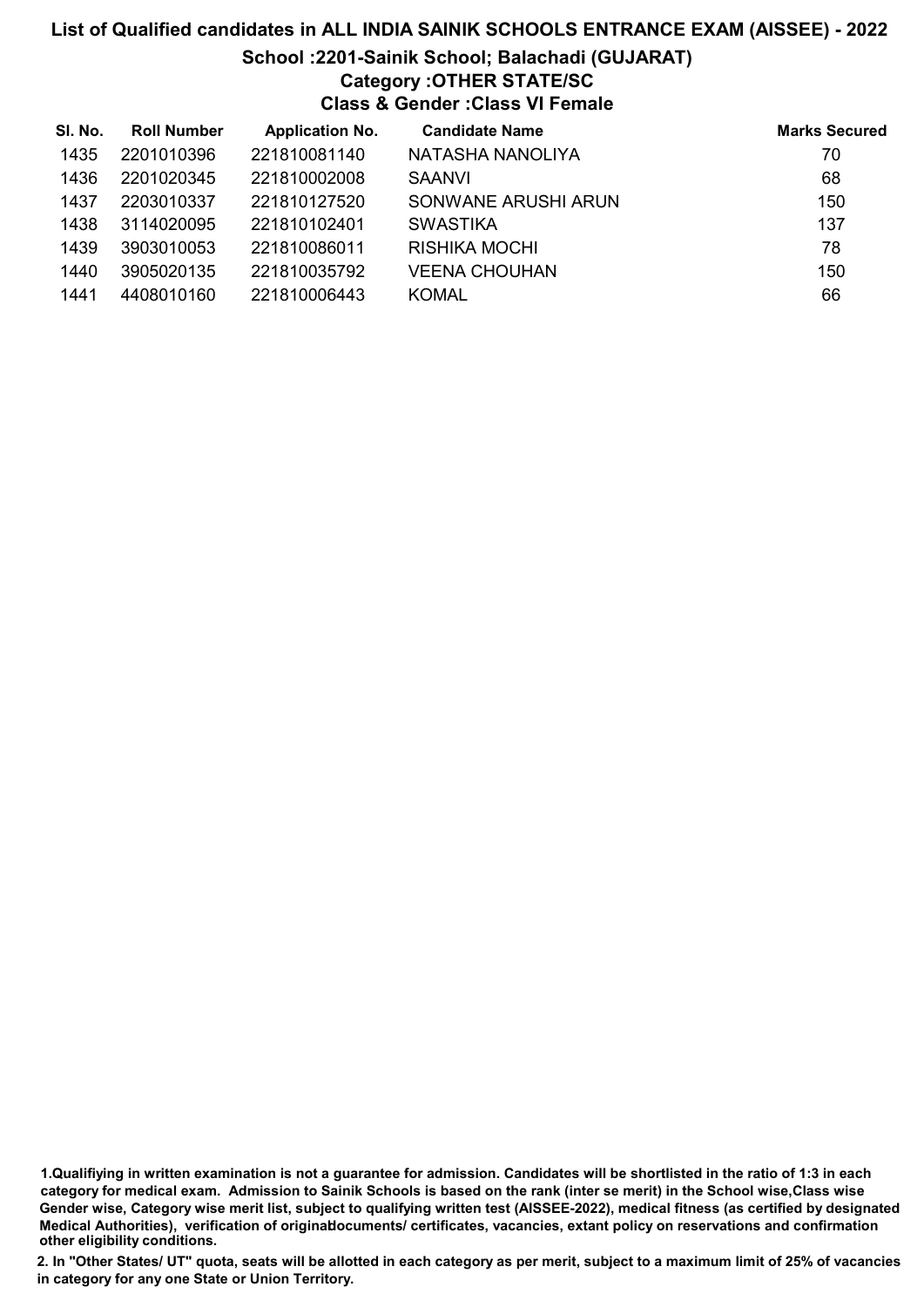# List of Qualified candidates in ALL INDIA SAINIK SCHOOLS ENTRANCE EXAM (AISSEE) - 2022 School :2201-Sainik School; Balachadi (GUJARAT) Category :OTHER STATE/ST Class & Gender :Class VI Female

| SI. No. | <b>Roll Number</b> | <b>Application No.</b> | <b>Candidate Name</b>  | <b>Marks Secured</b> |
|---------|--------------------|------------------------|------------------------|----------------------|
| 1442    | 3110010063         | 221810082870           | BHUMI KALPESH DHODI    | 96                   |
| 1443    | 3903010117         | 221810129572           | <b>DIVYA</b>           | 122                  |
| 1444    | 3905020590         | 221810053756           | <b>GAYATRI</b>         | 106                  |
| 1445    | 3905040135         | 221810021631           | <b>VANSHIKHA MEENA</b> | 93                   |

1.Qualifiying in written examination is not a guarantee for admission. Candidates will be shortlisted in the ratio of 1:3 in each category for medical exam. Admission to Sainik Schools is based on the rank (inter se merit) in the School wise,Class wise Gender wise, Category wise merit list, subject to qualifying written test (AISSEE-2022), medical fitness (as certified by designated Medical Authorities), verification of originablocuments/ certificates, vacancies, extant policy on reservations and confirmation other eligibility conditions.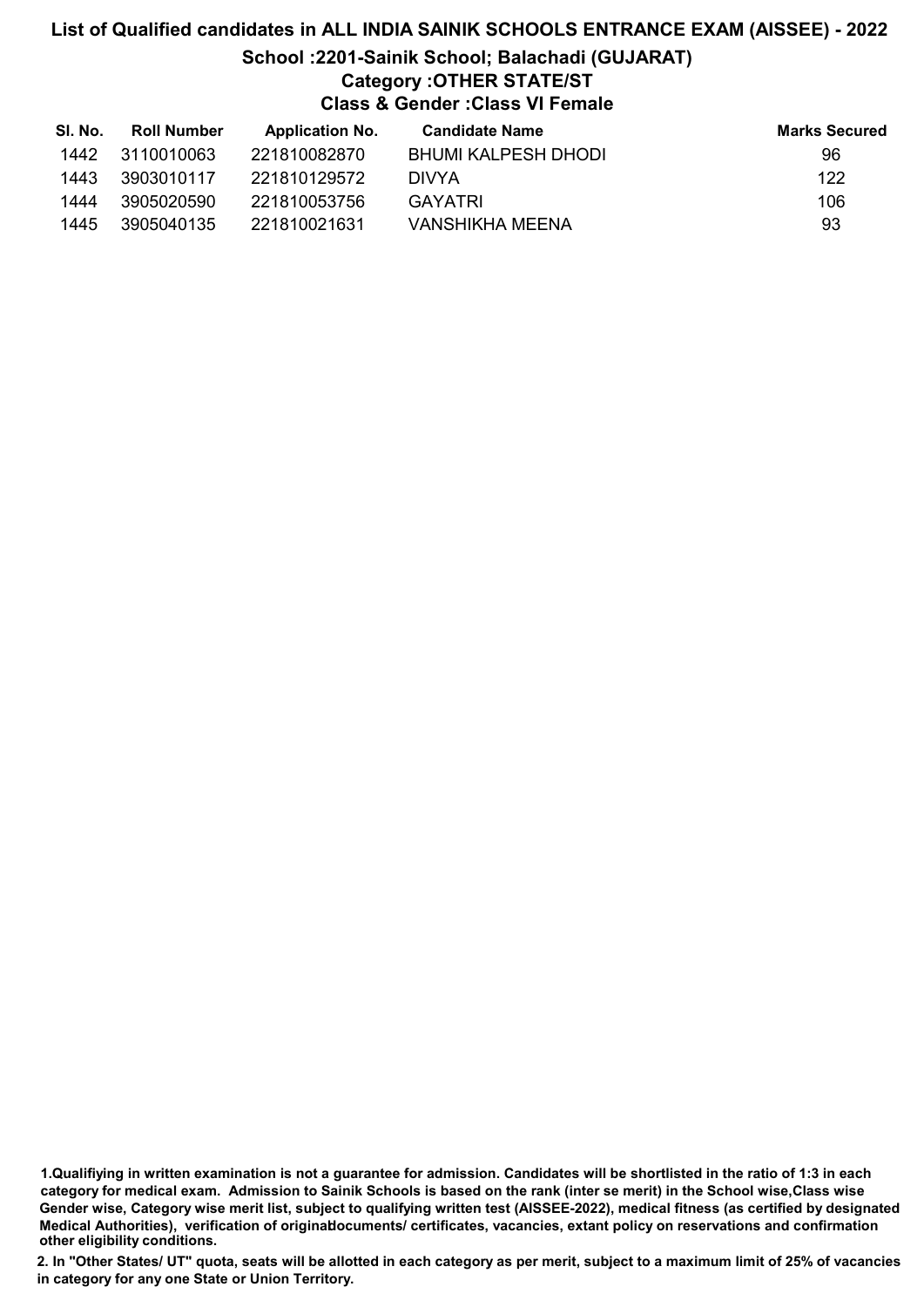# School :2201-Sainik School; Balachadi (GUJARAT)

Category :OTHER STATE/OBC

Class & Gender :Class VI Female

| SI. No. | <b>Roll Number</b> | <b>Application No.</b> | <b>Candidate Name</b>       | <b>Marks Secured</b> |
|---------|--------------------|------------------------|-----------------------------|----------------------|
| 1446    | 1503010173         | 221810117764           | DIVYA BHARTI                | 151                  |
| 1447    | 1509010041         | 221810148880           | <b>SAPNA KUMARI</b>         | 233                  |
| 1448    | 1511020399         | 221810079253           | <b>ARADHYA</b>              | 189                  |
| 1449    | 1511060131         | 221810151526           | <b>PRACHI RANJAN</b>        | 252                  |
| 1450    | 1511060336         | 221810164847           | TANISHKA KUMARI             | 258                  |
| 1451    | 2201020116         | 221810040052           | <b>SHIVANI SHAH</b>         | 154                  |
| 1452    | 2201020327         | 221810127457           | VEDIKA KHAROL               | 128                  |
| 1453    | 2203010236         | 221810148824           | <b>MANYA KUMARI</b>         | 142                  |
| 1454    | 2203010292         | 221810002937           | <b>TISYA RANJEET KUMAR</b>  | 191                  |
| 1455    | 2203010341         | 221810109685           | PRIYANKA SHIVSHANKAR BAGHEL | 178                  |
| 1456    | 3114020001         | 221810123100           | KAUSHIKA SACHIN VAKARE      | 143                  |
| 1457    | 3901010249         | 221810049894           | <b>MONIKA</b>               | 142                  |
| 1458    | 3901020287         | 221810048757           | <b>LAKSHIKA</b>             | 130                  |
| 1459    | 3903010070         | 221810075951           | <b>KOMAL JAT</b>            | 225                  |
| 1460    | 3904030268         | 221810122737           | <b>BHUMIKA CHOUDHARY</b>    | 249                  |
| 1461    | 3904030411         | 221810176278           | <b>ANKITA CHOUDHARY</b>     | 165                  |
| 1462    | 4405010247         | 221810143754           | <b>ANNUPRIYA</b>            | 209                  |
| 1463    | 4405020199         | 221810111317           | <b>ADITI</b>                | 174                  |

1.Qualifiying in written examination is not a guarantee for admission. Candidates will be shortlisted in the ratio of 1:3 in each category for medical exam. Admission to Sainik Schools is based on the rank (inter se merit) in the School wise,Class wise Gender wise, Category wise merit list, subject to qualifying written test (AISSEE-2022), medical fitness (as certified by designated Medical Authorities), verification of originablocuments/ certificates, vacancies, extant policy on reservations and confirmation other eligibility conditions.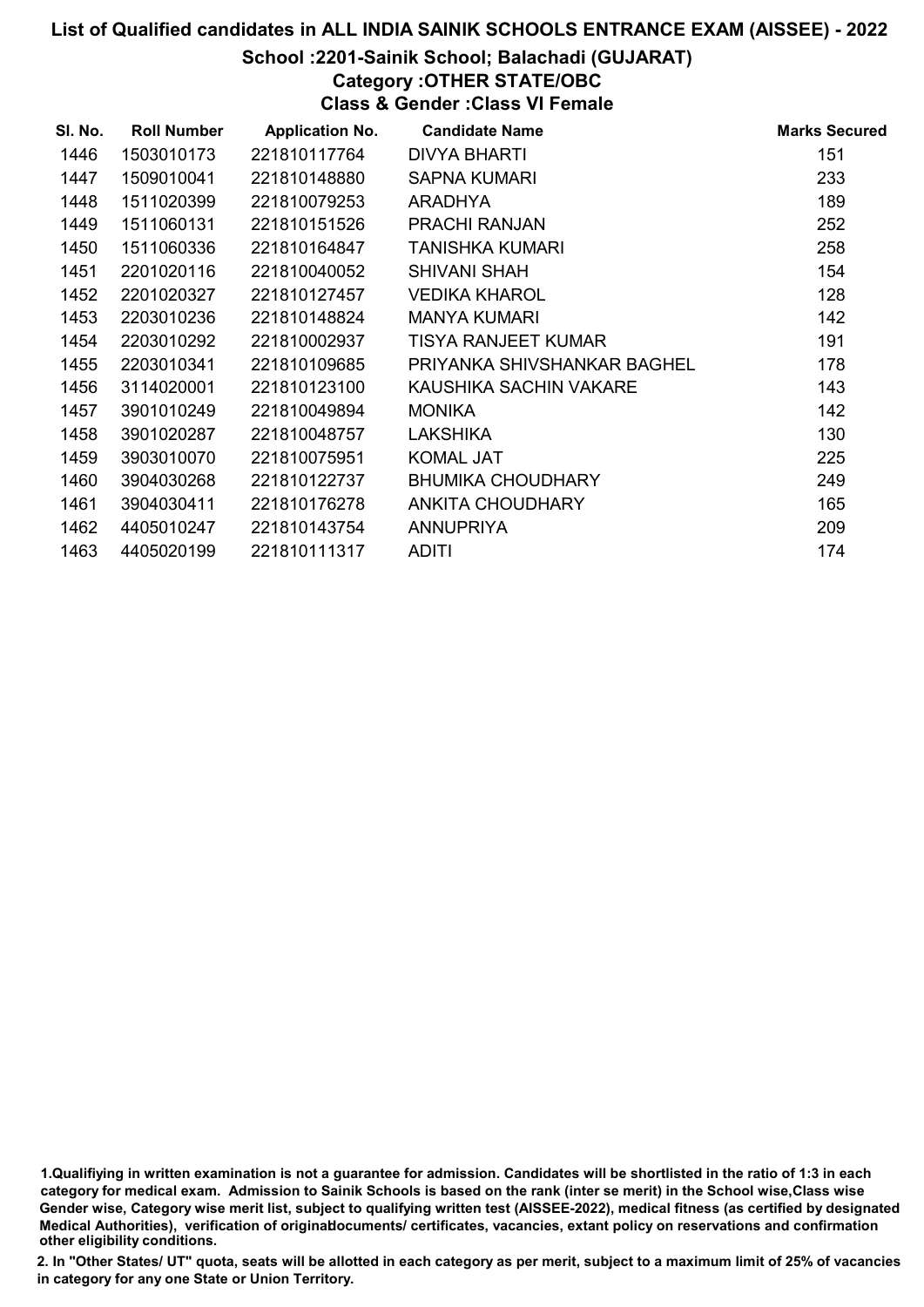# School :2201-Sainik School; Balachadi (GUJARAT) Category :OTHER STATE/DEF

Class & Gender :Class VI Female

| SI. No. | <b>Roll Number</b> | <b>Application No.</b> | <b>Candidate Name</b>  | <b>Marks Secured</b> |
|---------|--------------------|------------------------|------------------------|----------------------|
| 1464    | 2001030025         | 221810117500           | <b>LAXMI RAJ SHREE</b> | 227                  |
| 1465    | 2201020247         | 221810188865           | KAMAKHYA RATHI         | 196                  |
| 1466    | 2203010284         | 221810023296           | <b>SHWETA GEHLOT</b>   | 131                  |
| 1467    | 2301020488         | 221810149096           | <b>SNEHA SINGH</b>     | 135                  |
| 1468    | 3002030482         | 221810055967           | TEJASVI ANYA SINGH     | 184                  |
| 1469    | 3115040318         | 221810090758           | SHREYA PRAMOD KAMTE    | 157                  |
| 1470    | 3905010133         | 221810082201           | VARSHA                 | 141                  |
| 1471    | 3905030320         | 221810091219           | <b>JAISHREE</b>        | 158                  |

1.Qualifiying in written examination is not a guarantee for admission. Candidates will be shortlisted in the ratio of 1:3 in each category for medical exam. Admission to Sainik Schools is based on the rank (inter se merit) in the School wise,Class wise Gender wise, Category wise merit list, subject to qualifying written test (AISSEE-2022), medical fitness (as certified by designated Medical Authorities), verification of originablocuments/ certificates, vacancies, extant policy on reservations and confirmation other eligibility conditions.